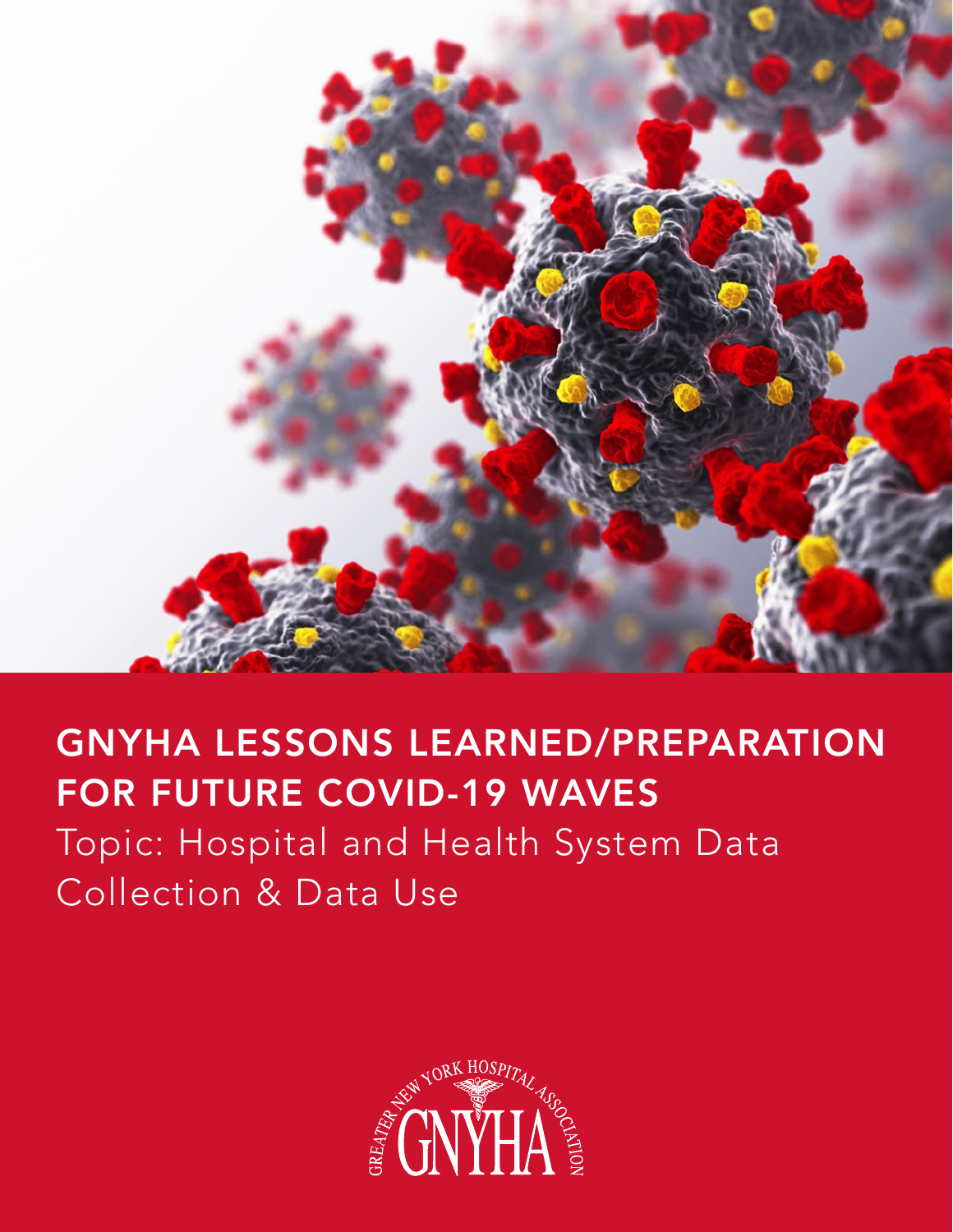#### PURPOSE

This document details the data that was requested or required of hospitals or sub-sets of hospitals in New York State during the first several months (February-May) of the COVID-19 response. It also reviews the various data collection systems used.

Recognizing the critical role of data collection, data analysis, and situational awareness in the COVID-19 response—and all emergency responses—this document also offers general principles and recommendations. We hope it helps facilitate discussion and collaborative planning in the intermediate and long-term phase of the response.

#### GENERAL PRINCIPLES

GNYHA notes the following general principles as guidance for data collection during the remainder of the COVID-19 response and future emergency response events.

- The burden of data collection on hospitals and health systems should be balanced with the need for data to characterize impacts to the health system and inform operational actions of key response partners.
- When collecting data via a survey format, questions should be constructed carefully and vetted by a small subset of users when possible to ensure the reliability and usability of the reported data. The requester of the data should have a clear vision of how each data element will be used, including potential uses for policy development, and this vision should be shared with the respondents so they can provide the most accurate information.
- While not always possible, alignment (including standardized definitions) and reduction of redundancy among data collection systems should be a goal (i.e., across local, State, Federal, and non-governmental systems).
- Collected data should be visible to stakeholders at multiple levels, including hospital and health system leaders, associations, and government agency staff, providing a common operating picture to inform current and future decision-making and actions.
- The frequency of data collection should be reviewed regularly. During crisis situations, daily data collection may be necessary to monitor potential issues and risks to the health care system. However, as the situation stabilizes and potential risks reduced, data collection frequency should be reduced to decrease the burden.
- Continuous feedback structures should be used to improve data quality. Best practices include calls or webinars to introduce new data elements, FAQs and other documentation provided to respondents, office hours for questions and troubleshooting, and reports that identify outlier and missing values to prompt respondents to review and correct potential erroneous or missing data.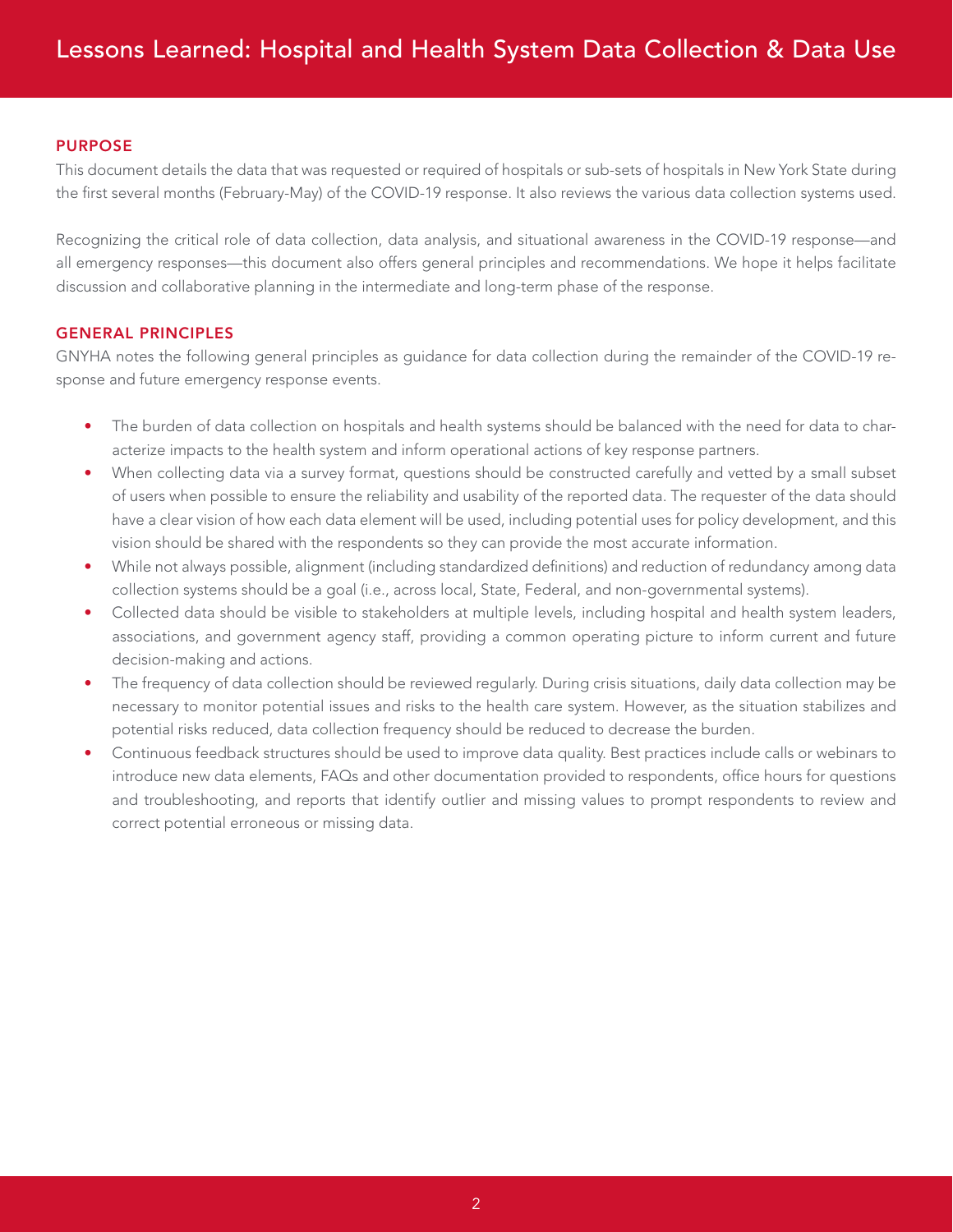#### DATA COLLECTION SYSTEMS USED DURING COVID-19 WAVE I

| <b>Data System</b>                                                                                | Owner                                                                        | <b>Description</b>                                                                                                                                                                                                                                                                    | <b>Data Collection - Content</b>                                                                                                                                                                                                                                                                                                                                                                                                                                                                                                                       | <b>Data Collection</b><br>- Timeline                               | <b>Data Collection</b><br>- Frequency                              | <b>Data Providers</b>                                                                          | <b>Stakeholder</b><br><b>Access</b>                                                                                                           |
|---------------------------------------------------------------------------------------------------|------------------------------------------------------------------------------|---------------------------------------------------------------------------------------------------------------------------------------------------------------------------------------------------------------------------------------------------------------------------------------|--------------------------------------------------------------------------------------------------------------------------------------------------------------------------------------------------------------------------------------------------------------------------------------------------------------------------------------------------------------------------------------------------------------------------------------------------------------------------------------------------------------------------------------------------------|--------------------------------------------------------------------|--------------------------------------------------------------------|------------------------------------------------------------------------------------------------|-----------------------------------------------------------------------------------------------------------------------------------------------|
| Health<br>Electronic<br>Response<br>Data System<br>(HERDS)                                        | New York<br>State<br>Department<br>of Health<br>(DOH)                        | System used to collect informa-<br>tion from health care facilities<br>across the state during emer-<br>gencies.                                                                                                                                                                      | Started as an ehanced flu survey and grew over<br>time; now includes questions about bed capaci-<br>ty and availability, specimen collection, ventila-<br>tors, BiPAP machines, portable cardiac monitors,<br>supplies on hand and burn rates, supply orders,<br>confirmed COVID patient counts, COVID patient<br>demographics and intensive care unit (ICU)/ven-<br>tilator needs, and staff and patient antibody and<br>diagnostic testing.                                                                                                          | <b>COVID</b><br>questions began<br>to be added in<br>late February | Daily<br>*PPE questions<br>now limited<br>to three times<br>weekly | All New York<br>State hospitals                                                                | DOH and local<br>health depart-<br>ments; share<br>daily results<br>with health care<br>associations                                          |
| Sit Stat                                                                                          | <b>GNYHA</b>                                                                 | Web-based survey tool used to<br>collect information from hospi-<br>tals immediately preceding an<br>expected event and/or during<br>an emergency event. The sys-<br>tem enables GNYHA to capture<br>information on hospital impacts,<br>as well as current and anticipated<br>needs. | Hospitals: variety of questions that have been<br>adjusted over time; now includes questions re-<br>lated to emergency department (ED) volume,<br>ED boarding, in-patient surge, staffing shortag-<br>es; a subset of data collected in HERDS related<br>to COVID patient numbers and bed availability is<br>also being displayed in the system<br>Alternate Care Sites: operational status, COVID<br>status criteria, beds (capacity, census, and avail-<br>ability), number of confirmed COVID patients,<br>planned discharges                       | $3/9/2020 -$<br>ongoing                                            | Daily                                                              | 115 New York<br>State hospitals<br>participating in<br><b>GNYHA Sit Stat</b><br>program        | GNYHA, partici-<br>pating member<br>hospitals and<br>health systems,<br>DOH, DOHMH,<br>NYCEM, WC<br>OEM, NYC<br>FDNY, OCME,<br>FEMA Region II |
| Survey<br>Monkey                                                                                  | New York City<br>Office of the<br><b>Chief Medical</b><br>Examiner<br>(OCME) | Survey created by the New York<br>City OCME to understand dece-<br>dent census counts in hospital's<br>in-house morgues and body col-<br>lection points (BCPs).                                                                                                                       | Survey started asking census counts within facility<br>morgues and if a facility had requested a BCP. Over<br>time, the survey frequently added and adjusted<br>questions based on the need and growing fatali-<br>ties. The survey now asks information about a facili-<br>ty's in-house morgue census, BCPs, number of each<br>type of case in hospital's custody (medical examin-<br>er, unclaimed, claimed), amount of time cases have<br>been in facility's custody (in days), body bags, funer-<br>al home involvement, and status of paperwork. | $3/27/2020 -$<br>ongoing                                           | Daily                                                              | All New York<br>City hospitals;<br>over time began<br>to include surge<br>sites (e.g., Javits) | OCME: share<br>daily results with<br>GNYHA, H+H,<br>NYCEM, City<br>Hall                                                                       |
| National<br>Health care<br>Safety Net-<br>work (NHSN)<br>- Acute Care<br>Hospitals/<br>Facilities | Centers<br>for Disease<br>Control and<br>Prevention<br>(CDC)                 | National health care-associat-<br>ed infection hospital-acquired<br>infection (HAI) tracking system<br>through which hospitals are man-<br>dated by the Centers for Medi-<br>care & Medicaid Services (CMS)<br>and New York State to submit                                           | Patient Impact and Hospital Capacity: patients<br>with suspected or confirmed COVID-19 (vented,<br>hospital onset, deaths), inpatient beds (total and<br>occupied), and number of mechanical ventilators<br>(all and in-use).<br>Health Care Worker Staffing: critical staffing                                                                                                                                                                                                                                                                        | $3/29/2020 -$<br>ongoing                                           | Patient Impact<br>and Hospital<br>Capacity - daily                 | All hospitals<br>nationwide                                                                    | HHS, CDC's<br>emergency re-<br>sponse team for<br>COVID efforts.<br>FEMA and the<br>White House<br>Task Force;                                |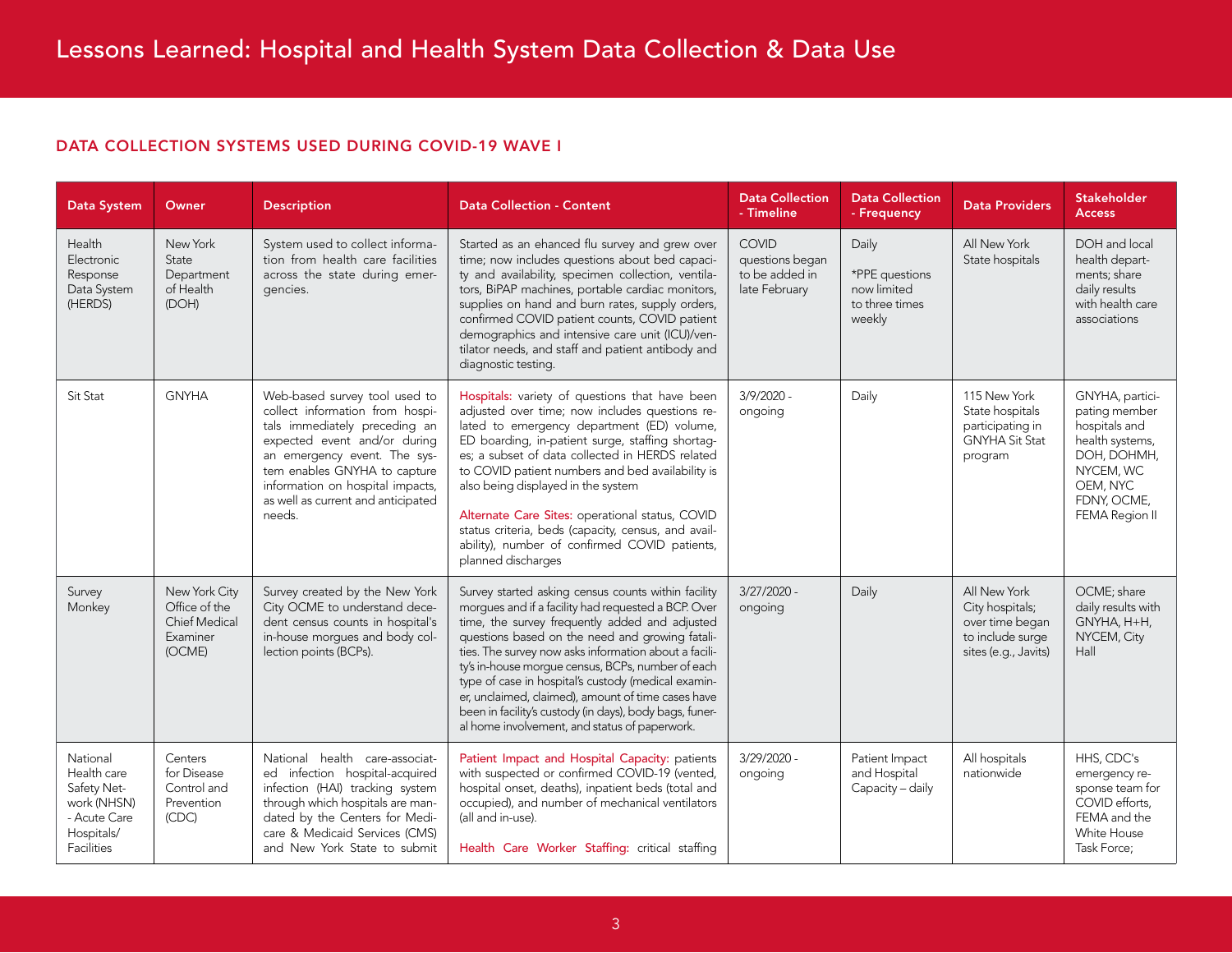| <b>Data System</b>                                                                    | Owner                                      | <b>Description</b>                                                                                                                                                                                                                                                                                                                                                                                                                                                                                                                                     | <b>Data Collection - Content</b>                                                                                                                                                                                                                                                                                                                                                                                                                                                                                                          | <b>Data Collection</b><br>- Timeline | <b>Data Collection</b><br>- Frequency                                                                                                 | <b>Data Providers</b>                                                                                                                     | <b>Stakeholder</b><br><b>Access</b>                                                                                   |
|---------------------------------------------------------------------------------------|--------------------------------------------|--------------------------------------------------------------------------------------------------------------------------------------------------------------------------------------------------------------------------------------------------------------------------------------------------------------------------------------------------------------------------------------------------------------------------------------------------------------------------------------------------------------------------------------------------------|-------------------------------------------------------------------------------------------------------------------------------------------------------------------------------------------------------------------------------------------------------------------------------------------------------------------------------------------------------------------------------------------------------------------------------------------------------------------------------------------------------------------------------------------|--------------------------------------|---------------------------------------------------------------------------------------------------------------------------------------|-------------------------------------------------------------------------------------------------------------------------------------------|-----------------------------------------------------------------------------------------------------------------------|
| (continued)                                                                           |                                            | HAI reporting. CDC developed<br>three COVID-19 specific modules<br>for acute care hospital/facilities:<br>1) Patient Impact and Hospital<br>Capacity, 2) Health care Worker<br>Staffing, 3) Health care Supply                                                                                                                                                                                                                                                                                                                                         | shortages today or in a week for: environmental<br>services, nurses (RNs and LPNs), respiratory thera-<br>pists, pharmacists and pharmacy techs, physicians,<br>other licensed independent practitioners and tem-<br>porary physicians, nurses, respiratory therapists or<br>pharmacists, and other health care personnel.<br>Health Care Supply: on-hand supply, re-use and<br>extended use, and ability to obtain critical sup-<br>plies (ventilators, N95 masks, other respirators,<br>surgical masks, eye protection, gowns, gloves). |                                      | Health Care<br>Worker Staffing<br>& Health Care<br>Supply - recom-<br>mended at least<br>twice weekly;<br>can be submit-<br>ted daily |                                                                                                                                           | hospitals may<br>confer rights<br>to a third party<br>allowing them<br>to enter and pull<br>down data                 |
| <b>HHS Protect</b><br>System-Tele-<br>Tracking                                        | Health and<br>Human Ser-<br>vices (HHS)    | System with several apps within<br>it for different reporting require-<br>ments as per HHS. The TeleTrack-<br>ing portal provides an alternative<br>reporting system to NHSN for<br>Patient Impact and Hospital Ca-<br>pacity information.<br>TeletTacking is used for weekly<br>data submission for Remdesivir<br>distribution. Hospitals using the<br>portal for daily reporting have<br>fulfilled the weekly requirement.<br>The portal also provided a one-<br>time survey on ICU beds and<br>COVID-19 admissions for the<br>Provider Relief Fund. | Patients with suspected or confirmed COVID-19<br>(vented, hospital onset, deaths), inpatient beds<br>(total and occupied), and number of mechanical<br>ventilators (all and in-use).                                                                                                                                                                                                                                                                                                                                                      | $3/29/2020 -$<br>ongoing             | Daily                                                                                                                                 | All hospitals<br>nationwide                                                                                                               | HHS, FEMA,<br>CDC's emer-<br>gency response<br>team for COVID<br>efforts, and the<br>White House<br>Task Force        |
| <b>HHS Protect</b><br>System -<br>Laboratory<br>Testing                               | <b>HHS</b>                                 | System with several apps within<br>it for different HHS reporting re-<br>quirements.                                                                                                                                                                                                                                                                                                                                                                                                                                                                   | Diagnostic tests ordered and test results (all, pos-<br>itive, and negative).                                                                                                                                                                                                                                                                                                                                                                                                                                                             | $3/29/2020 -$<br>ongoing             | Daily                                                                                                                                 | All hospitals na-<br>tionwide with in-<br>house laboratory<br>testing or com-<br>mercial testing<br>outside of specif-<br>ic laboratories | HHS, FEMA,<br>CDC's emer-<br>gency response<br>team for COVID<br>efforts, and the<br>White House<br><b>Task Force</b> |
| FDA-CDER<br>COVID-19<br><b>Critical Care</b><br>Drug Moni-<br>toring Survey<br>Portal | Food and<br>Drug Admin-<br>istration (FDA) | System for collecting data on the<br>critical care drug list and the FDA<br>drug shortages list.                                                                                                                                                                                                                                                                                                                                                                                                                                                       | Number of beds (total and ICU), number of<br>COVID-19 patients in the ICU (ventilated and not<br>ventilated), number of days on-hand supply for<br>each critical care drug listed, an optional survey<br>collecting on-hand days supply for each drug on<br>the FDA drug shortages list.                                                                                                                                                                                                                                                  | $5/11/2020 -$<br>ongoing             | Weekly                                                                                                                                | All hospitals<br>nationwide                                                                                                               | <b>FDA</b>                                                                                                            |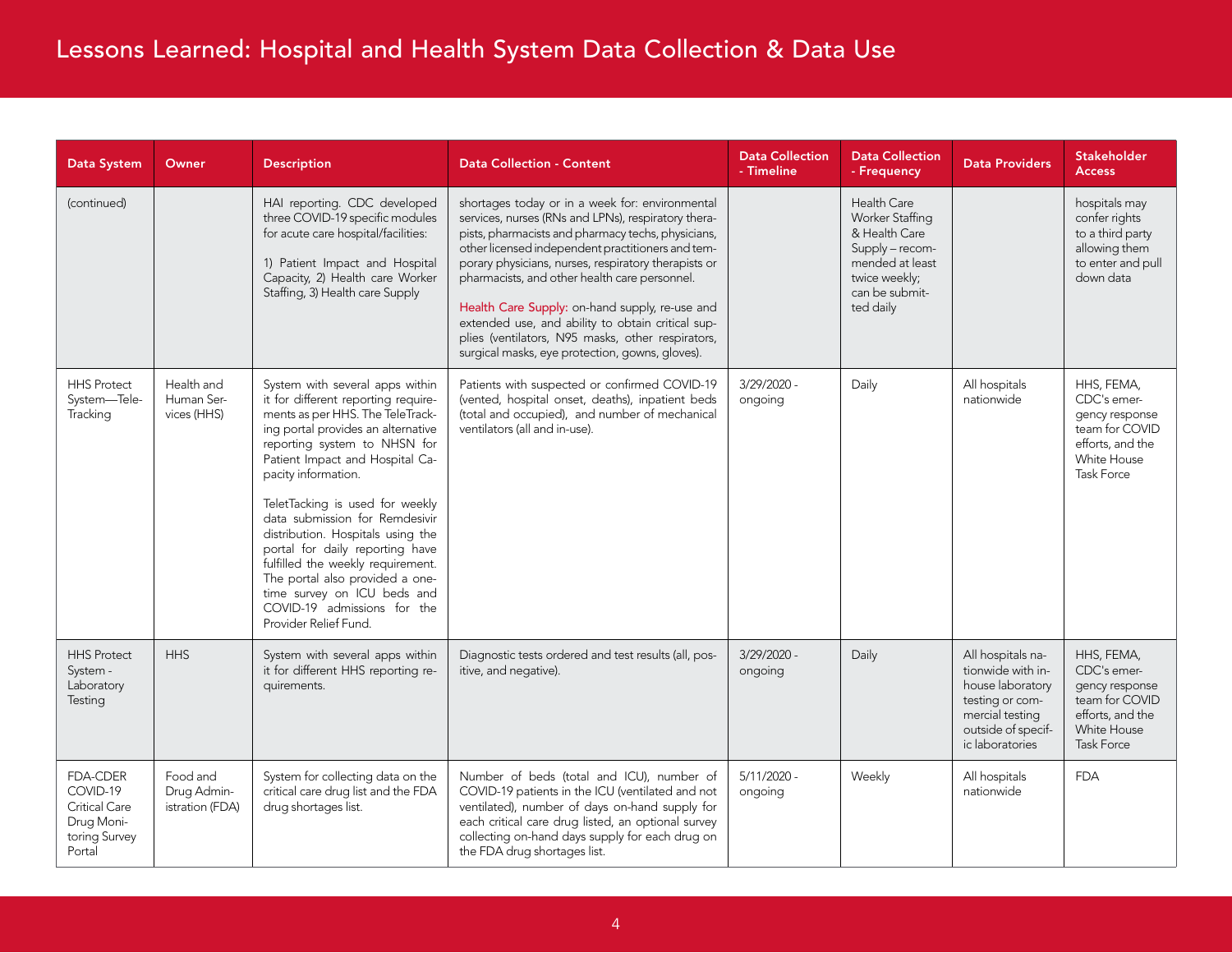#### DATA COLLECTED

The chart below summarizes the data collected from February through May 2020. [Appendix A](#page-11-0) details the data collected via the New York State DOH HERDS platform.

| <b>Domains</b>                                       | # of Questions |
|------------------------------------------------------|----------------|
| <b>Total Questions</b>                               | 270            |
| <b>Direct Answer Questions</b>                       |                |
| Antibody & Diagnostic Testing                        | 34             |
| <b>Beds</b>                                          | 6              |
| <b>COVID Patients</b>                                | 17             |
| Facility Information                                 | 13             |
| PPE                                                  | 85             |
| Report Submit & Contact Info                         | 10             |
| Renal Replacement Therapy (RRT)                      | 40             |
| Specimen Collection Site                             | 8              |
| Ventilators                                          | 26             |
| Patient-Level Questions (date added)                 |                |
| Patient Demographics (March 15)                      | 6              |
| Additional Questions - Decedents (March 25)          | 11             |
| Additional Questions - Hospitalized Patients (May 3) | 14             |

#### USE OF GNYHA SIT STAT 2.0 SYSTEM DURING COVID-19

A key feature of GNYHA's Sit Stat 2.0 system is data visibility. Using system "views," participating hospitals and agency partners can review key operational data. Additionally, GNYHA has focused on building a culture of data sharing among participants.

#### Brief Daily Survey

In early March, GNYHA began asking member hospitals that participate in the Sit Stat 2.0 initiative to complete a daily four-question survey on facility operations and impacts. As the situation evolved, GNYHA adjusted existing questions and added new ones. A screenshot of the current New York State Daily Report view, which now contains six questions, can be seen on the following page. [Appendix B](#page-33-0) details a complete list of questions asked via the Sit Stat 2.0 Daily Report.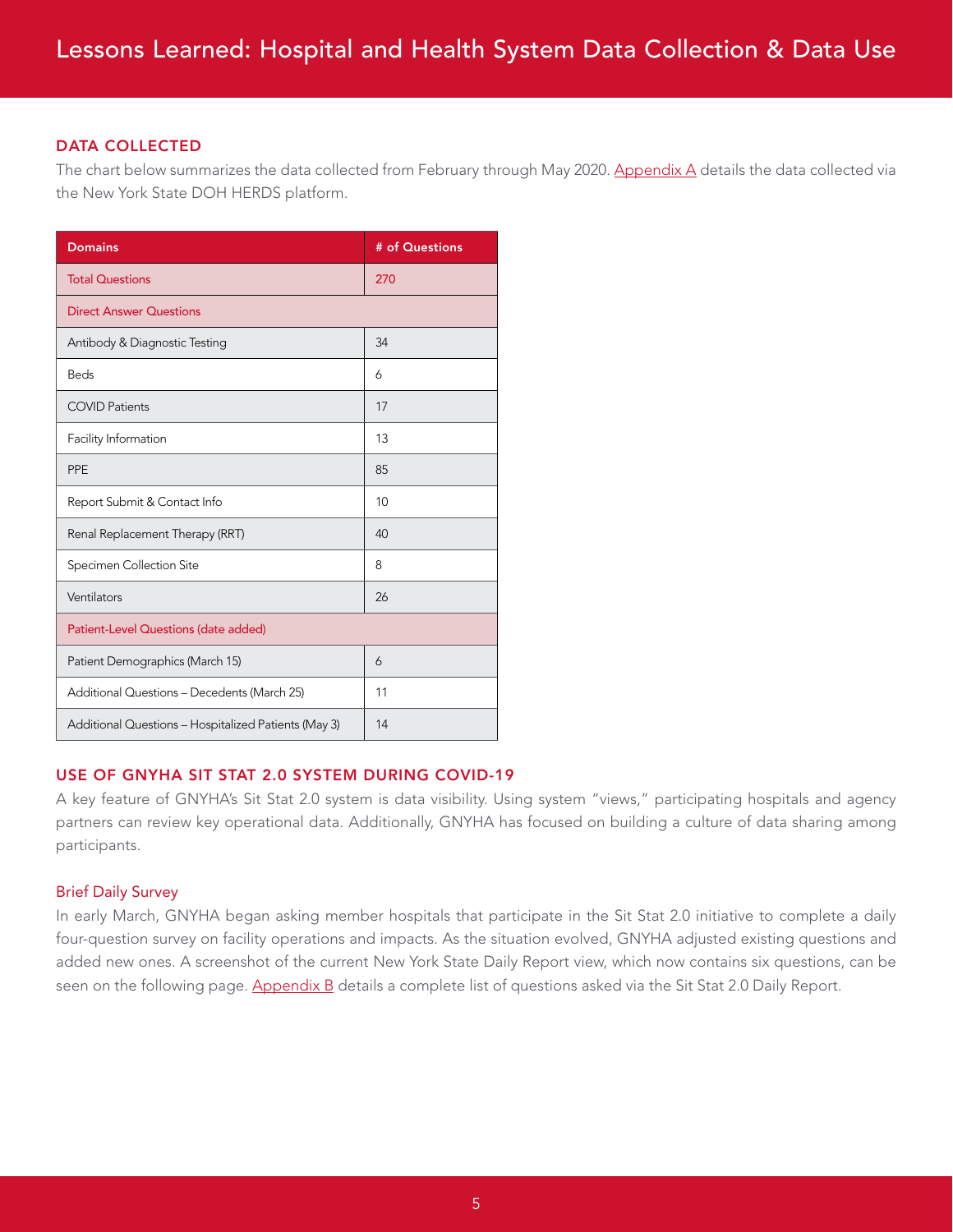| <b>EMResource -</b><br>Samia McEachin (smceachin) | GNYHA SitStat 2.0 -      |                          | TLP:<br>Log Out            |                                   |                                 |                                   | Search                                      | Help<br>Contact                    | <b>U</b> JUVARE                                            |
|---------------------------------------------------|--------------------------|--------------------------|----------------------------|-----------------------------------|---------------------------------|-----------------------------------|---------------------------------------------|------------------------------------|------------------------------------------------------------|
| <b>Setup</b><br>View<br><b>Other Regions</b><br>ሐ | Event                    | <b>Preferences</b>       | Form                       | <b>Report</b>                     | <b>Regional Info</b>            | <b>IM</b>                         |                                             |                                    |                                                            |
| <b>NYS CoVID-19 Sit Stat Report</b>               |                          |                          |                            |                                   |                                 |                                   |                                             |                                    | is show map * customize G print El excel g refresh of help |
| <b>Acute Care Hospitals</b>                       | <b>ED Volume</b>         | <b>IED</b><br>Boarding   | # ED Boarding -            | <b>Inpatient</b><br>Medical Surge | Use of<br>Surge<br>Space        | Staffing<br>Status                | Comment                                     | <b>Last Update</b>                 | By User                                                    |
| AMC - Albany Medical Center 奇                     | <b>Less Busy</b>         | $\overline{ }$           | $\overline{a}$             | No                                | No                              | Normal / No<br><b>Shortages</b>   |                                             | 24 Mar 2020 16:57 Scott Heller     |                                                            |
| AMC - Columbia Memorial Hospital                  |                          | $\sim$                   |                            | $\overline{\phantom{a}}$          | $\sim$                          |                                   |                                             |                                    |                                                            |
| AMC - Saratoga Hospital                           | <b>Less Busy</b>         |                          | -                          | No                                | No                              | Normal / No<br><b>Shortages</b>   |                                             | 02 Apr 2020 11:35                  | Charlie Friderici                                          |
| Blythedale Children's Hospital                    | <b>Not</b><br>Applicable | $\Omega$                 |                            | No                                | No                              | Normal / No                       | No Emergency Department                     | 12 May 2020 08:10 John Flanagan    |                                                            |
| BronxCare Hospital - Concourse (23)               | Busier -                 | $\circ$                  | $\alpha$                   | No                                | No                              | Shortages<br>Normal / No          | Implemented Surge Bed Plan                  | 11 May 2020 09:59 Elroy Fields     |                                                            |
| BronxCare Hospital - Fulton (24)                  | Impact<br>Normal         | o                        | $\Omega$                   | No                                | No                              | <b>Shortages</b><br>Normal / No   |                                             | 11 May 2020 09:59 Elroy Fields     |                                                            |
| Calvary Hospital                                  | Not                      |                          | $\overline{\phantom{a}}$   | No                                | Yes                             | <b>Shortages</b><br>Minor /       | No Emergency Department   Non-tradition.    | 27 Apr 2020 15:30                  | Kiran Mody                                                 |
| CHSLI - Good Samaritan Hospital M.C.              | Applicable<br>Less Busy  | ٦o                       | $\overline{\phantom{a}}$   | Yes                               | Yes                             | <b>Anticipated</b><br>Normal / No | ED volume continues to normalize   Patien.  | 29 Apr 2020 11:18                  | Louis Errichiello                                          |
| CHSLI - Mercy Medical Center (68) 窗               | Normal                   | $\overline{\phantom{a}}$ | $\overline{\phantom{a}}$   | No                                | No                              | <b>Shortages</b><br>Normal / No   |                                             | 12 May 2020 08:14 Gerard Lockwood  |                                                            |
| CHSLI - St Francis The Heart Center (66)          | Normal                   | 1                        | $\bf o$                    | <b>No</b>                         | Yes                             | <b>Shortages</b><br>Normal / No   | We have converted our ED Holding Room.      |                                    | 10 May 2020 08:49 Andrew Kruzykowski                       |
| CHSLI - St. Catherine of Siena M.C. @             | Normal                   | $\mathbf{0}$             | $\bullet$                  | No                                | Yes                             | <b>Shortages</b><br>Minor /       | Forward triage space erected outside eme    | 08 May 2020 07:39 John Dembek      |                                                            |
| CHSLI - St. Charles Hospital                      | Normal                   | $\theta$                 | $\bf o$                    | No                                | Yes                             | <b>Anticipated</b><br>Minor /     | Forward triage space erected outside eme    | 08 May 2020 07:39 John Dembek      |                                                            |
| CHSLI - St. Joseph Hospital                       | <b>Less Busy</b>         | $\blacksquare$           | $\overline{\phantom{a}}$   | No                                | No                              | Normal / No                       |                                             | 12 May 2020 07:42 Stephen Monty    |                                                            |
| EHS - St. John's Episcopal Hospital (40)          | Busier-                  | ÷                        | $\overline{\phantom{a}}$   | Yes                               | <b>Yes</b>                      | <b>Shortages</b><br>Normal / No   | Admissions for transfer   T5   ICU PACU,    | 16 Apr 2020 14:25                  | Saundra Chisolm                                            |
| Health Quest - Northern Dutchess Hosp.            | Impact<br>Normal         | $\theta$                 | $\ddot{\mathbf{0}}$        | No                                | No                              | <b>Shortages</b><br>Normal / No   |                                             | 11 May 2020 12:38 Joseph Stevens   |                                                            |
|                                                   | Normal                   |                          |                            | No                                | Yes                             | <b>Shortages</b><br>Minor /       | 2nd Floor Surge is up and running.   Ancill | 07 Apr 2020 08:26 James Maxwell    |                                                            |
| Health Quest - Putnam Hospital Center W           |                          | $\overline{\phantom{a}}$ | $\overline{\phantom{a}}$   |                                   |                                 | Antici                            |                                             |                                    |                                                            |
| Health Quest - Sharon Hospital                    |                          | <br>0                    | $\blacksquare$<br>$\theta$ | $\overline{\phantom{a}}$<br>No    | $\overline{\phantom{a}}$<br>Yes | $\blacksquare$<br>Normal / No     |                                             |                                    |                                                            |
| Health Quest - Vassar Brothers M.C.               | <b>Less Busy</b>         |                          |                            |                                   |                                 | Shortages                         | We have two surge areas open to accom       | 12 May 2020 08:51 Lisa Corcoran    |                                                            |
| Hospital for Special Surgery                      | <b>Not</b><br>Applicable | ۱o                       | $\bullet$                  | No                                | No                              | Normal / No<br><b>Shortages</b>   | No Emergency Department   N/A - No ED       |                                    | 11 May 2020 08:22 Rosemary Hartofilis                      |
| Maimonides Medical Center (53)                    | Normal                   | $\overline{\phantom{a}}$ | $\overline{a}$             | No                                | Yes                             | Normal / No<br><b>Shortages</b>   | Converted PACU to ICU Space                 | 05 May 2020 08:38 William Howe     |                                                            |
| MediSys - Flushing Hospital M.C. (33)             | <b>Less Busy</b>         | -1                       | $\bullet$                  | No                                | Yes                             | Moderate                          | Consolidated COVID Patients to specific u   | 12 May 2020 08:32 Melissa Nolan    |                                                            |
| MediSys - Jamaica Hospital M.C. (34)              | <b>Less Busy 5</b>       |                          | $\mathbf{1}$               | No                                | Yes                             | Moderate                          | Consolidated COVID Patients to specific u   | 12 May 2020 08:36 Melissa Nolan    |                                                            |
| Mem Hosp for Cancer & Allied Dis. (08)            | <b>Less Busy</b>         | $\overline{\phantom{0}}$ | ۰                          | No                                | Yes                             | Normal / No<br>Shortages          | Added 23 critical care beds                 | 12 May 2020 08:22 Jacob Neufeld    |                                                            |
| Monteflore - Children's (CHAM) (29P)              | Normal                   | 1                        | $\Omega$                   | No                                | No                              | Normal / No<br><b>Shortages</b>   |                                             | 12 May 2020 08:33 Michael Moculski |                                                            |
| Montefiore - Einstein Camp (Weiler) (22)          | Normal                   | A                        | $\bullet$                  | No                                | No                              | Normal / No<br>Shortages          |                                             | 12 May 2020 08:34 Michael Moculski |                                                            |

#### Display of Key HERDS Data Points

For additional situational awareness GNYHA began displaying a subset of HERDS data in mid-March for New York City hospitals in a dedicated Sit Stat view. This view features five data points detailing COVID-19 patient numbers and bed availability at each hospital. In early April, GNYHA started accessing statewide HERDS data and developed a separate Sit Stat HERDS data view for non-New York City hospitals that participate in the Sit Stat initiative. This view groups hospitals by county and displays the same data points shown in the New York City view. A screenshot of this New York State view is below.

| Samia McEachin (smceachin)<br>$EMFesource -$ | GNYHA SitStat 2.0 - | Log Out                    | TLP:<br>MMBER                         |                                                                                                                                                              | Help<br>Search | <b>U</b> JUVARE<br>Contact                              |
|----------------------------------------------|---------------------|----------------------------|---------------------------------------|--------------------------------------------------------------------------------------------------------------------------------------------------------------|----------------|---------------------------------------------------------|
| <b>Setup</b><br><b>Other Regions</b><br>View | Event               | <b>Preferences</b><br>Form | <b>Regional Info</b><br><b>Report</b> | IM                                                                                                                                                           |                |                                                         |
| NYS CoVID-19 HERDS Data - 5/10               |                     |                            |                                       |                                                                                                                                                              |                | show map * customize G print El excel g refresh fr help |
| Acute Care Hospitals                         | County              |                            |                                       | HERDS - Confirmed CoVID-19   HERDS - Confirmed CoVID-19 - ICU   HERDS - Confirmed CoVID-19 - Intubated   HERDS - Available: Staffed   HERDS - Available: ICU |                |                                                         |
| AMC - Albany Medical Center マ                | Albany              | 44                         | 11                                    |                                                                                                                                                              | 316            |                                                         |
| AMC - Columbia Memorial Hospital             | Columbia            | ß                          | $\overline{2}$                        |                                                                                                                                                              | 57             |                                                         |
| WMC Health - Margaretville Hospital 奇        | <b>Delaware</b>     | n                          |                                       |                                                                                                                                                              | 17             |                                                         |
| Health Quest - Northern Dutchess Hosp.       | <b>Dutchess</b>     | $\mathbf{0}$               | $\Omega$                              |                                                                                                                                                              | 24             |                                                         |
| Health Quest - Vassar Brothers M.C. @        | <b>Dutchess</b>     | 42                         | 13                                    | 13                                                                                                                                                           | 19             |                                                         |
| WMC Health - Mid-Hudson Regional Hosp.       | <b>Dutchess</b>     | 15                         | $\overline{7}$                        |                                                                                                                                                              | 75             | 12                                                      |
| CHSLI - Mercy Medical Center (68)            | <b>Nassau</b>       | 44                         | $\overline{\mathbf{3}}$               | $\mathbf{a}$                                                                                                                                                 | 61             | 14                                                      |
| CHSLI - St Francis The Heart Center (66)     | <b>Nassau</b>       | 74                         | 29                                    | 22                                                                                                                                                           | 131            | 35                                                      |
| CHSLI - St. Joseph Hospital W                | Nassau              | 20                         | $\overline{9}$                        |                                                                                                                                                              | 77             | 5                                                       |
| Mount Sinai South Nassau (52)                | <b>Nassau</b>       | 79                         | 18                                    | 16                                                                                                                                                           | 163            | 21                                                      |
| Nassau University Medical Center (82) 奇      | <b>Nassau</b>       | 47                         | 26                                    | 17                                                                                                                                                           | 118            |                                                         |
| Northwell - Glen Cove Hospital               | <b>Nassau</b>       | 49                         | 8                                     | 5                                                                                                                                                            | 60             |                                                         |
| Northwell - L.I.J. Valley Stream (74)        | <b>Nassau</b>       | 47                         | 11                                    | 10                                                                                                                                                           | 15             |                                                         |
| Northwell - North Shore U. Hosp. (78)        | Nassau              | 182                        | 77                                    | 65                                                                                                                                                           | 213            | 36                                                      |
| Northwell - Plainview Hospital 奇             | Nassau              | 42                         | 12                                    | 5                                                                                                                                                            | 83             | 26                                                      |
| Northwell - Syosset Hospital マ               | Nassau              | $\mathbf{0}$               | $\bf{0}$                              | $\Omega$                                                                                                                                                     | 67             | R                                                       |
| NYU Langone - Winthrop Hospital (67) <a></a> | <b>Nassau</b>       | 137                        | 58                                    | 50                                                                                                                                                           | 179            | 40                                                      |
| Niagara Falls Memorial Medical Center        | Ningara             | s                          | $\bf{2}$                              |                                                                                                                                                              | 75             | $\boldsymbol{A}$                                        |
| Montefiore - St Luke's Cornwall/Newburgh     | Orange              | 38                         | 18                                    | 15                                                                                                                                                           | 67             | 13                                                      |
| WMC Health - Bon Secours Community Hosp.     | Orange              | $\overline{7}$             | 3                                     | $\overline{\mathbf{3}}$                                                                                                                                      | 58             | 16                                                      |
| WMC Health - St. Anthony Community Hosp.     | Orange              | 1                          | $\Omega$                              |                                                                                                                                                              | 14             | 10                                                      |
| Health Quest - Putnam Hospital Center        | Putnam              | 12                         | $\bf{0}$                              | $\bf{0}$                                                                                                                                                     | 73             | 19                                                      |
| Montefiore - Nyack                           | Rockland            | 72                         | 24                                    | 24                                                                                                                                                           | 103            | 26                                                      |
| WMC Health - Good Samaritan Reg. M.C. W      | Rockland            | 47                         | 15                                    | 10                                                                                                                                                           | 48             | 15                                                      |
| AMC - Saratoga Hospital                      | Saratoga            | 5                          | $\overline{\mathbf{2}}$               |                                                                                                                                                              | 82             | 22                                                      |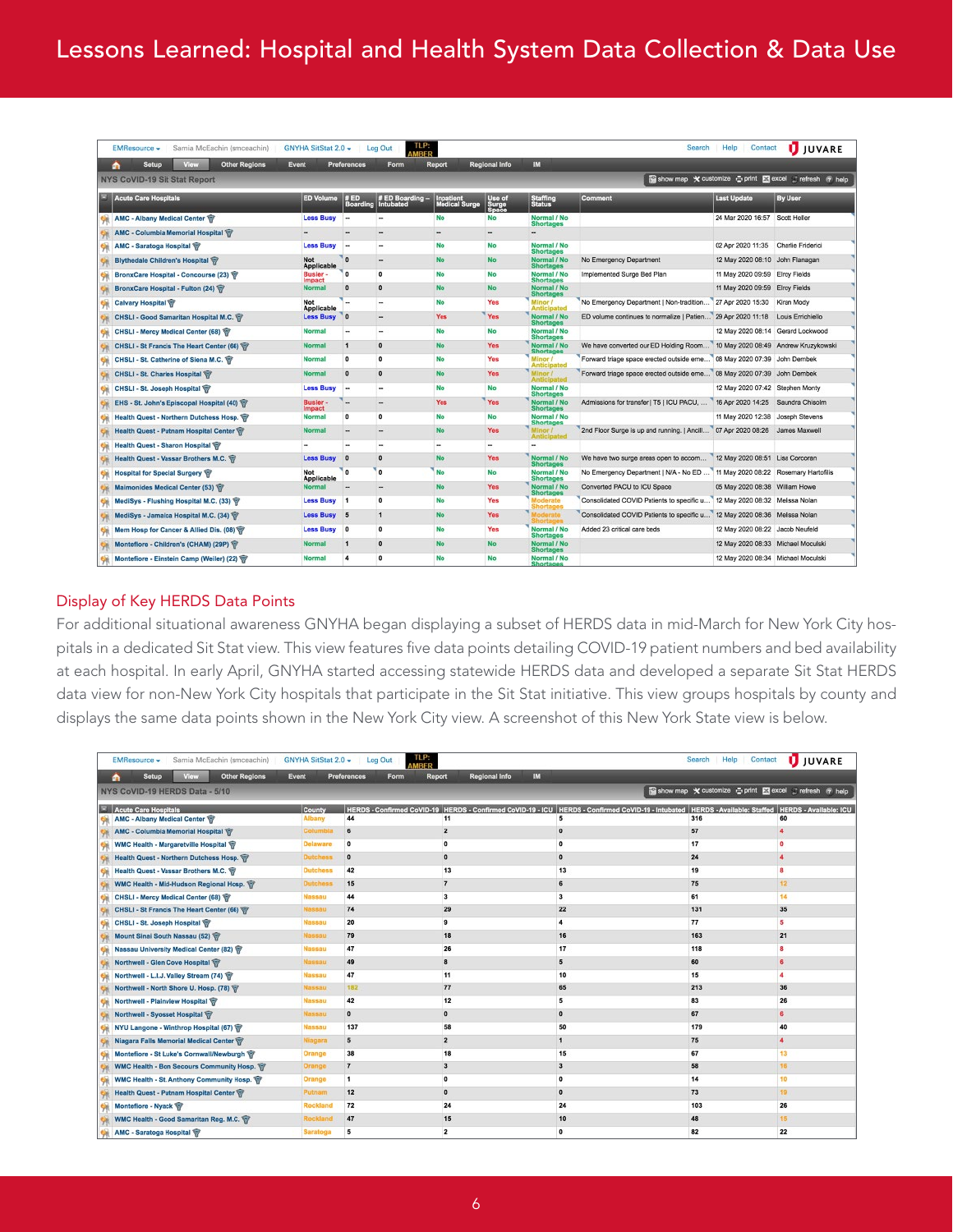#### Alternate Care Site Information

As alternate care sites went online to accommodate hospital surge, there was a growing need for situational awareness about these spaces. GNYHA partnered with both government- and hospital-operated sites to establish regular reporting. In early April, the COVID-19 Surge Operations View in Sit Stat was developed to track the operational status, census, and availability at each of these sites. Sites were asked to provide updated information at least once each day. A screenshot of this view can be seen below.

| Samia McEachin (smceachin)<br>EMResource -                 | GNYHA SitStat 2.0 -                                   | Log Out                             |                               | TLP-                               |               |                                |                                                                                                          |                                |                                |                                      | Help<br>Search                                           | Contact | <b>U</b> JUVARE    |
|------------------------------------------------------------|-------------------------------------------------------|-------------------------------------|-------------------------------|------------------------------------|---------------|--------------------------------|----------------------------------------------------------------------------------------------------------|--------------------------------|--------------------------------|--------------------------------------|----------------------------------------------------------|---------|--------------------|
| Setup<br>View<br><b>Other Regions</b><br>ሐ                 | Event                                                 | <b>Preferences</b>                  | Form                          | Report                             |               | <b>Regional Info</b>           |                                                                                                          | <b>IM</b>                      |                                |                                      |                                                          |         |                    |
| <b>CoVID-19 Surge Operations</b>                           |                                                       |                                     |                               |                                    |               |                                |                                                                                                          |                                |                                |                                      | Sashow map X customize E print E excel 2 refresh in help |         |                    |
| Coordination Center<br><b>New York Coordination Center</b> | <b>Operational Status</b><br><b>Fully Operational</b> |                                     |                               |                                    |               |                                | <b>Hours of Operation</b><br>Tam-4pm                                                                     |                                |                                |                                      | Call Center Phone #<br>212-542-1700                      |         |                    |
| <b>Alternate Care Sites</b>                                | Borough                                               | Operational CoVID                   |                               |                                    |               |                                | Staffed Census Census Availability Availability Confirmed<br>Capacity Total - ICU - Total - ICU Positive |                                |                                | Today's<br>Anticipated<br>Discharges | Comment                                                  |         | <b>Last Update</b> |
| <b>Javits New York Medical Station</b>                     | Manhat                                                | Closed                              | CoVID<br>Only                 | $\circ$                            | $\Omega$      | $\circ$                        | $\Omega$                                                                                                 | $\circ$                        | $\Omega$                       | ٥                                    |                                                          |         | 12 May 2020 10:48  |
| <b>USNS Comfort</b>                                        | Manha                                                 | Closed                              | Any<br>CoVID<br><b>Status</b> | $\Omega$                           | $\Omega$      | $\Omega$                       | $\Omega$                                                                                                 | $\ddot{\mathbf{0}}$            | $\mathbf{a}$                   |                                      |                                                          |         | 12 May 2020 10:48  |
| Summary                                                    | N/A                                                   | N/A                                 | <b>N/A</b>                    | $\Omega$                           | $\circ$       | $\mathbf{0}$                   | $\mathbf{0}$                                                                                             | $\bullet$                      | ۰                              | $\circ$                              |                                                          |         |                    |
| <b>Hospital-Operated Sites</b>                             | Borough                                               | <b>Operational</b><br><b>Status</b> | CoVID                         | <b>Staffed</b><br>Capacity - Total | <b>Census</b> | <b>Census</b><br>$ $ - ICU     | Availability<br>- Total                                                                                  | <b>Availability</b><br>$-ICU$  | Confirmed<br>CoVID<br>Positive | Today's<br>Anticipated<br>Discharges | Comment                                                  |         | <b>Last Update</b> |
| <b>Malmonides - Boro Park</b>                              | Brooklyr                                              | <b>Opening</b><br>Pending           | Non-<br>CoVID                 | $\circ$                            | $\circ$       | $\mathbf{0}$                   | $\mathbf 0$                                                                                              | $\mathbf{0}$                   | $\alpha$                       | $\mathbf o$                          |                                                          |         | 12 May 2020 10:48  |
| <b>Maimonides - Crown Heights</b>                          | Brooklyn                                              | artiall                             | CoVID                         | 50                                 | 3             | $\Omega$                       | 47                                                                                                       | $\Omega$                       | $\blacktriangleleft$           | $\overline{2}$                       |                                                          |         | 12 May 2020 08:54  |
| Mount Sinai - Samaritan's Purse                            | Manhat                                                | Closed                              | CoVID+<br>Only                | $\mathbf 0$                        | $\circ$       | $\Omega$                       | o                                                                                                        | $\mathbf 0$                    | $\circ$                        | $\mathbf 0$                          |                                                          |         | 12 May 2020 10:48  |
| NYC H+H - Billie Jean King Tennis Center                   | Queens                                                | Partially                           | CoVI                          | 100                                | 10            |                                | 90                                                                                                       | 19                             | $\mathbf{Q}$                   | 3                                    | 121 med/surg + 20 ICU                                    |         | 07 May 2020 06:35  |
| NYP - Ryan Larkin Field Hospital                           | Manhatti                                              | Partially<br>Operation              | CoVID<br>Only                 | 73                                 | 17            | $\Omega$                       | 56                                                                                                       | $\mathbf 0$                    | 17                             | $\mathbf{0}$                         |                                                          |         | 12 May 2020 10:48  |
| Summary                                                    | <b>N/A</b>                                            | N/A                                 | <b>N/A</b>                    | 223                                | 30            |                                | 193                                                                                                      | 19                             | 27                             | ß                                    |                                                          |         |                    |
| <b>Alternate Care Sites</b>                                | Operational CoVID                                     |                                     | Staffed<br>Capacity           | Census Census:<br>Total ICU        |               | <b>Availability</b><br>- Total | Availability:<br>ICU                                                                                     | Confirmed<br>CoVID<br>Positive |                                | Today's<br>Anticipated<br>Discharges | Comment                                                  |         | <b>Last Update</b> |
| NYC H+H - Roosevelt Island Medical Ctr                     | <b>Fully</b><br>Operational                           | CoVID<br><b>Status</b>              | 200                           | 99                                 | $\Omega$      | 251                            | $\Omega$                                                                                                 | 71                             | 5                              |                                      |                                                          |         | 11 May 2020 10:36  |
| Summary                                                    | N/A                                                   | <b>N/A</b>                          | 200                           | 99                                 | $\Omega$      | 251                            | $\Omega$                                                                                                 | 71                             | 5                              |                                      |                                                          |         |                    |

#### NYC OCME DAILY MORGUE SURVEY

OCME developed a daily survey using Survey Monkey to collect information on in-house morgues and BCPs for all hospitals located in New York City. Through this survey, OCME requested data on decedent census counts, length of time in the facility's custody, supply of body bags, and coordination with funeral homes, among other indicators. The data collected has been used to help prioritize which hospitals are visited by New York City's interagency BCP strike force; the collected data also informs the allocation of other resources.

#### FEDERAL REPORTING

In late March, hospitals across the nation were asked to begin voluntary reporting to the Federal government. The White House Coronavirus Task Force, the Federal Emergency Management Agency (FEMA), and HHS requested daily data on COVID-19 cases, hospital capacity, and in-house hospital COVID-19 laboratory testing and results. Data can be submitted through multiple portals; states and third-party vendors also can submit data on behalf of hospitals, pending FEMA regional administrator approval. The daily hospital capacity and utilization data must be submitted weekly via the HHS Protect System TeleTracking portal to facilitate distribution of the drug Remdesivir. Additionally, a subset of the data was included following an ad-hoc request from HHS to inform allocation of hotspot funding. In mid-April, the FDA requested hospitals to submit weekly information on critical care drug inventories and drugs on the FDA drug shortage list via a new portal specifically for this. Federal reporting continues to evolve as different agencies seek data to guide resource allocation and to understand disease trends. Because there is little coordination among agencies, hospitals get redundant requests for information and are required to use distinct data collection portals.

#### HOW DATA SUPPORTS RESPONSE OPERATIONS AND DECISION-MAKING

The chart on the following page presents the various ways data collected via HERDS and Sit Stat 2.0 has been used throughout the response, based on GNYHA staff observations.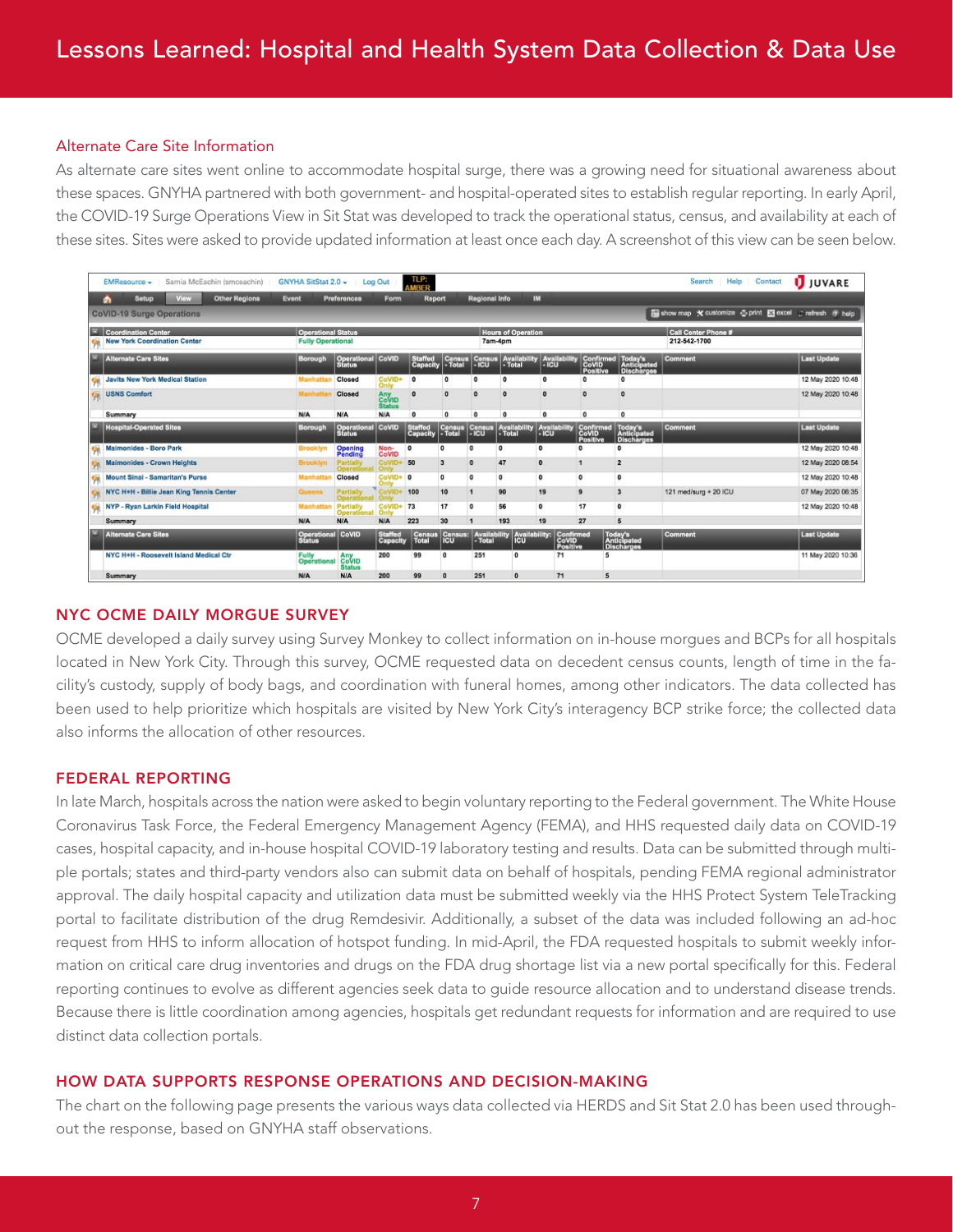| <b>System</b>                                           | <b>Uses</b>                                                                                                                                                                                   |
|---------------------------------------------------------|-----------------------------------------------------------------------------------------------------------------------------------------------------------------------------------------------|
| <b>DOH HERDS</b>                                        |                                                                                                                                                                                               |
| State and City level                                    | Inform PPE and vent allocation                                                                                                                                                                |
| Department of Defense (DoD)/US Public Health<br>Service | Inform placement of DoD surge staff in hospitals; selection of hospitals for patient pull teams                                                                                               |
| DOH Health care Capacity Coordination Center            | Monitor overall status of hospitals                                                                                                                                                           |
| All stakeholders                                        | Understand emerging issues, including vent and vent component availability and needs;<br>inpatient dialysis needs; testing capacity and approaches                                            |
| Sit Stat 2.0                                            |                                                                                                                                                                                               |
| DOH Health care Capacity Coordination Center            | Monitor overall status of hospitals                                                                                                                                                           |
| <b>GNYHA</b>                                            | Monitor overall status of and impacts to member hospitals<br>Identify target facilities for decanting to Veterans Affairs (VA) facilities<br>Inform staffing and supplies outreach to members |
| Fire Department of the City of New York (FDNY)          | Understand ED volume and likelihood of diversion requests<br>Anticipate inter-facility transport requests                                                                                     |
| Hospitals                                               | Understand impacts of event on neighboring facilities<br>Access information on alternate care sites                                                                                           |

#### RESPONSE RATES AND DATA QUALITY

#### DOH HERDS

Throughout the COVID-19 response, all hospitals have been required to complete the HERDS survey. Once a daily schedule was established with a set release time (12:00 noon) and submission deadline (4:00 p.m.), DOH asked for help from associations to follow up with non-respondents at 3:00 p.m. each day.

DOH staff also started making evening calls to hospitals that did not complete the day's survey or had provided data that was outside the normal range or that was confusing. These significant efforts by DOH and the associations achieved high response rates.

Sometimes, most notably when introducing questions on dialysis for critical care patients, DOH shared draft questions in advance. This enabled the associations to vet the questions with hospital clinicians, and it ultimately resulted in improved data quality and improved utility of the data for informing government actions.

#### Sit Stat 2.0

Because Sit Stat 2.0 is a voluntary program, not all participating hospitals provided information each day. Most hospitals completed at least some of the questions daily, providing sufficient information for trend analysis and to inform GNYHA and response partner actions.

#### RECOMMENDATIONS

Below GNYHA offers near-term and long-term recommendations to improve data collection for the ongoing monitoring of the health care system in anticipation of a future wave. We look forward to discussing these ideas with response partners.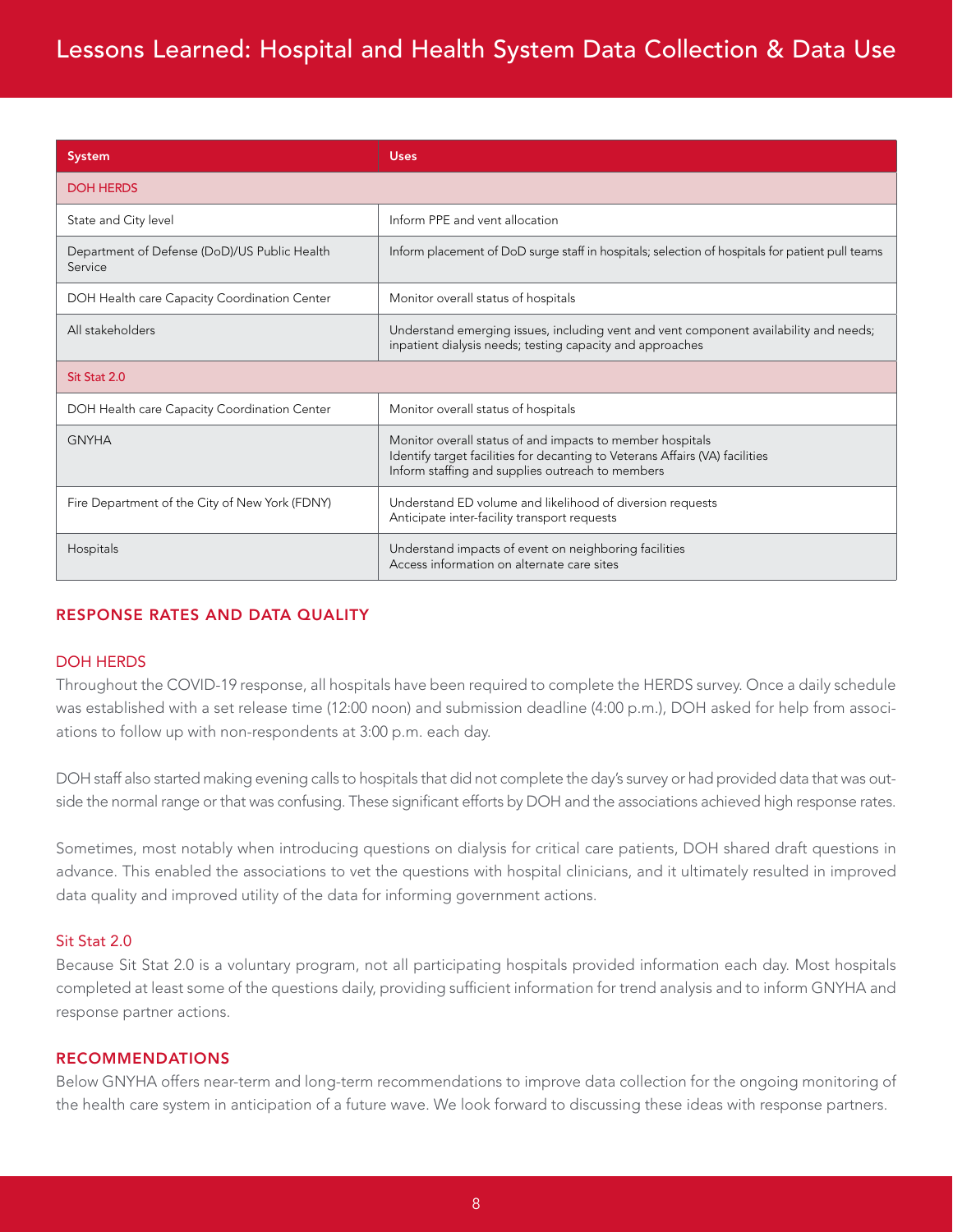#### HERDS Reporting

In the chart below, we outline by domain key details, suggestions, and discussion points for data collected through HERDS.

| <b>Domain</b>                                 | <b>Purpose of Domain</b>                                                                                                                                                                                                                                                                                                                                                                           | <b>Suggested Question Revisions</b>                                                                                                                                                                                                                                                               | <b>Question Comments</b>                                                                                                                                                                                                                                                                                                                                                                                                                                                             | <b>Suggested Frequency</b><br><b>Revisions</b>                                                                                                                                                    | <b>Frequency Comments</b>                                                                                                                                                   |  |
|-----------------------------------------------|----------------------------------------------------------------------------------------------------------------------------------------------------------------------------------------------------------------------------------------------------------------------------------------------------------------------------------------------------------------------------------------------------|---------------------------------------------------------------------------------------------------------------------------------------------------------------------------------------------------------------------------------------------------------------------------------------------------|--------------------------------------------------------------------------------------------------------------------------------------------------------------------------------------------------------------------------------------------------------------------------------------------------------------------------------------------------------------------------------------------------------------------------------------------------------------------------------------|---------------------------------------------------------------------------------------------------------------------------------------------------------------------------------------------------|-----------------------------------------------------------------------------------------------------------------------------------------------------------------------------|--|
| <b>Bed Information</b>                        | 1) Determine overall capacity of health<br>care system<br>2) Track ability of health care system to<br>increase capacity as needed<br>3) Provide denominator for analysis of<br>current hospital utilization                                                                                                                                                                                       | Remove specific questions on psych<br>beds                                                                                                                                                                                                                                                        | Do hospitals have to enter this<br>information on every survey, or<br>are their previous responses au-<br>to-filled?                                                                                                                                                                                                                                                                                                                                                                 | 1) Suggest daily updates only<br>when hospitals are surging<br>their bed capacity<br>2) Suggest weekly updates<br>when hospitals are no longer<br>surging their bed capacity                      | If hospital responses are au-<br>to-filled for editing, this is<br>less critical. However, would<br>still be helpful to establish<br>a time period for expected<br>updates. |  |
| Specimen<br>Collection                        | Catalog hospital specimen collection<br>processes                                                                                                                                                                                                                                                                                                                                                  | None                                                                                                                                                                                                                                                                                              | Do hospitals have to enter this<br>information on every survey, or<br>are their previous responses au-<br>to-filled?                                                                                                                                                                                                                                                                                                                                                                 | Suggest weekly updates                                                                                                                                                                            | If hospital responses are au-<br>to-filled for editing, this is less<br>critical. However, would still be<br>helpful to establish a time peri-<br>od for expected updates.  |  |
| Ventilators and<br>Other Special<br>Equipment | 1) Track overall ventilator capacity for<br>health care system<br>2) Track current ventilator availability to<br>determine whether there may be ven-<br>tilator shortages<br>3) Track what types of ventilators are in<br>use in case ventilators from stockpiles<br>need to be allocated<br>4) Track if alternatives to ventilators<br>(such as BiPAPs) are being used to ven-<br>tilate patients | Streamline so that only two questions<br>are asked:<br>1) How many devices does your<br>facility have that can be used<br>ventilate<br>adult<br>patients?<br>to<br>2) How many of the above devices are<br>currently in use?                                                                      | 1) The granularity of the exist-<br>ing questions adds to hospital<br>burden without significantly in-<br>creasing actionability of the data<br>2) The categories of ventilators<br>has led to confusion over inter-<br>pretation and analysis. Less gran-<br>ular questions will make it clearer<br>to everyone what is being used<br>to calculate ventilator capacity.<br>3) If data from these questions is<br>not sufficient to analyze situation,<br>new questions can be added | 1) Suggest daily updates only<br>when ventilator capacity is a<br>significant concern<br>2) Suggest weekly updates<br>when ventilator capacity is not<br>a significant concern                    | Could potentially establish<br>criteria where systemwide<br>availability would trigger more<br>frequent updates.                                                            |  |
| PPE Supplies                                  | 1) Track each facility's use of supplies<br>to estimate quantities needed to ade-<br>quately supply health care system<br>2) Monitor facilities to determine when<br>they could potentially run out of sup-<br>plies<br>3) Understand specific supplies used<br>so that supplies can be allocated from<br>stockpile as needed                                                                      | Streamline in two ways:<br>1) Reduce questions by supply type<br>to the following: Approximately how<br>many days of each supply does your<br>facility currently have available?<br>2) Make supply categories less gran-<br>ular by collapsing these categories:<br>gloves, gowns, face coverings | 1) Streamlined questions will<br>reduce burden while getting at<br>most critical question, days of<br>supply on hand. This will deter-<br>mine if hospitals are running low<br>on supplies and also determine if<br>hospitals are building up supply<br>inventory.<br>2) Detailed breakouts of supply<br>types are unecessary for deter-<br>mining the above                                                                                                                         | 1) Suggest more regular<br>updates (daily or three times/<br>week) only when supplies are a<br>significant concern<br>2) Suggest weekly updates<br>when supplies are not a<br>significant concern | Could potentially establish<br>criteria where systemwide<br>availability would trigger more<br>frequent updates.                                                            |  |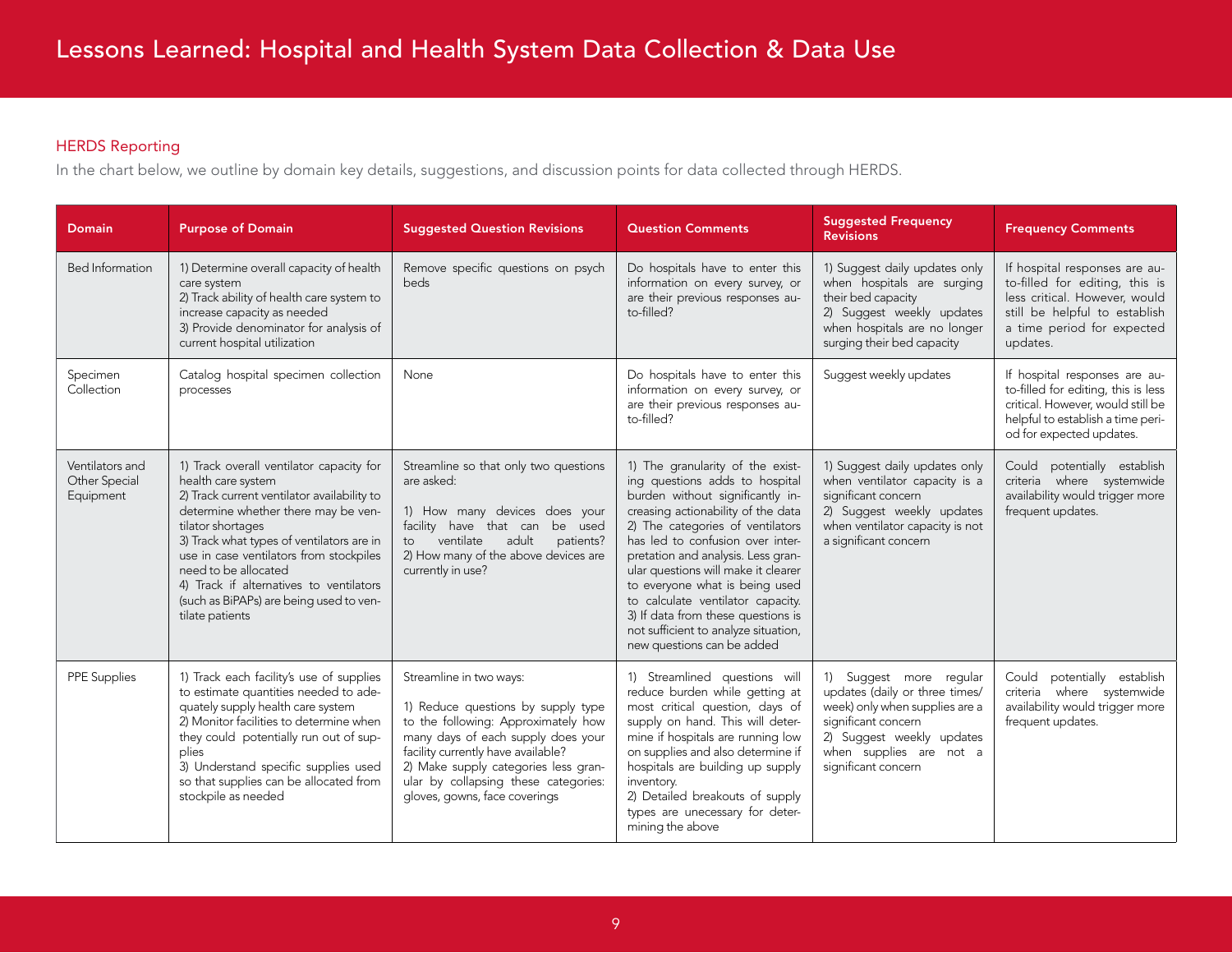| <b>Domain</b>                                      | <b>Purpose of Domain</b>                                                                                                                                                                                                                                                                                                                                                                                                             | <b>Suggested Question Revisions</b>                                                                                                                                                                                                                                                                                                                                                                                                                                                                                                                                                                                          | <b>Question Comments</b>                                                                                                                                                                                                                                                                                                                                                                                                                                              | <b>Suggested Frequency</b><br><b>Revisions</b>                                                           | <b>Frequency Comments</b>                                                                                                                                                                                                                                                                               |
|----------------------------------------------------|--------------------------------------------------------------------------------------------------------------------------------------------------------------------------------------------------------------------------------------------------------------------------------------------------------------------------------------------------------------------------------------------------------------------------------------|------------------------------------------------------------------------------------------------------------------------------------------------------------------------------------------------------------------------------------------------------------------------------------------------------------------------------------------------------------------------------------------------------------------------------------------------------------------------------------------------------------------------------------------------------------------------------------------------------------------------------|-----------------------------------------------------------------------------------------------------------------------------------------------------------------------------------------------------------------------------------------------------------------------------------------------------------------------------------------------------------------------------------------------------------------------------------------------------------------------|----------------------------------------------------------------------------------------------------------|---------------------------------------------------------------------------------------------------------------------------------------------------------------------------------------------------------------------------------------------------------------------------------------------------------|
| COVID-19<br>Patient<br>Information                 | 1) Track overall number and age<br>breakdown of patients hospitalized for<br>COVID-19<br>2) Track new hospitalizations to deter-<br>mine trend of new hospitalizations<br>3) Track discharges and deaths to<br>monitor hospital throughput and<br>morbidity<br>4) Track number of ICU and intubated<br>patients to monitor hospital capacity<br>and analyze severity of hospitalizations                                             | 1) Combine questions about new ad-<br>missions and new confirmed since last<br>report into one question: Since your<br>last report how many new confirmed<br>positive COVID-19 patients are now<br>included in your hospitalization total?<br>2) Clarify intubation question so that it<br>does not require patients to be in ICU<br>3) Remove question on cumulative<br>deaths since this can be tracked from<br>daily submissions<br>4) Review all questions to determine<br>which have not been used in analysis<br>of hospitalizations. Remove any<br>questions that are not currently used<br>in reporting or analysis. | Even if it would make sense to<br>revise questions more generally,<br>need to determine if:<br>1) Question revisions hinder<br>ability to longitudinally track this<br>data<br>2) Question revisions interfere<br>with existing hospital processes<br>to collect this data<br>3) All current questions ask for<br>information on confirmed cases<br>only. Do we also want to collect<br>suspected cases (either separate-<br>ly or combined with confirmed<br>cases)? | None                                                                                                     | We recognize that this data<br>should be captured on a<br>daily basis for the foreseeable<br>future                                                                                                                                                                                                     |
| COVID-19 Con-<br>firmed Positive<br>Patient Deaths | Collect surveillance information on<br>COVID-19 patient deaths                                                                                                                                                                                                                                                                                                                                                                       |                                                                                                                                                                                                                                                                                                                                                                                                                                                                                                                                                                                                                              |                                                                                                                                                                                                                                                                                                                                                                                                                                                                       |                                                                                                          | Will hospitals still be required<br>to submit this data for all<br>deaths on an ongoing basis?                                                                                                                                                                                                          |
| COVID-<br>Associated<br>Hospitalizations           | Given the downward slope of new<br>COVID cases, collect information on<br>the source of new COVID cases to<br>better understand the current source<br>of spread                                                                                                                                                                                                                                                                      |                                                                                                                                                                                                                                                                                                                                                                                                                                                                                                                                                                                                                              |                                                                                                                                                                                                                                                                                                                                                                                                                                                                       | Suggest removing and<br>potentially adding again as<br>one-time survey to see if<br>sources have changed | Data submission served to<br>provide context for new<br>COVID-19 cases, but is not<br>necessary to continue to<br>track. Given the continued<br>decrease in new cases and the<br>stability of submitted data, it<br>is unlikely that this information<br>will change substantially in the<br>short run. |
| Antibody and<br>Diagnostic<br>Testing              | 1) Determine extent to which hospitals<br>are conducting antibody and diagnos-<br>tic tests of their employees<br>2) Track increase of antibody and diag-<br>nostic testing of employees over time<br>3) Collect basic information on type of<br>testing and laboratory processing<br>4) Determine extent to which hos-<br>pitals are conducting antibody and<br>diagnostic tests on their patients and<br>non-patient/non-employees |                                                                                                                                                                                                                                                                                                                                                                                                                                                                                                                                                                                                                              | We believe these questions<br>could be streamlined, but would<br>like to better understand the<br>goals of this data collection and<br>what information is required to<br>be trended over time.                                                                                                                                                                                                                                                                       |                                                                                                          | After refining the goals for<br>these questions, we believe<br>the frequency should be<br>revisited as well.                                                                                                                                                                                            |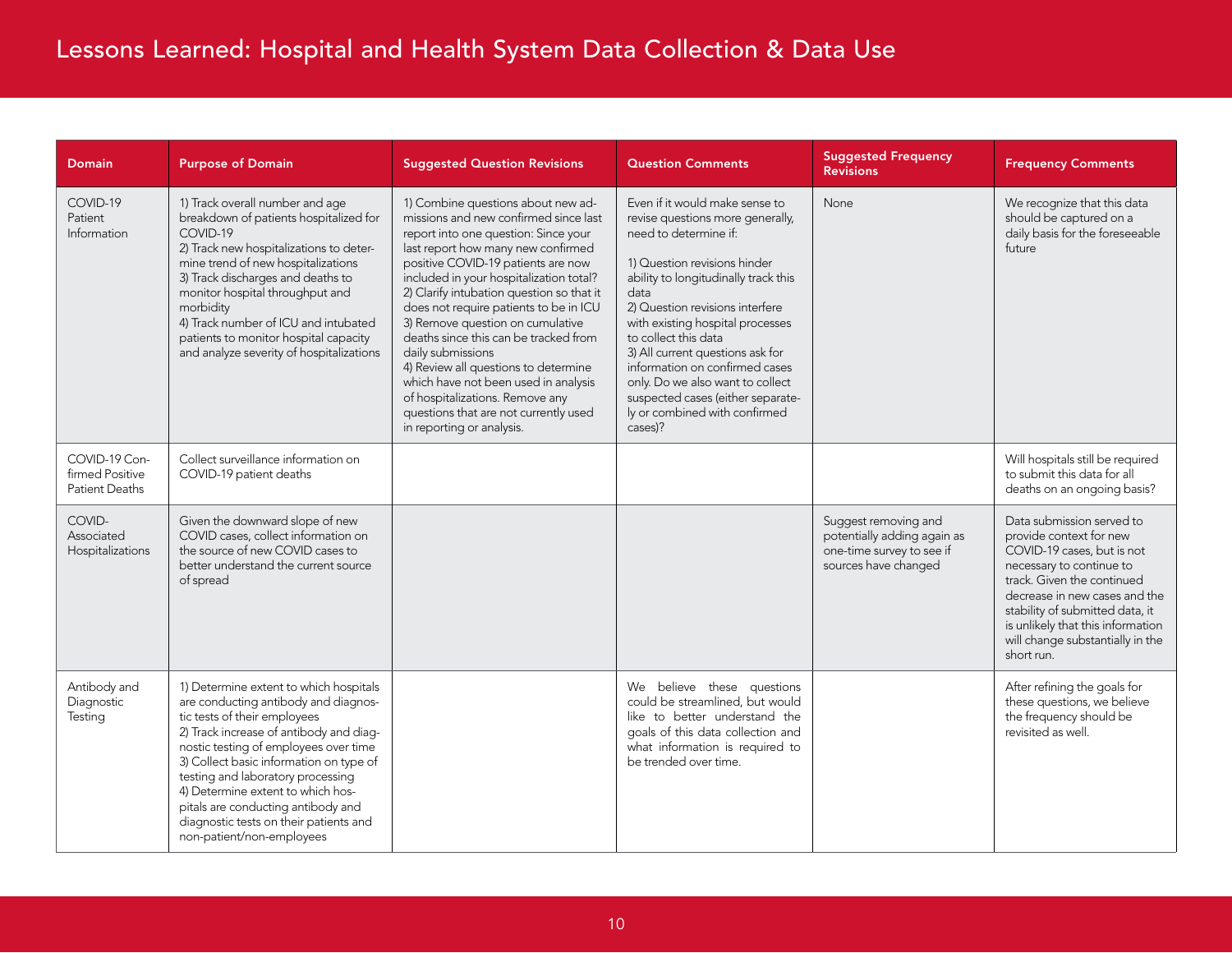#### Data Visibility

To make data visible to all stakeholders to create a common operating picture, GNYHA can work with DOH to display all or a subset of questions in an easily accessible Sit Stat view. If DOH is interested, GNYHA can explore bringing ALL New York State hospitals into Sit Stat 2.0 in a limited fashion for the duration of the COVID-19 response, which would enable a complete response picture for monitoring and decision-making.

#### Question Creation and Vetting

To improve data quality, GNYHA suggests that when a new domain needs to be added to the HERDS survey, DOH should allow the associations to review and vet draft questions with hospital staff.

#### Opportunity to Align Questions with Federal Reporting Systems

Considering the increase and variability in Federal reporting, GNYHA believes it would be extremely difficult for DOH to achieve full alignment. We suggest focusing only on HHS's Daily Reporting. Using the document provided by The Health-care Association of New York State (HANYS) on April 24 (see [Appendix C](#page-34-0)), DOH could create an optional module within HERDS COVID-19 reporting. Hospitals and health systems that choose to complete that module could send their data to HHS via DOH. Hospitals not completing the module could continue to submit data on their own.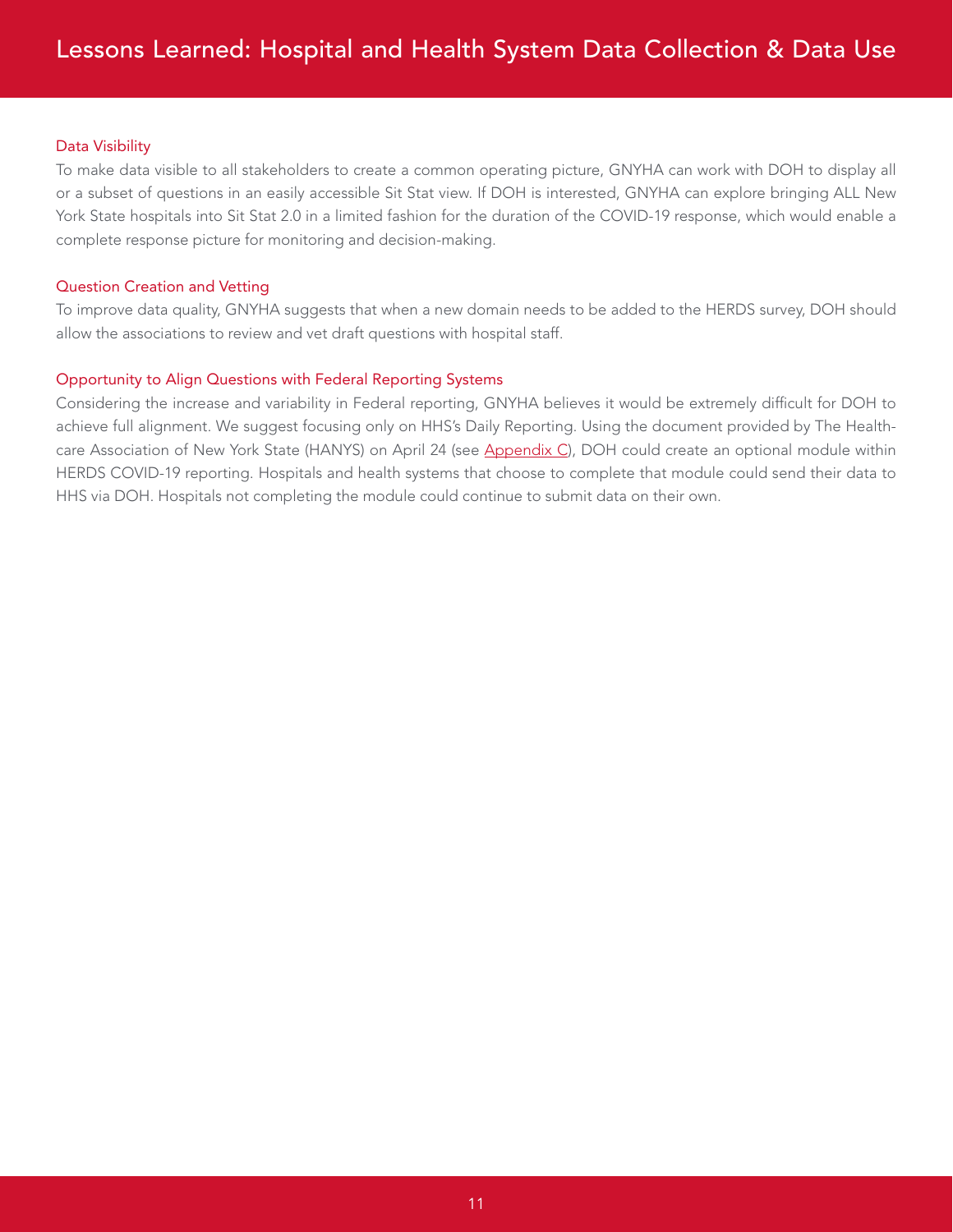#### <span id="page-11-0"></span>APPENDIX A: OVERVIEW OF DATA COLLECTED VIA THE DOH HERDS PLATFORM (FEBRUARY-MAY 2020)

| <b>Domain</b> | <b>Total</b><br>Count | Domain<br>Count                          | Question<br><b>Variants</b> | Question                                                                                                                                                   | <b>Added</b> | Last<br>Appeared | <b>Revised</b> |
|---------------|-----------------------|------------------------------------------|-----------------------------|------------------------------------------------------------------------------------------------------------------------------------------------------------|--------------|------------------|----------------|
| A&DT          |                       | <b>Antibody &amp; Diagnostic Testing</b> |                             |                                                                                                                                                            |              |                  |                |
| A&DT          | $\mathbf{1}$          | $\mathbf{1}$                             |                             | Are your hospitals employees being tested for COVID-19 antibodies? (If NO, skip to questions 8-11<br>below)                                                | 4/25/20      |                  |                |
| A&DT          | $\mathbf{1}$          | $\mathbf{1}$                             | $\overline{2}$              | Are you doing any COVID-19 antibody testing of employees in your hospital? (If NO, skip to questions<br>8-11 below)                                        | 4/25/20      |                  |                |
| A&DT          | $\mathbf{1}$          | $\mathbf{1}$                             | 3                           | Are you testing your Hospital employees for Covid-19 antibodies?                                                                                           | 4/25/20      |                  |                |
| A&DT          | 2                     | 2                                        | -1                          | If yes, are you performing any COVID-19 antibody testing of employees onsite in your hospital laboratory?                                                  | 4/25/20      |                  |                |
| A&DT          | 2                     | 2                                        | 2                           | Are you performing all antibody testing on staff in your own (hospital) laboratory?                                                                        | 4/25/20      |                  |                |
| A&DT          | $\overline{2}$        | $\sqrt{2}$                               | 3                           | If yes, are you testing your employees using your own lab or are you using an outside lab?                                                                 | 4/25/20      |                  | 5/5/20         |
| A&DT          | 3                     | $\mathbf{3}$                             | -1                          | If no, please list the names of laboratory(s) you have used OR currently are using to conduct this testing?<br>(please do not abbreviate laboratory names) | 4/25/20      |                  |                |
| A&DT          | 3                     | $\mathfrak{Z}$                           | 2                           | If outside lab, what lab are you using?                                                                                                                    | 4/25/20      |                  |                |
| A&DT          | $\overline{4}$        | $\overline{4}$                           | $\Omega$                    | What antibody test are you using?                                                                                                                          | 5/5/20       |                  |                |
| A&DT          | 5                     | $\sqrt{5}$                               |                             | Do you expect to test your entire staff?                                                                                                                   | 4/25/20      |                  |                |
| A&DT          | 5                     | 5                                        | 2                           | Are you testing all your employees or just some?                                                                                                           | 4/25/20      |                  | 5/5/20         |
| A&DT          | 6                     | 6                                        | $\Omega$                    | If just some, who are you testing?                                                                                                                         | 5/5/20       |                  |                |
| A&DT          | $\overline{7}$        | $\overline{7}$                           | $\Omega$                    | How many employees will you be testing overall?                                                                                                            | 5/5/20       |                  |                |
| A&DT          | 8                     | 8                                        | $\overline{0}$              | If you are not testing any of your hospital employees, please indicate why:                                                                                | 5/5/20       |                  |                |
| A&DT          | 9                     | 9                                        | $\mathbf{0}$                | If you selected Other reason for not testing your hospital employees, please provide the reason here:                                                      | 5/5/20       |                  |                |
| A&DT          | 10                    | 10                                       | $\overline{1}$              | If yes, how many employees did you test today? (number only)                                                                                               | 4/25/20      |                  |                |
| A&DT          | 10                    | 10                                       | 2                           | How many employees did you test in the last 24 hours?                                                                                                      | 4/25/20      |                  | 5/5/20         |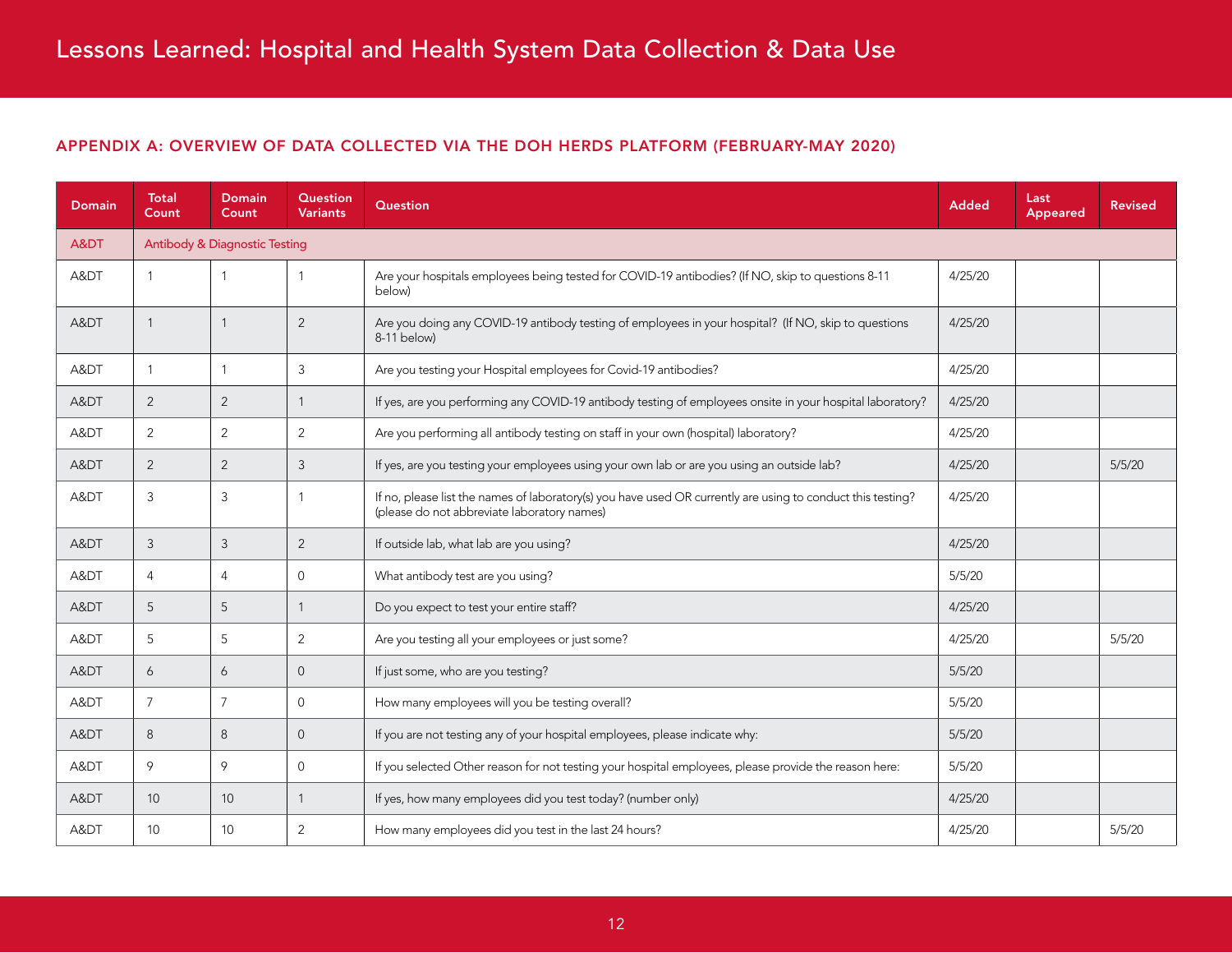| <b>Domain</b> | <b>Total</b><br>Count | <b>Domain</b><br>Count | Question<br><b>Variants</b> | <b>Question</b>                                                                                                                                                                                                                                                                                                     | <b>Added</b> | Last<br>Appeared | <b>Revised</b> |
|---------------|-----------------------|------------------------|-----------------------------|---------------------------------------------------------------------------------------------------------------------------------------------------------------------------------------------------------------------------------------------------------------------------------------------------------------------|--------------|------------------|----------------|
| A&DT          | 11                    | 11                     | $\overline{0}$              | What is the total number of employees who have received positive antibody test results to date?                                                                                                                                                                                                                     | 5/5/20       |                  |                |
| A&DT          | 12                    | 12                     | $\mathbf{1}$                | How many of your employees have been tested for COVID-19 antibodies cumulatively, to date,   by<br>your hospital laboratory and/or your reference laboratory? (number only)                                                                                                                                         | 4/25/20      |                  |                |
| A&DT          | 12                    | 12                     | 2                           | How many people on your staff have been tested cumulatively, to date? (number only)                                                                                                                                                                                                                                 | 4/25/20      |                  |                |
| A&DT          | 12                    | 12                     | 3                           | How many total employees have you tested for the antibodies to date?                                                                                                                                                                                                                                                | 4/25/20      |                  |                |
| A&DT          | 13                    | 13                     | $\Omega$                    | When do you expect to complete testing of all of your employees?                                                                                                                                                                                                                                                    | 4/25/20      |                  |                |
| A&DT          | 14                    | 14                     | $\mathbf{0}$                | Are you doing any antibody testing for anyone other than your own employees?                                                                                                                                                                                                                                        | 5/5/20       |                  |                |
| A&DT          | 15                    | 15                     | $\Omega$                    | If yes to the above, who beside your employees are you testing?                                                                                                                                                                                                                                                     | 5/5/20       |                  |                |
| A&DT          | 16                    | 16                     | $\Omega$                    | If you selected Other above, please describe which others are being tested:                                                                                                                                                                                                                                         | 5/5/20       |                  |                |
| A&DT          | 17                    | 17                     | $\mathbf{1}$                | If you are not testing for anti-bodies other than your own employees, would you be willing to test for the<br>anti-bodies for First Responders in your region?                                                                                                                                                      | 5/5/20       |                  |                |
| A&DT          | 17                    | 17                     | 2                           | Would you be willing to test for the antibodies for First Responders in your region?                                                                                                                                                                                                                                | 5/5/20       |                  | 5/7/20         |
| A&DT          | 18                    | 18                     | $\mathbf{1}$                | If you are not testing for anti-bodies other than your own employees, would you be willing to test for the<br>anti-bodies for Essential Employees in your region?                                                                                                                                                   | 5/5/20       |                  |                |
| A&DT          | 18                    | 18                     | 2                           | Would you be willing to test for the antibodies for Essential Workers in your region?                                                                                                                                                                                                                               | 5/5/20       |                  | 5/7/20         |
| A&DT          | 19                    | 19                     | $\overline{0}$              | Are you testing your patients?                                                                                                                                                                                                                                                                                      | 4/25/20      | 5/4/20           |                |
| A&DT          | 20                    | 20                     | $\Omega$                    | If yes, what are your criteria for selecting patients to test?                                                                                                                                                                                                                                                      | 4/25/20      | 5/4/20           |                |
| A&DT          | 21                    | 21                     | $\overline{0}$              | Are you testing non-patients and non-employees?                                                                                                                                                                                                                                                                     | 4/25/20      | 5/4/20           |                |
| A&DT          | 22                    | 22                     | $\Omega$                    | If yes, what are your criteria for selecting these individuals (non-employees, non-patients) for testing?<br>Include any other details to give us insight into who else you are testing, such as any groups of individuals<br>(e.g. local private employers, local first responders, etc.) that you may be testing. | 4/25/20      | 5/4/20           |                |
| A&DT          | 23                    | 23                     | $\mathbf{1}$                | Are your hospital's employees receiving diagnostic testing for COVID-19? (If NO, skip to questions 8-11<br>below)                                                                                                                                                                                                   | 4/25/20      |                  |                |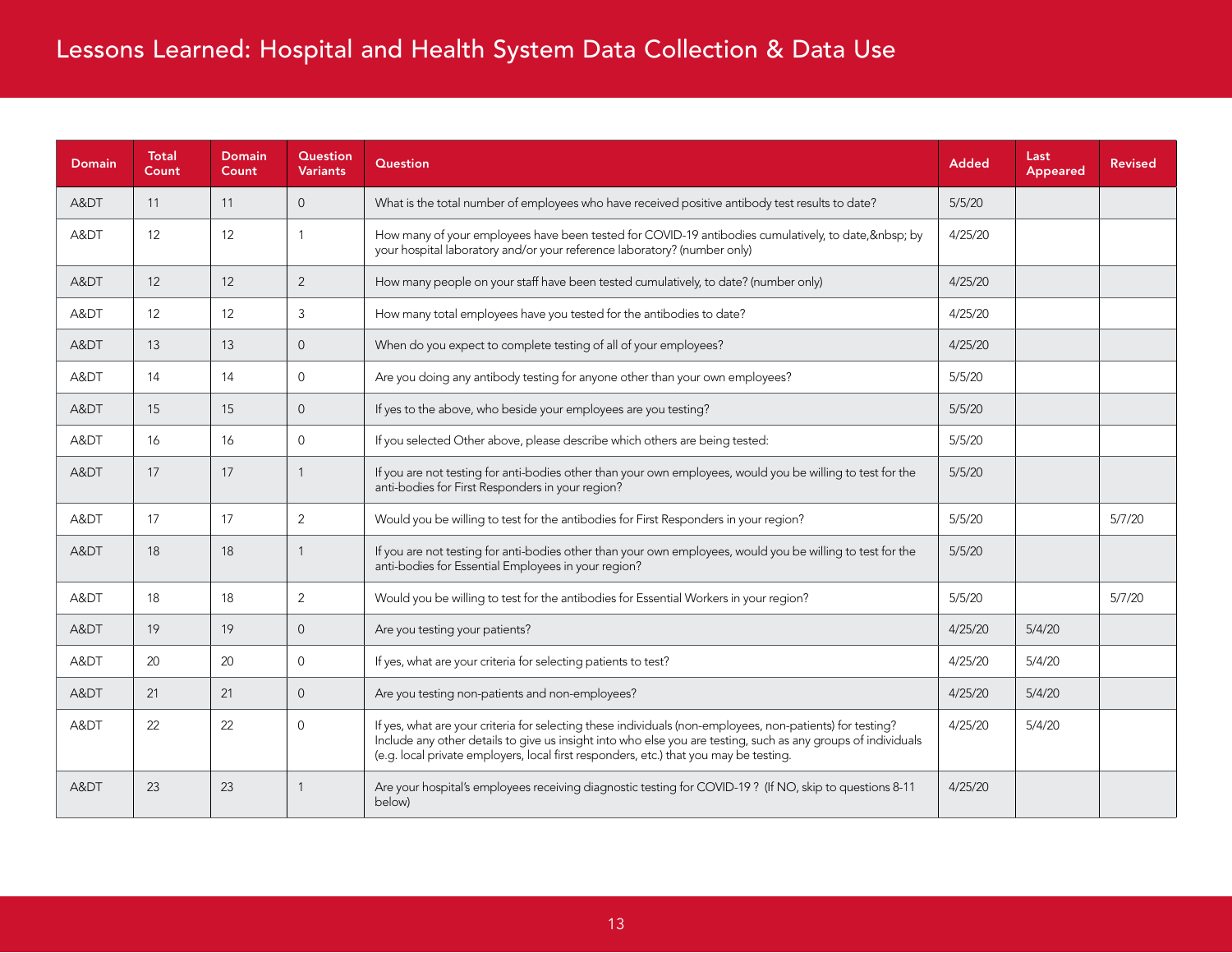| <b>Domain</b> | Total<br>Count | <b>Domain</b><br>Count | Question<br><b>Variants</b> | Question                                                                                                                                                                                                                                                                                                                | <b>Added</b> | Last<br>Appeared | <b>Revised</b> |
|---------------|----------------|------------------------|-----------------------------|-------------------------------------------------------------------------------------------------------------------------------------------------------------------------------------------------------------------------------------------------------------------------------------------------------------------------|--------------|------------------|----------------|
| A&DT          | 23             | 23                     | 2                           | Are you doing any COVID-19 diagnostic testing of employees in your hospital? (If NO, skip to questions<br>8-11 below)                                                                                                                                                                                                   | 4/25/20      |                  |                |
| A&DT          | 24             | 24                     | $\overline{1}$              | How many employees were tested today, by your hospital laboratory and/or your reference laboratory?<br>(number only)                                                                                                                                                                                                    | 4/25/20      |                  |                |
| A&DT          | 24             | 24                     | 2                           | If yes, how many employees did you test today? (number only)                                                                                                                                                                                                                                                            | 4/25/20      |                  |                |
| A&DT          | 25             | 25                     | $\mathbf{1}$                | How many of your employees received diagnostic testing for COVID-19 cumulatively, to date, by your<br>hospital laboratory and/or your reference laboratory? (number only)                                                                                                                                               | 4/25/20      |                  |                |
| A&DT          | 25             | 25                     | 2                           | How many people on your staff have been tested cumulatively, to date? (number only)                                                                                                                                                                                                                                     | 4/25/20      |                  |                |
| A&DT          | 26             | 26                     | $\overline{0}$              | Do you expect to test your entire staff?                                                                                                                                                                                                                                                                                | 4/25/20      |                  |                |
| A&DT          | 27             | 27                     | $\Omega$                    | If yes, when do you expect to complete this by?                                                                                                                                                                                                                                                                         | 4/25/20      |                  |                |
| A&DT          | 28             | 28                     | $\Omega$                    | Are you performing all diagnostic testing on staff in your own (hospital) laboratory?                                                                                                                                                                                                                                   | 4/25/20      |                  |                |
| A&DT          | 29             | 29                     | $\mathbf{1}$                | If you ARE NOT performing the COVID-19 diagnostic testing for employees onsite in your hospital labo-<br>ratory, what reference laboratory(s) are you using to perform the diagnostic testing for you? (Please DO<br>NOT use abbreviations when entering laboratory names if possible)                                  | 4/25/20      |                  |                |
| A&DT          | 29             | 29                     | $\overline{2}$              | If no, please list the names of laboratory(s) you have used OR currently are using to conduct this testing?<br>(please do not abbreviate laboratory names)                                                                                                                                                              | 4/25/20      |                  |                |
| A&DT          | 30             | 30 <sup>°</sup>        | $\Omega$                    | 8. Are you testing your patients?                                                                                                                                                                                                                                                                                       | 4/25/20      |                  |                |
| A&DT          | 31             | 31                     | $\Omega$                    | 9. If yes, what are your criteria for selecting patients to test?                                                                                                                                                                                                                                                       | 4/25/20      |                  |                |
| A&DT          | 32             | 32                     | $\overline{0}$              | 10. Are you testing non-patients and non-employees?                                                                                                                                                                                                                                                                     | 4/25/20      |                  |                |
| A&DT          | 33             | 33                     | $\Omega$                    | 11. If yes, what are your criteria for selecting these individuals (non-employees, non-patients) for testing?<br>Include any other details to give us insight into who else you are testing, such as any groups of individuals<br>(e.g. local private employers, local first responders, etc.) that you may be testing" | 4/25/20      |                  |                |
| A&DT          | 34             | 34                     | $\mathbf{0}$                | Do you have any additional comments to add about antibody or diagnostic testing?                                                                                                                                                                                                                                        | 4/25/20      |                  |                |
| <b>BEDS</b>   | <b>Beds</b>    |                        |                             |                                                                                                                                                                                                                                                                                                                         |              |                  |                |
| <b>BEDS</b>   | 35             | $\mathbf{1}$           | $\overline{1}$              | Enter the total number of certified and staffed beds (including ICU/Psych, etc) at the facility                                                                                                                                                                                                                         | 3/17/20      |                  |                |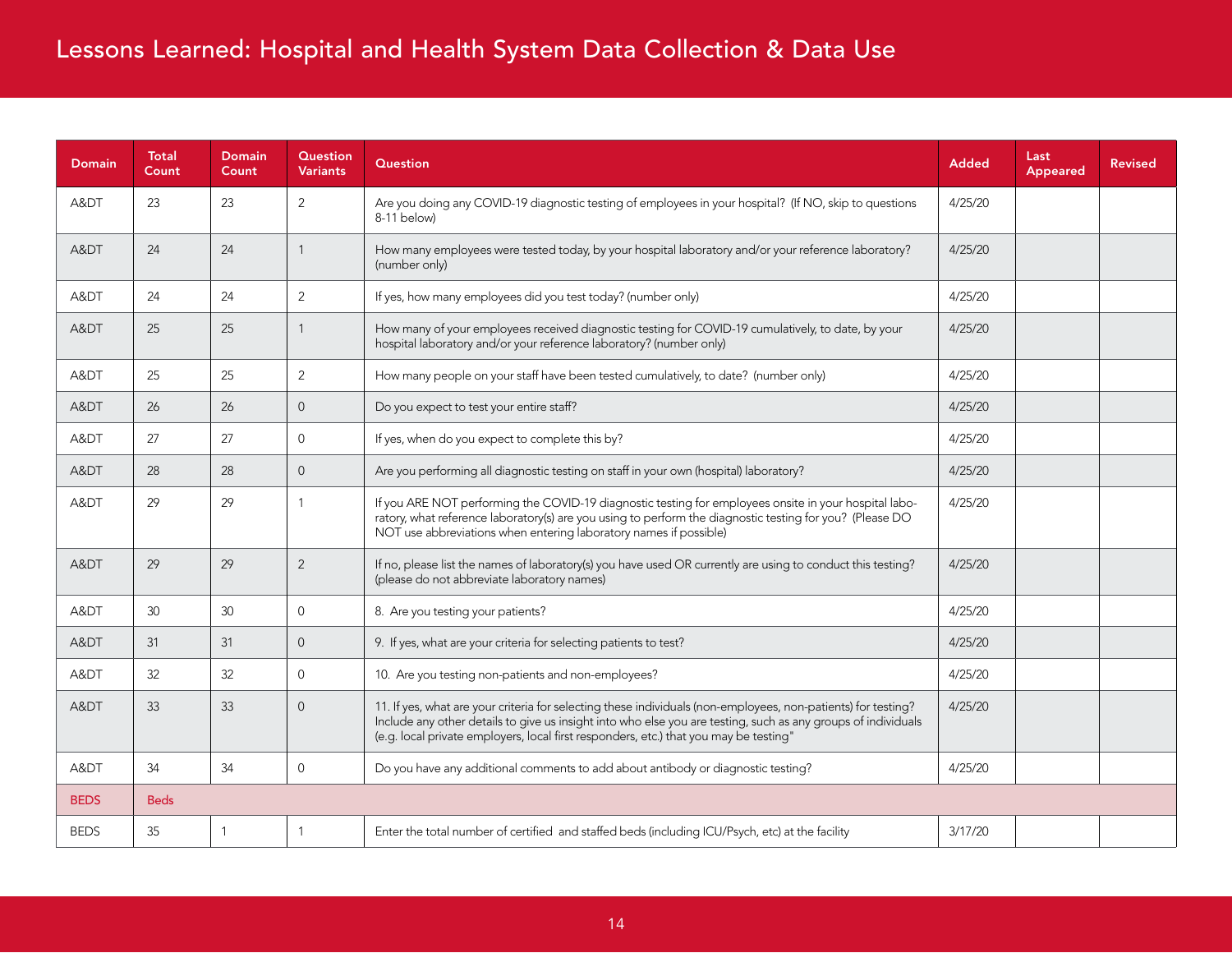| Domain      | <b>Total</b><br>Count | <b>Domain</b><br>Count | Question<br><b>Variants</b> | Question                                                                                                                                                                                                                                                                                                                                | <b>Added</b> | Last<br>Appeared | <b>Revised</b> |
|-------------|-----------------------|------------------------|-----------------------------|-----------------------------------------------------------------------------------------------------------------------------------------------------------------------------------------------------------------------------------------------------------------------------------------------------------------------------------------|--------------|------------------|----------------|
| <b>BEDS</b> | 35                    | $\mathbf{1}$           | 2                           | Enter the total number of staffed beds (including ICU/Psych, etc) at the facility                                                                                                                                                                                                                                                       | 3/17/20      |                  |                |
| <b>BEDS</b> | 36                    | 2                      | -1                          | Enter the total number of certified and staffed beds (including ICU/Psych/etc) at the facility that are<br><b>CURRENTLY</b> available                                                                                                                                                                                                   | 3/17/20      |                  |                |
| <b>BEDS</b> | 36                    | 2                      | 2                           | Enter the total number of staffed beds(including ICU/Psych/etc) at the facility that are CURRENTLY<br>Available                                                                                                                                                                                                                         | 3/17/20      |                  |                |
| <b>BEDS</b> | 37                    | $\mathfrak{Z}$         | $\mathbf{1}$                | Enter the total number of certified and staffed ICU beds at the facility                                                                                                                                                                                                                                                                | 3/17/20      |                  |                |
| <b>BEDS</b> | 37                    | 3                      | 2                           | Enter the total number of staffed ICU beds at the facility                                                                                                                                                                                                                                                                              | 3/17/20      |                  |                |
| <b>BEDS</b> | 38                    | $\overline{4}$         | $\mathbf{1}$                | Enter the total number of certified and staffed ICU beds at the facility that are CURRENTLY available                                                                                                                                                                                                                                   | 3/17/20      |                  |                |
| <b>BEDS</b> | 38                    | $\overline{4}$         | 2                           | Enter the total number of staffed ICU beds at the facility that are CURRENTLY Available                                                                                                                                                                                                                                                 | 3/17/20      |                  |                |
| <b>BEDS</b> | 39                    | 5                      | $\Omega$                    | Enter the total number of staffed Psych beds at the facility                                                                                                                                                                                                                                                                            | 3/30/20      |                  |                |
| <b>BEDS</b> | 40                    | 6                      | $\overline{0}$              | Enter the total number of staffed Psych beds at the facility that are CURRENTLY Available                                                                                                                                                                                                                                               | 3/30/20      |                  |                |
| CP          | <b>COVID Patients</b> |                        |                             |                                                                                                                                                                                                                                                                                                                                         |              |                  |                |
| CP          | 41                    | $\mathbf{1}$           | $\Omega$                    | How many confirmed positive COVID-19 patients does the facility have in either inpatient or observation<br>beds at this time?<br>Current COVID-19 patients: This total should be adjusted daily-by adding the number of new patients<br>and subtracting the number of discharges and/or deaths that have occurred since the last report | 3/17/20      |                  |                |
| <b>CP</b>   | 42                    | $\overline{2}$         | $\Omega$                    | How many confirmed, positive COVID-19 patients have been newly admitted since the last report?                                                                                                                                                                                                                                          | 3/17/20      |                  |                |
| <b>CP</b>   | 43                    | 3                      | $\Omega$                    | How many of the positive COVID-19 patients were confirmed as positive AFTER admission AND since the<br>last report?                                                                                                                                                                                                                     | 3/17/20      |                  |                |
| <b>CP</b>   | 44                    | $\overline{4}$         | $\mathbf 0$                 | How many confirmed positive COVID-19 patients have been discharged from the facility since the last<br>report?                                                                                                                                                                                                                          | 3/17/20      |                  |                |
| CP          | 45                    | 5                      | $\Omega$                    | How many confirmed, positive COVID-19 patients are there in the ICU at this time?                                                                                                                                                                                                                                                       | 3/17/20      |                  |                |
| CP          | 46                    | 6                      | $\Omega$                    | Of the confirmed positive COVID-19 patients currently in the ICU, how many are intubated?                                                                                                                                                                                                                                               | 3/17/20      |                  |                |
| CP          | 47                    | $\overline{7}$         | 1                           | How many confirmed positive COVID-19 patient have expired in the facility with a Date of Death of<br>03/25/20 or later?                                                                                                                                                                                                                 | 3/17/20      |                  |                |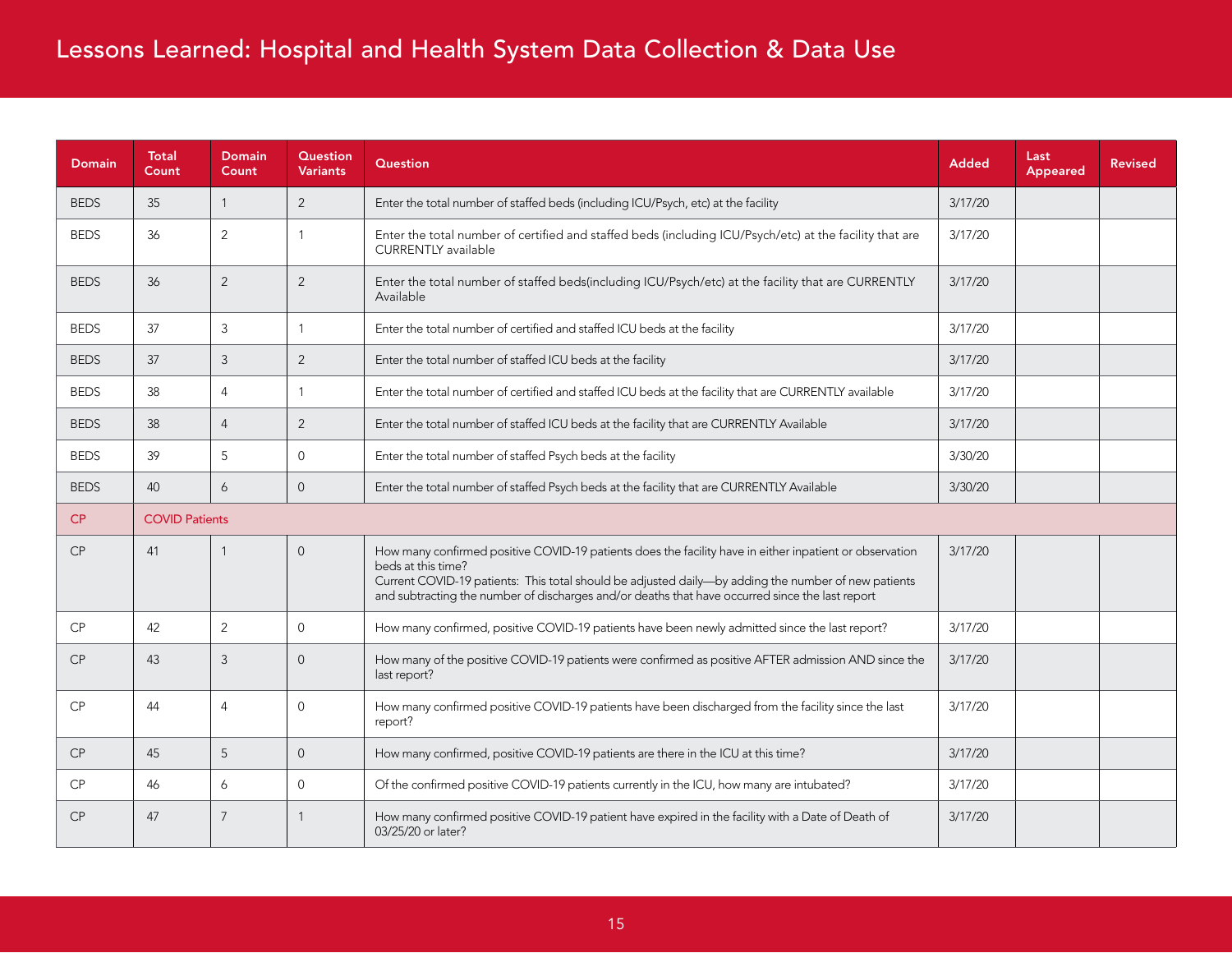| <b>Domain</b> | Total<br>Count              | <b>Domain</b><br>Count | <b>Question</b><br><b>Variants</b> | <b>Question</b>                                                                                                                                                      | <b>Added</b> | Last<br>Appeared | <b>Revised</b> |
|---------------|-----------------------------|------------------------|------------------------------------|----------------------------------------------------------------------------------------------------------------------------------------------------------------------|--------------|------------------|----------------|
| $\mathsf{CP}$ | 47                          | $\overline{7}$         | $\overline{2}$                     | How many confirmed positive COVID-19 patient have expired in the facility since the last report?                                                                     | 3/17/20      |                  |                |
| $\mathsf{CP}$ | 48                          | 8                      | $\mathbf 0$                        | How many confirmed positive COVID-19 patients have expired at the facility thus far?<br>(Total number of COVID-19 patient deaths that have occurred at the facility) | 3/17/20      |                  |                |
| $\mathsf{CP}$ | 49                          | $\mathcal{Q}$          | $\mathbf 0$                        | $<$ 1 year                                                                                                                                                           | 3/25/20      |                  |                |
| $\mathsf{CP}$ | 50                          | 10                     | $\mathsf{O}$                       | 1-4 years                                                                                                                                                            | 3/25/20      |                  |                |
| $\mathsf{CP}$ | 51                          | 11                     | $\overline{1}$                     | 5-19 years                                                                                                                                                           | 3/25/20      |                  |                |
| $\mathsf{CP}$ | 51                          | 11                     | $\overline{2}$                     | $>$ 4-19 years                                                                                                                                                       | 3/25/20      |                  |                |
| $\mathsf{CP}$ | 52                          | 12                     | $\overline{1}$                     | 20-44 years                                                                                                                                                          | 3/25/20      |                  |                |
| $\mathsf{CP}$ | 52                          | 12                     | 2                                  | $>$ 19-44 years                                                                                                                                                      | 3/25/20      |                  |                |
| $\mathsf{CP}$ | 53                          | 13                     | $\overline{1}$                     | 45-54 years                                                                                                                                                          | 3/25/20      |                  |                |
| $\mathsf{CP}$ | 53                          | 13                     | $\overline{2}$                     | $>44-54$ years                                                                                                                                                       | 3/25/20      |                  |                |
| $\mathsf{CP}$ | 54                          | 14                     | $\overline{1}$                     | 55-64 years                                                                                                                                                          | 3/25/20      |                  |                |
| $\mathsf{CP}$ | 54                          | 14                     | $\overline{2}$                     | > 54-64 years                                                                                                                                                        | 3/25/20      |                  |                |
| CP            | 55                          | 15                     | $\overline{1}$                     | 65-74 years                                                                                                                                                          | 3/25/20      |                  |                |
| $\mathsf{CP}$ | 55                          | 15                     | $\overline{2}$                     | $>64-74$ years                                                                                                                                                       | 3/25/20      |                  |                |
| $\mathsf{CP}$ | 56                          | 16                     | $\overline{1}$                     | 75-84 years                                                                                                                                                          | 3/25/20      |                  |                |
| CP            | 56                          | 16                     | 2                                  | > 74-84 years                                                                                                                                                        | 3/25/20      |                  |                |
| $\mathsf{CP}$ | 57                          | 17                     | $\overline{1}$                     | > 85 years old                                                                                                                                                       | 3/25/20      |                  |                |
| $\mathsf{CP}$ | 57                          | 17                     | $\overline{2}$                     | > 84 years old                                                                                                                                                       | 3/25/20      |                  |                |
| F1            | <b>Facility Information</b> |                        |                                    |                                                                                                                                                                      |              |                  |                |
| F1            | 58                          | $\mathbf{1}$           | $\mathsf{O}$                       | Region                                                                                                                                                               | 3/17/20      |                  |                |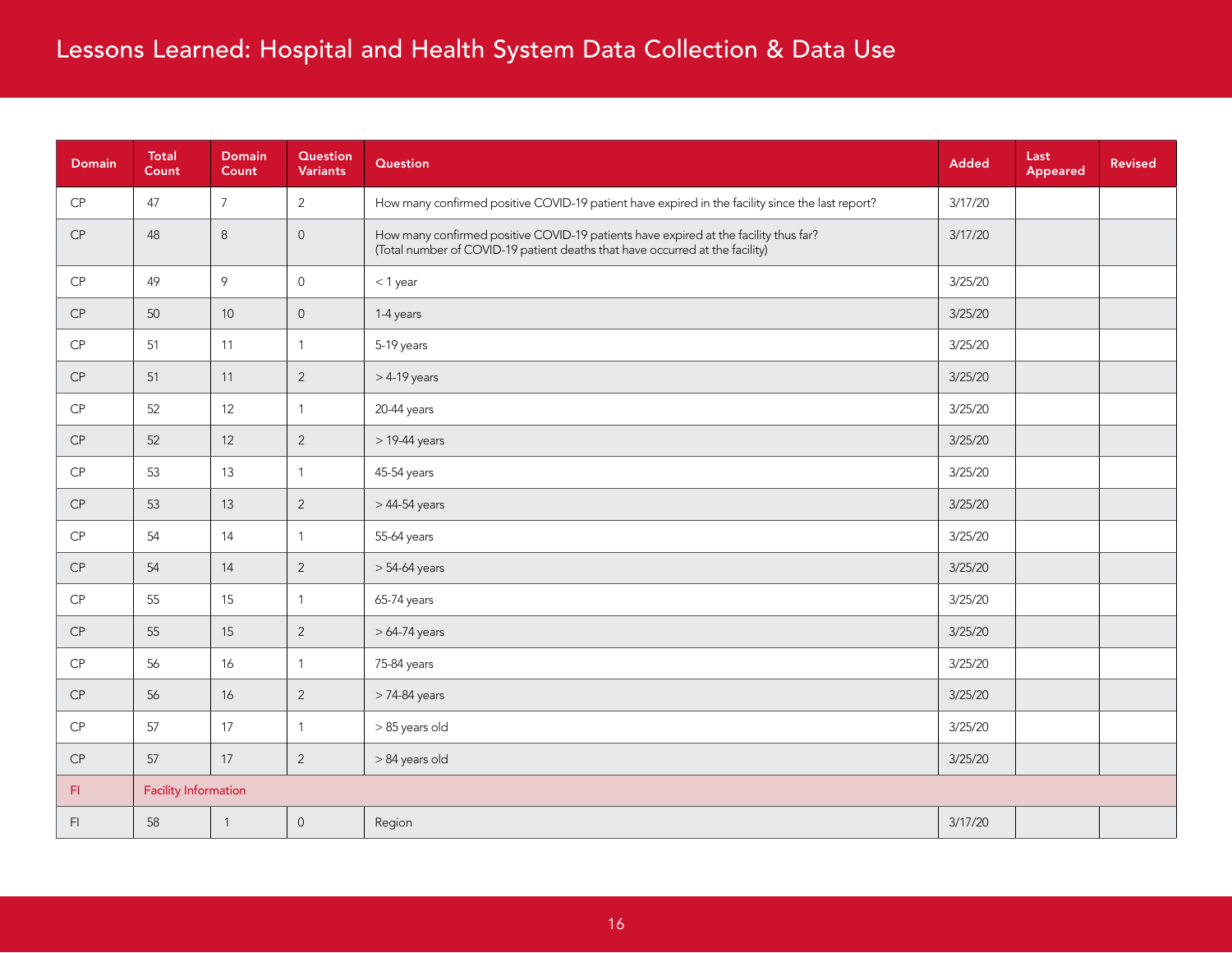| <b>Domain</b>  | <b>Total</b><br>Count | <b>Domain</b><br>Count              | Question<br><b>Variants</b> | Question                                                                                                                                                                                                        | <b>Added</b> | Last<br>Appeared | <b>Revised</b> |
|----------------|-----------------------|-------------------------------------|-----------------------------|-----------------------------------------------------------------------------------------------------------------------------------------------------------------------------------------------------------------|--------------|------------------|----------------|
| FI.            | 59                    | $\overline{2}$                      | $\overline{0}$              | County                                                                                                                                                                                                          | 3/17/20      |                  |                |
| F <sub>1</sub> | 60                    | 3                                   | $\overline{0}$              | Reporting Organization                                                                                                                                                                                          | 3/17/20      |                  |                |
| FI.            | 61                    | $\overline{4}$                      | $\mathbf{0}$                | Reporting Organization ID                                                                                                                                                                                       | 3/17/20      |                  |                |
| F1             | 62                    | 5                                   | $\overline{0}$              | Reporting Organization Type                                                                                                                                                                                     | 3/17/20      |                  |                |
| F1             | 63                    | 6                                   | $\mathbf 0$                 | Data Entity                                                                                                                                                                                                     | 3/17/20      |                  |                |
| F1             | 64                    | $7\overline{ }$                     | $\overline{0}$              | Address1                                                                                                                                                                                                        | 3/17/20      |                  |                |
| F1             | 65                    | 8                                   | $\mathbf 0$                 | Address2                                                                                                                                                                                                        | 3/17/20      |                  |                |
| F1             | 66                    | 9                                   | $\overline{0}$              | City                                                                                                                                                                                                            | 3/17/20      |                  |                |
| F1             | 67                    | 10                                  | $\mathbf{0}$                | State                                                                                                                                                                                                           | 3/17/20      |                  |                |
| FL.            | 68                    | 11                                  | $\overline{0}$              | Zip Code                                                                                                                                                                                                        | 3/17/20      |                  |                |
| F1             | 69                    | 12                                  | $\mathbf{0}$                | Phone Number                                                                                                                                                                                                    | 3/17/20      |                  |                |
| F1             | 70                    | 13                                  | $\overline{0}$              | Fax Number                                                                                                                                                                                                      | 3/17/20      |                  |                |
| <b>PPE</b>     |                       | Personal Protective Equipment (PPE) |                             |                                                                                                                                                                                                                 |              |                  |                |
| <b>PPE</b>     | 71                    | $\mathbf{1}$                        | $\overline{1}$              | How many N-95 respirators does your facility have? (DO NOT respond in number of cases or boxes)                                                                                                                 | 4/3/20       |                  |                |
| <b>PPE</b>     | 71                    | $\mathbf{1}$                        | 2                           | How many N-95 respirators does your facility have?<br>(Reported inventory amounts MUST include all private and public donations in addition to purchased<br>items) (DO NOT respond in number of cases or boxes) | 4/3/20       |                  |                |
| <b>PPE</b>     | 72                    | $\overline{2}$                      | $\overline{0}$              | How many N-95 respirators does your facility use per day (burn rate)? (DO NOT respond in number of<br>cases or boxes)                                                                                           | 4/3/20       |                  |                |
| PPE            | 73                    | $\mathsf 3$                         | $\mathbf 0$                 | Calculated number of days' of supply remaining: IMPORTANT: This field is autocalculated.                                                                                                                        | 4/3/20       |                  |                |
| <b>PPE</b>     | 74                    | $\overline{4}$                      | $\mathbf 0$                 | If you disagree with the value calculated for the number of days supply, please enter your value here.                                                                                                          | 4/3/20       | 4/4/20           |                |
| <b>PPE</b>     | 75                    | 5                                   | $\overline{1}$              | Are you expecting a shipment in time to replenish your supply?                                                                                                                                                  | 4/3/20       |                  | 4/6/20         |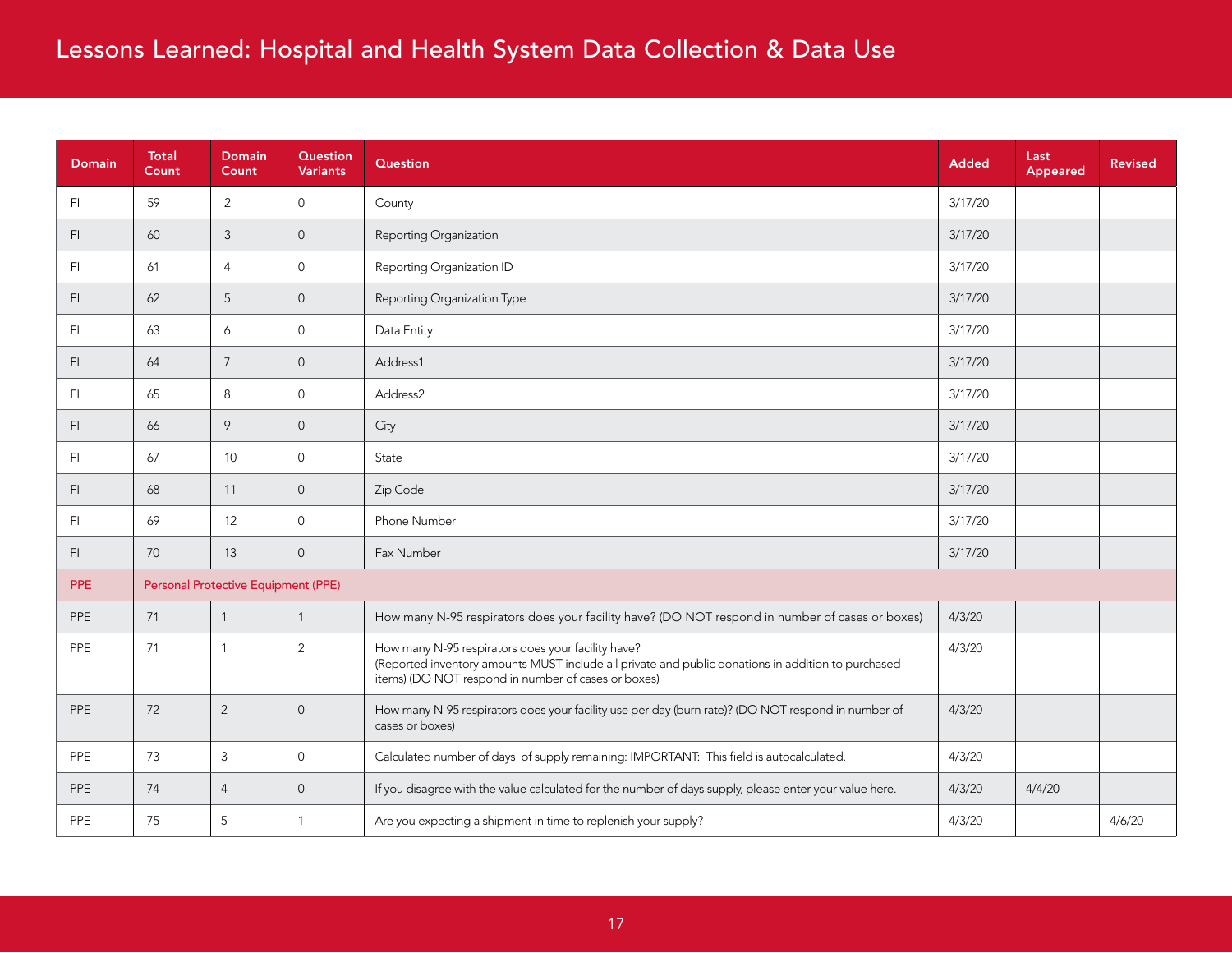| <b>Domain</b> | <b>Total</b><br>Count | <b>Domain</b><br>Count | Question<br><b>Variants</b> | Question                                                                                                                                                                                                        | <b>Added</b> | Last<br><b>Appeared</b> | <b>Revised</b> |
|---------------|-----------------------|------------------------|-----------------------------|-----------------------------------------------------------------------------------------------------------------------------------------------------------------------------------------------------------------|--------------|-------------------------|----------------|
| PPE           | 75                    | 5                      | 2                           | Are you expecting shipment(s) of this item from commercial/vendor and/or donating sources, within the<br>next 7 days?                                                                                           | 4/3/20       |                         | 4/6/20         |
| <b>PPE</b>    | 76                    | 6                      | $\mathbf{1}$                | If Yes, what is the quantity ordered and/or donated? (DO NOT respond in number of cases or boxes)                                                                                                               | 4/3/20       |                         |                |
| <b>PPE</b>    | 76                    | 6                      | 2                           | If yes, what is the quantity of this item you expect to receive from those shipment(s) arriving within the next<br>7 days? (DO NOT respond in number of cases or boxes)                                         | 4/3/20       |                         |                |
| <b>PPE</b>    | 77                    | $\overline{7}$         | $\mathbf{0}$                | What is the earliest delivery date?                                                                                                                                                                             | 4/3/20       | 4/5/20                  |                |
| <b>PPE</b>    | 78                    | 8                      | $\mathbf{1}$                | How many surgical masks does your facility have? (DO NOT respond in number of cases or boxes)                                                                                                                   | 4/3/20       |                         |                |
| PPE           | 78                    | 8                      | 2                           | How many surgical masks does your facility have?<br>(Reported inventory amounts MUST include all private and public donations in addition to purchased<br>items) (DO NOT respond in number of cases or boxes)   | 4/3/20       |                         |                |
| PPE           | 79                    | 9                      | $\Omega$                    | How many surgical mask do you use per day (burn rate)? (DO NOT respond in number of cases or boxes)                                                                                                             | 4/3/20       |                         |                |
| <b>PPE</b>    | 80                    | 10 <sup>1</sup>        | $\Omega$                    | Calculated number of days' of supply remaining: IMPORTANT: This field is autocalculated.                                                                                                                        | 4/3/20       |                         |                |
| <b>PPE</b>    | 81                    | 11                     | $\overline{0}$              | If you disagree with the value calculated for the number of days supply, please enter your value here.                                                                                                          | 4/3/20       | 4/4/20                  |                |
| <b>PPE</b>    | 82                    | 12                     | $\mathbf{1}$                | Are you expecting a shipment in time to replenish your supply?                                                                                                                                                  | 4/3/20       |                         | 4/6/20         |
| <b>PPE</b>    | 82                    | 12                     | 2                           | Are you expecting shipment(s) of this item from commercial/vendor and/or donating sources, within the<br>next 7 days?                                                                                           | 4/3/20       |                         | 4/6/20         |
| PPE           | 83                    | 13                     |                             | If yes, what is the quantity ordered and/or donated? (DO NOT respond in number of cases or boxes)                                                                                                               | 4/3/20       |                         |                |
| <b>PPE</b>    | 83                    | 13                     | 2                           | If yes, what is the quantity of this item you expect to receive from those shipment(s) arriving within the next<br>7 days? (DO NOT respond in number of cases or boxes)                                         | 4/3/20       |                         |                |
| PPE           | 84                    | 14                     | $\mathbf{0}$                | What is the earliest delivery date?                                                                                                                                                                             | 4/3/20       | 4/5/20                  |                |
| <b>PPE</b>    | 85                    | 15                     | $\Omega$                    | Do you use goggles?                                                                                                                                                                                             | 4/6/20       |                         |                |
| <b>PPE</b>    | 86                    | 16                     | -1                          | How many pairs of goggles does your facility have? (DO NOT respond in number of cases or boxes)                                                                                                                 | 4/3/20       |                         |                |
| <b>PPE</b>    | 86                    | 16                     | 2                           | How many pairs of goggles does your facility have?<br>(Reported inventory amounts MUST include all private and public donations in addition to purchased<br>items) (DO NOT respond in number of cases or boxes) | 4/3/20       |                         |                |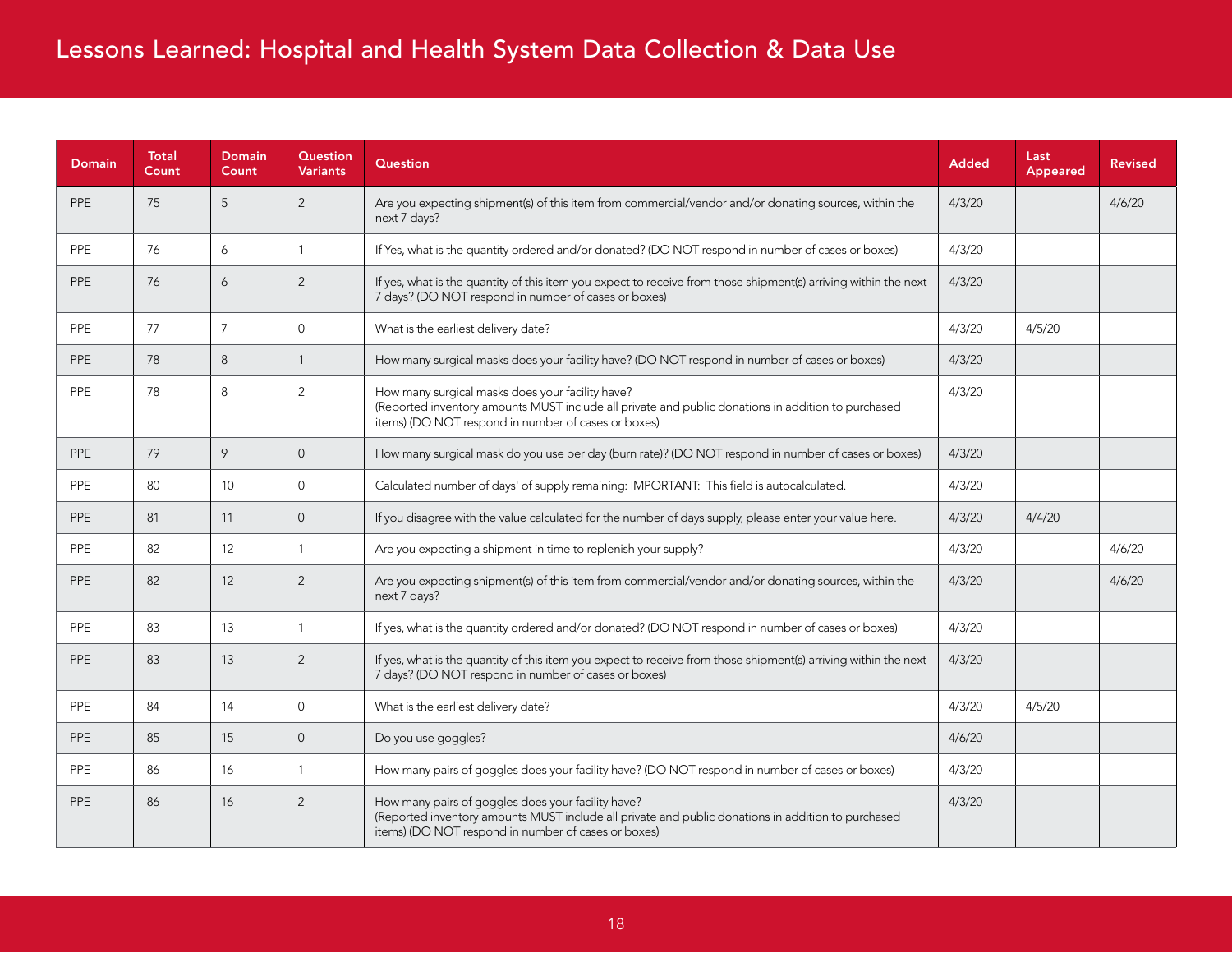| <b>Domain</b> | <b>Total</b><br>Count | <b>Domain</b><br>Count | Question<br><b>Variants</b> | Question                                                                                                                                                                                                      | <b>Added</b> | Last<br>Appeared | <b>Revised</b> |
|---------------|-----------------------|------------------------|-----------------------------|---------------------------------------------------------------------------------------------------------------------------------------------------------------------------------------------------------------|--------------|------------------|----------------|
| PPE           | 87                    | 17                     | $\Omega$                    | How many pairs of goggles do you use per day (burn rate)?                                                                                                                                                     | 4/3/20       |                  |                |
| <b>PPE</b>    | 88                    | 18                     | $\mathbf{0}$                | Calculated number of days' of supply remaining: IMPORTANT: This field is autocalculated.                                                                                                                      | 4/3/20       |                  |                |
| <b>PPE</b>    | 89                    | 19                     | $\Omega$                    | If you disagree with the value calculated for the number of days supply, please enter your value here.                                                                                                        | 4/3/20       | 4/4/20           |                |
| PPE           | 90                    | 20                     | $\overline{1}$              | Are you expecting a shipment in time to replenish your supply?                                                                                                                                                | 4/3/20       |                  | 4/6/20         |
| <b>PPE</b>    | 90                    | 20                     | 2                           | Are you expecting shipment(s) of this item from either commercial/vendor or donating sources, within the<br>next 7 days?                                                                                      | 4/3/20       |                  | 4/6/20         |
| <b>PPE</b>    | 91                    | 21                     | $\mathbf{1}$                | If yes, what is the quantity ordered and/or donated? (DO NOT respond in number of cases or boxes)                                                                                                             | 4/3/20       |                  |                |
| <b>PPE</b>    | 91                    | 21                     | 2                           | If yes, what is the quantity of this item you expect to receive from those shipment(s) arriving within the next<br>7 days? (DO NOT respond in number of cases or boxes)                                       | 4/3/20       |                  |                |
| PPE           | 92                    | 22                     | $\Omega$                    | What is the earliest delivery date?                                                                                                                                                                           | 4/3/20       | 4/5/20           |                |
| <b>PPE</b>    | 93                    | 23                     | -1                          | How many surgical gowns does your facility have? (DO NOT respond in number of cases or boxes)                                                                                                                 | 4/3/20       |                  |                |
| <b>PPE</b>    | 93                    | 23                     | 2                           | How many surgical gowns does your facility have?<br>(Reported inventory amounts MUST include all private and public donations in addition to purchased<br>items) (DO NOT respond in number of cases or boxes) | 4/3/20       |                  |                |
| <b>PPE</b>    | 94                    | 24                     | $\Omega$                    | How many surgical gowns do you use each day (burn rate)? (DO NOT respond in number of cases or<br>boxes)                                                                                                      | 4/3/20       |                  |                |
| <b>PPE</b>    | 95                    | 25                     | $\Omega$                    | Calculated number of days' of supply remaining: IMPORTANT: This field is autocalculated.                                                                                                                      | 4/3/20       |                  |                |
| PPE           | 96                    | 26                     | $\mathbf{0}$                | If you disagree with the value calculated for the number of days supply, please enter your value here.                                                                                                        | 4/3/20       | 4/4/20           |                |
| PPE           | 97                    | 27                     | $\mathbf{1}$                | Are you expecting a shipment in time to replenish your supply?                                                                                                                                                | 4/3/20       |                  | 4/6/20         |
| <b>PPE</b>    | 97                    | 27                     | 2                           | Are you expecting shipment(s) of this item from commercial/vendor and/or donating sources, within the<br>next 7 days?                                                                                         | 4/3/20       |                  | 4/6/20         |
| PPE           | 98                    | 28                     | $\overline{1}$              | If yes, what is the quantity ordered and/or donated? (DO NOT respond in number of cases or boxes)                                                                                                             | 4/3/20       |                  |                |
| <b>PPE</b>    | 98                    | 28                     | 2                           | If yes, what is the quantity of this item you expect to receive from those shipment(s) arriving within the next<br>7 days? (DO NOT respond in number of cases or boxes)                                       | 4/3/20       |                  |                |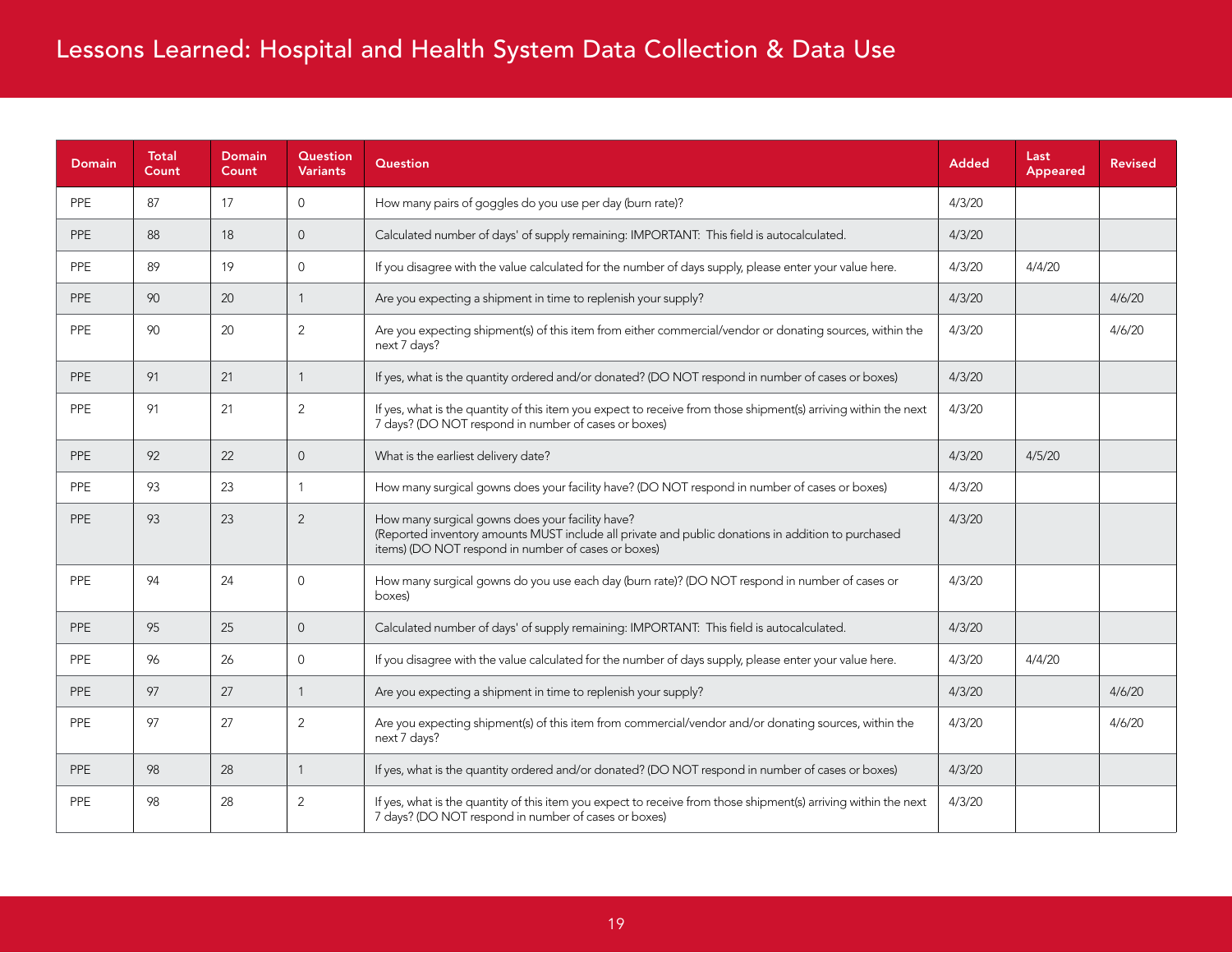| <b>Domain</b> | <b>Total</b><br>Count | Domain<br>Count | Question<br><b>Variants</b> | <b>Question</b>                                                                                                                                                                                                | <b>Added</b> | Last<br><b>Appeared</b> | <b>Revised</b> |
|---------------|-----------------------|-----------------|-----------------------------|----------------------------------------------------------------------------------------------------------------------------------------------------------------------------------------------------------------|--------------|-------------------------|----------------|
| PPE           | 99                    | 29              | $\overline{0}$              | What is the earliest delivery date?                                                                                                                                                                            | 4/3/20       | 4/5/20                  |                |
| <b>PPE</b>    | 100                   | 30              | $\mathbf{1}$                | How many isolation gowns does your facility have? (DO NOT respond in number of cases or boxes)                                                                                                                 | 4/3/20       |                         |                |
| <b>PPE</b>    | 100                   | 30 <sup>2</sup> | 2                           | How many isolation gowns does your facility have?<br>(Reported inventory amounts MUST include all private and public donations in addition to purchased<br>items) (DO NOT respond in number of cases or boxes) | 4/3/20       |                         |                |
| <b>PPE</b>    | 101                   | 31              | $\mathbf{0}$                | How many isolation gowns do you use each day (burn rate)? (DO NOT respond in number of cases or<br>boxes)                                                                                                      | 4/3/20       |                         |                |
| PPE           | 102                   | 32              | $\overline{0}$              | Calculated number of days' of supply remaining: IMPORTANT: This field is autocalculated.                                                                                                                       | 4/3/20       |                         |                |
| <b>PPE</b>    | 103                   | 33              | $\mathbf{0}$                | If you disagree with the value calculated for the number of days supply, please enter your value here.                                                                                                         | 4/3/20       | 4/4/20                  |                |
| PPE           | 104                   | 34              | $\mathbf{1}$                | Are you expecting a shipment in time to replenish your supply?                                                                                                                                                 | 4/3/20       |                         | 4/6/20         |
| <b>PPE</b>    | 104                   | 34              | 2                           | Are you expecting shipment(s) of this item from commercial/vendor and/or donating sources, within the<br>next 7 days?                                                                                          | 4/3/20       |                         | 4/6/20         |
| PPE           | 105                   | 35              | $\mathbf{1}$                | If yes, what is the quantity ordered and/or donated?<br>(DO NOT respond in number of cases or boxes)                                                                                                           | 4/3/20       |                         |                |
| PPE           | 105                   | 35              | 2                           | If yes, what is the quantity of this item you expect to receive from those shipment(s) arriving within the next<br>7 days? (DO NOT respond in number of cases or boxes)                                        | 4/3/20       |                         |                |
| <b>PPE</b>    | 106                   | 36              | $\Omega$                    | What is the earliest delivery date?                                                                                                                                                                            | 4/3/20       | 4/5/20                  |                |
| <b>PPE</b>    | 107                   | 37              | $\mathbf{1}$                | How many face shields does your facility have? (DO NOT respond in number of cases or boxes)                                                                                                                    | 4/3/20       |                         |                |
| PPE           | 107                   | 37              | 2                           | How many face shields does your facility have?<br>(Reported inventory amounts MUST include all private and public donations in addition to purchased<br>items) (DO NOT respond in number of cases or boxes)    | 4/3/20       |                         |                |
| PPE           | 108                   | 38              | $\Omega$                    | How many face shields do you use each day (burn rate)? (DO NOT respond in number of cases or boxes)                                                                                                            | 4/3/20       |                         |                |
| <b>PPE</b>    | 109                   | 39              | $\mathbf 0$                 | Calculated number of days' of supply remaining: IMPORTANT: This field is autocalculated.                                                                                                                       | 4/3/20       |                         |                |
| PPE           | 110                   | 40              | $\Omega$                    | If you disagree with the value calculated for the number of days supply, please enter your value here.                                                                                                         | 4/3/20       | 4/4/20                  |                |
| <b>PPE</b>    | 111                   | 41              | $\mathbf{1}$                | Are you expecting a shipment in time to replenish your supply?                                                                                                                                                 | 4/3/20       |                         | 4/6/20         |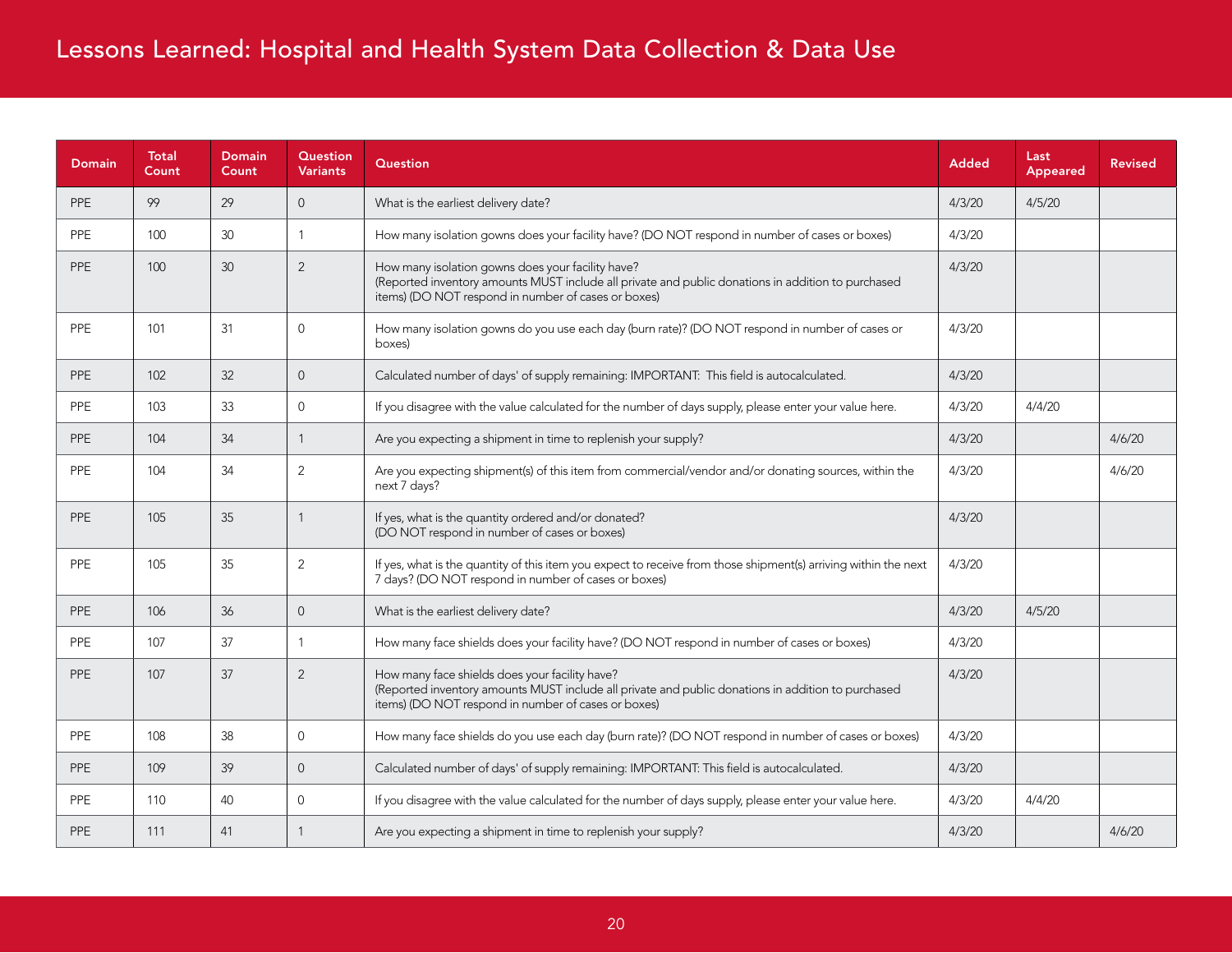| <b>Domain</b> | <b>Total</b><br>Count | Domain<br>Count | Question<br><b>Variants</b> | <b>Question</b>                                                                                                                                                                                                        | <b>Added</b> | Last<br>Appeared | <b>Revised</b> |
|---------------|-----------------------|-----------------|-----------------------------|------------------------------------------------------------------------------------------------------------------------------------------------------------------------------------------------------------------------|--------------|------------------|----------------|
| <b>PPE</b>    | 111                   | 41              | 2                           | Are you expecting shipment(s) of this item from commercial/vendor and/or donating sources, within the<br>next 7 days?                                                                                                  | 4/3/20       |                  | 4/6/20         |
| <b>PPE</b>    | 112                   | 42              | $\overline{1}$              | If yes, what is the quantity ordered and/or donated? (DO NOT respond in number of cases or boxes)                                                                                                                      | 4/3/20       |                  |                |
| <b>PPE</b>    | 112                   | 42              | 2                           | If yes, what is the quantity of this item you expect to receive from those shipment(s) arriving within the next<br>7 days? (DO NOT respond in number of cases or boxes)                                                | 4/3/20       |                  |                |
| PPE           | 113                   | 43              | $\overline{0}$              | What is the earliest delivery date?                                                                                                                                                                                    | 4/3/20       | 4/5/20           |                |
| <b>PPE</b>    | 114                   | 44              | $\mathbf{0}$                | Do you use nitrile gloves?                                                                                                                                                                                             | 4/6/20       |                  |                |
| PPE           | 115                   | 45              | $\mathbf{1}$                | How many pairs of nitrile gloves does your facility have? (DO NOT respond in number of cases or boxes)                                                                                                                 | 4/3/20       |                  |                |
| <b>PPE</b>    | 115                   | 45              | 2                           | How many pairs of nitrile gloves does your facility have?<br>(Reported inventory amounts MUST include all private and public donations in addition to purchased<br>items) (DO NOT respond in number of cases or boxes) | 4/3/20       |                  |                |
| PPE           | 116                   | 46              | $\overline{0}$              | How many pairs of nitrile gloves do you use each day (burn rate)? (DO NOT respond in number of cases<br>or boxes)                                                                                                      | 4/3/20       |                  |                |
| <b>PPE</b>    | 117                   | 47              | $\mathbf{0}$                | Calculated number of days' of supply remaining: IMPORTANT: This field is autocalculated.                                                                                                                               | 4/3/20       |                  |                |
| PPE           | 118                   | 48              | $\Omega$                    | If you disagree with the value calculated for the number of days supply, please enter your value here.                                                                                                                 | 4/3/20       | 4/4/20           |                |
| <b>PPE</b>    | 119                   | 49              | $\mathbf{1}$                | Are you expecting a shipment in time to replenish your supply?                                                                                                                                                         | 4/3/20       |                  | 4/6/20         |
| PPE           | 119                   | 49              | 2                           | Are you expecting shipment(s) of this item from commercial/vendor and/or donating sources, within the<br>next 7 days?                                                                                                  | 4/3/20       |                  | 4/6/20         |
| <b>PPE</b>    | 120                   | 50              | $\mathbf{1}$                | If yes, what is the quantity ordered and/or donated? (DO NOT respond in number of cases or boxes)                                                                                                                      | 4/3/20       |                  |                |
| PPE           | 120                   | 50              | 2                           | If yes, what is the quantity of this item you expect to receive from thosshipment(s) arriving within the next 7<br>days? (DO NOT respond in number of cases or boxes)                                                  | 4/3/20       |                  |                |
| <b>PPE</b>    | 121                   | 51              | $\mathbf{0}$                | What is the earliest delivery date?                                                                                                                                                                                    | 4/3/20       | 4/5/20           |                |
| <b>PPE</b>    | 122                   | 52              | $\overline{0}$              | Do you use neoprene gloves?                                                                                                                                                                                            | 4/6/20       |                  |                |
| <b>PPE</b>    | 123                   | 53              | -1                          | How many pairs of neoprene gloves does your facility have? (DO NOT respond in number of cases or<br>boxes)                                                                                                             | 4/3/20       |                  |                |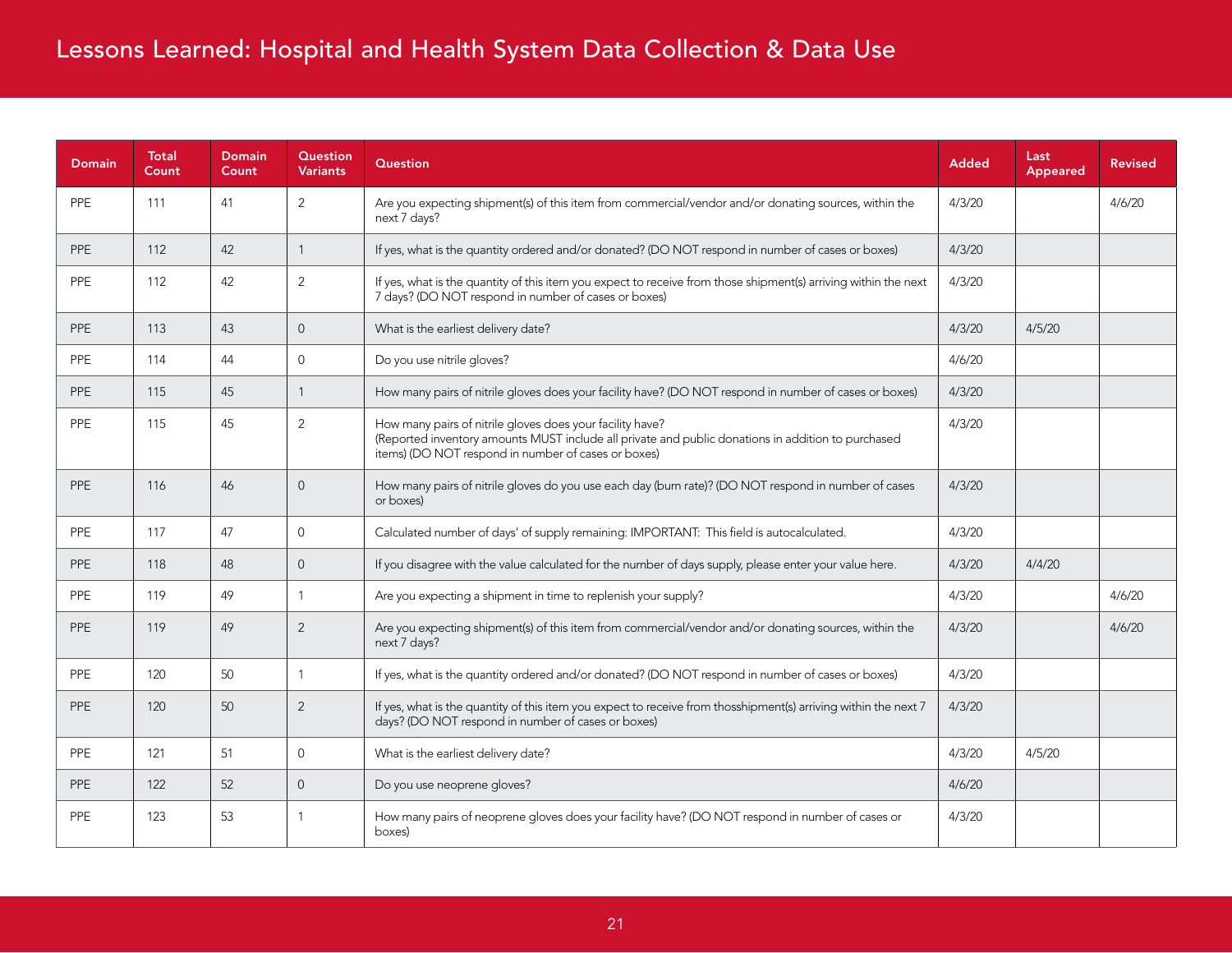| <b>Domain</b> | <b>Total</b><br>Count | <b>Domain</b><br>Count | Question<br><b>Variants</b> | Question                                                                                                                                                                                                                | <b>Added</b> | Last<br>Appeared | <b>Revised</b> |
|---------------|-----------------------|------------------------|-----------------------------|-------------------------------------------------------------------------------------------------------------------------------------------------------------------------------------------------------------------------|--------------|------------------|----------------|
| PPE           | 123                   | 53                     | 2                           | How many pairs of neoprene gloves does your facility have?<br>(Reported inventory amounts MUST include all private and public donations in addition to purchased<br>items) (DO NOT respond in number of cases or boxes) | 4/3/20       |                  |                |
| <b>PPE</b>    | 124                   | 54                     | $\Omega$                    | How many pairs of neoprene gloves do you use each day (burn rate)? (DO NOT respond in number of<br>cases or boxes)                                                                                                      | 4/3/20       |                  |                |
| <b>PPE</b>    | 125                   | 55                     | $\overline{0}$              | Calculated number of days' of supply remaining: IMPORTANT: This field is autocalculated.                                                                                                                                | 4/3/20       |                  |                |
| PPE           | 126                   | 56                     | $\Omega$                    | If you disagree with the value calculated for the number of days supply, please enter your value here.                                                                                                                  | 4/3/20       | 4/4/20           |                |
| <b>PPE</b>    | 127                   | 57                     |                             | Are you expecting a shipment in time to replenish your supply?                                                                                                                                                          | 4/3/20       |                  | 4/6/20         |
| PPE           | 127                   | 57                     | 2                           | Are you expecting shipment(s) of this item from commercial/vendor and/or donating sources, within the<br>next 7 days?                                                                                                   | 4/3/20       |                  | 4/6/20         |
| <b>PPE</b>    | 128                   | 58                     |                             | If yes, what is the quantity ordered and/or donated? (DO NOT respond in number of cases or boxes)                                                                                                                       | 4/3/20       |                  |                |
| <b>PPE</b>    | 128                   | 58                     | 2                           | If yes, what is the quantity of this item you expect to receive from those shipment(s) arriving within the next<br>7 days? (DO NOT respond in number of cases or boxes)                                                 | 4/3/20       |                  |                |
| <b>PPE</b>    | 129                   | 59                     | $\overline{0}$              | What is the earliest delivery date?                                                                                                                                                                                     | 4/3/20       | 4/5/20           |                |
| PPE           | 130                   | 60                     | $\Omega$                    | Do you use surgical gloves?                                                                                                                                                                                             | 4/6/20       |                  |                |
| PPE           | 131                   | 61                     | $\mathbf{1}$                | How many pairs of surgical gloves does your facility have? (DO NOT respond in number of cases or<br>boxes)                                                                                                              | 4/3/20       |                  |                |
| PPE           | 131                   | 61                     | 2                           | How many pairs of surgical gloves does your facility have?<br>(Reported inventory amounts MUST include all private and public donations in addition to purchased<br>items) (DO NOT respond in number of cases or boxes) | 4/3/20       |                  |                |
| <b>PPE</b>    | 132                   | 62                     | $\Omega$                    | How many pairs of surgical gloves do you use each day (burn rate)?<br>(DO NOT respond in number of cases or boxes)                                                                                                      | 4/3/20       |                  |                |
| <b>PPE</b>    | 133                   | 63                     | $\mathbf{0}$                | Calculated number of days' of supply remaining: IMPORTANT: This field is autocalculated.                                                                                                                                | 4/3/20       |                  |                |
| <b>PPE</b>    | 134                   | 64                     | $\Omega$                    | If you disagree with the value calculated for the number of days supply, please enter your value here.                                                                                                                  | 4/3/20       | 4/4/20           |                |
| <b>PPE</b>    | 135                   | 65                     | -1                          | Are you expecting a shipment in time to replenish your supply?                                                                                                                                                          | 4/3/20       |                  | 4/6/20         |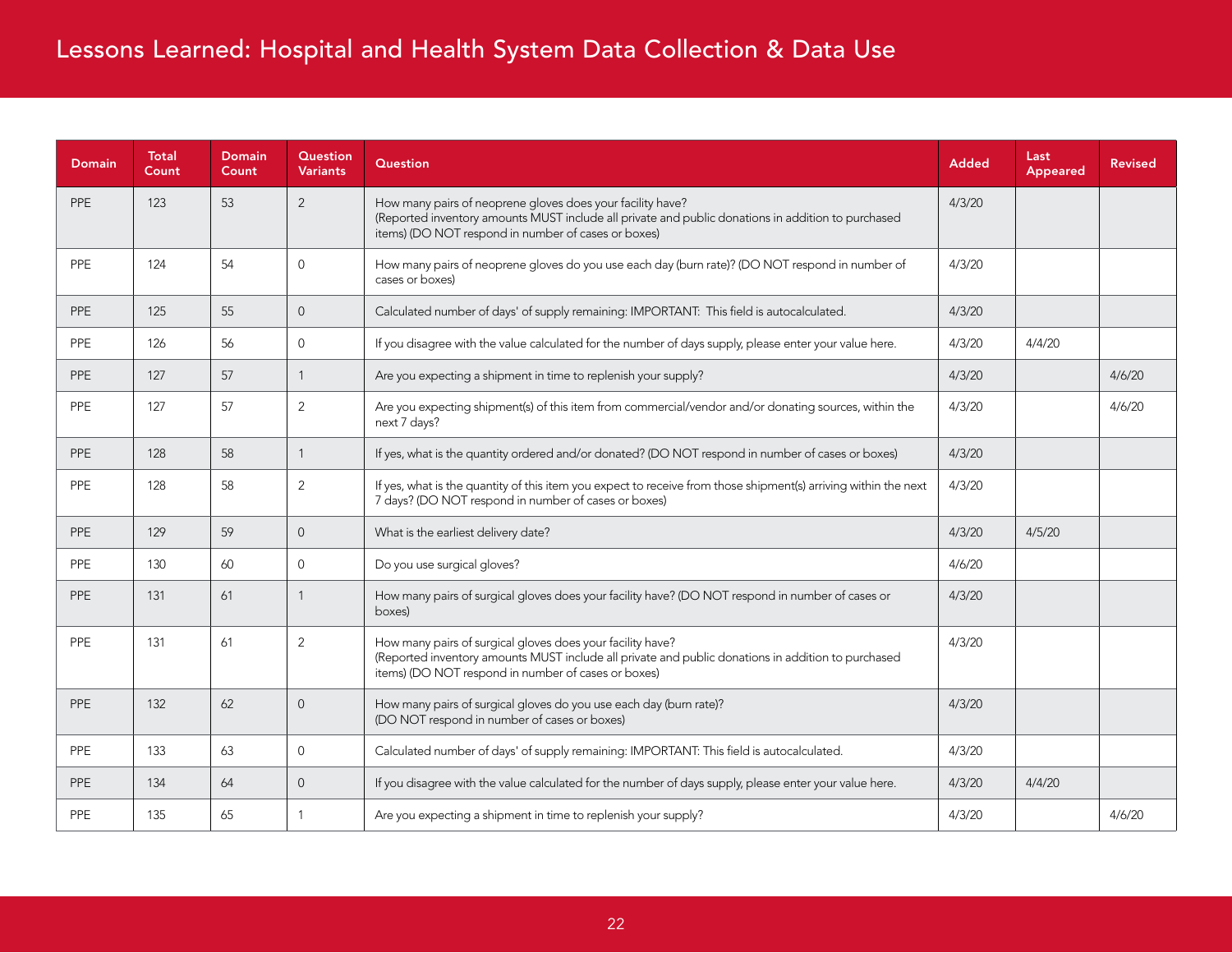| <b>Domain</b> | <b>Total</b><br>Count | Domain<br>Count | Question<br><b>Variants</b> | Question                                                                                                                                                                                                             | <b>Added</b> | Last<br>Appeared | <b>Revised</b> |
|---------------|-----------------------|-----------------|-----------------------------|----------------------------------------------------------------------------------------------------------------------------------------------------------------------------------------------------------------------|--------------|------------------|----------------|
| PPE           | 135                   | 65              | 2                           | Are you expecting shipment(s) of this item from commercial/vendor and/or donating sources, within the<br>next 7 days?                                                                                                | 4/3/20       |                  | 4/6/20         |
| <b>PPE</b>    | 136                   | 66              | $\mathbf{1}$                | If yes, what is the quantity ordered and/or donated? (DO NOT respond in number of cases or boxes)                                                                                                                    | 4/3/20       |                  |                |
| <b>PPE</b>    | 136                   | 66              | 2                           | If yes, what is the quantity of this item you expect to receive from those shipment(s) arriving within the next<br>7 days? (DO NOT respond in number of cases or boxes)                                              | 4/3/20       |                  |                |
| <b>PPE</b>    | 137                   | 67              | $\Omega$                    | What is the earliest delivery date?                                                                                                                                                                                  | 4/3/20       | 4/5/20           |                |
| <b>PPE</b>    | 138                   | 68              | $\overline{0}$              | Do you use vinyl gloves?                                                                                                                                                                                             | 4/6/20       |                  |                |
| PPE           | 139                   | 69              | $\overline{1}$              | How many pairs of vinyl gloves does your facility have? (DO NOT respond in number of cases or boxes)                                                                                                                 | 4/3/20       |                  |                |
| <b>PPE</b>    | 139                   | 69              | 2                           | How many pairs of vinyl gloves does your facility have?<br>(Reported inventory amounts MUST include all private and public donations in addition to purchased<br>items) (DO NOT respond in number of cases or boxes) | 4/3/20       |                  |                |
| <b>PPE</b>    | 140                   | 70              | $\Omega$                    | How many pairs of vinyl gloves do you use each day (burn rate)? (DO NOT respond in number of cases or<br>boxes)                                                                                                      | 4/3/20       |                  |                |
| <b>PPE</b>    | 141                   | 71              | $\Omega$                    | Calculated number of days' of supply remaining: IMPORTANT: This field is autocalculated.                                                                                                                             | 4/3/20       |                  |                |
| PPE           | 142                   | 72              | $\Omega$                    | If you disagree with the value calculated for the number of days supply, please enter your value here.                                                                                                               | 4/3/20       | 4/4/20           |                |
| <b>PPE</b>    | 143                   | 73              | $\overline{1}$              | Are you expecting a shipment in time to replenish your supply?                                                                                                                                                       | 4/3/20       |                  | 4/6/20         |
| <b>PPE</b>    | 143                   | 73              | 2                           | Are you expecting shipment(s) of this item from commercial/vendor and/or donating sources, within the<br>next 7 days?                                                                                                | 4/3/20       |                  | 4/6/20         |
| <b>PPE</b>    | 144                   | 74              | $\overline{1}$              | If yes, what is the quantity ordered and/or donated? (DO NOT respond in number of cases or boxes)                                                                                                                    | 4/3/20       |                  |                |
| <b>PPE</b>    | 144                   | 74              | 2                           | If yes, what is the quantity of this item you expect to receive from those shipment(s) arriving within the next<br>7 days? (DO NOT respond in number of cases or boxes)                                              | 4/3/20       |                  |                |
| PPE           | 145                   | 75              | $\overline{0}$              | What is the earliest delivery date?                                                                                                                                                                                  | 4/3/20       | 4/5/20           |                |
| <b>PPE</b>    | 146                   | 76              | $\Omega$                    | Do you use thermometers?                                                                                                                                                                                             | 4/6/20       |                  |                |
| PPE           | 147                   | 77              | $\mathbf{1}$                | How many thermometers does your facility have? (DO NOT respond in number of cases or boxes)                                                                                                                          | 4/3/20       |                  |                |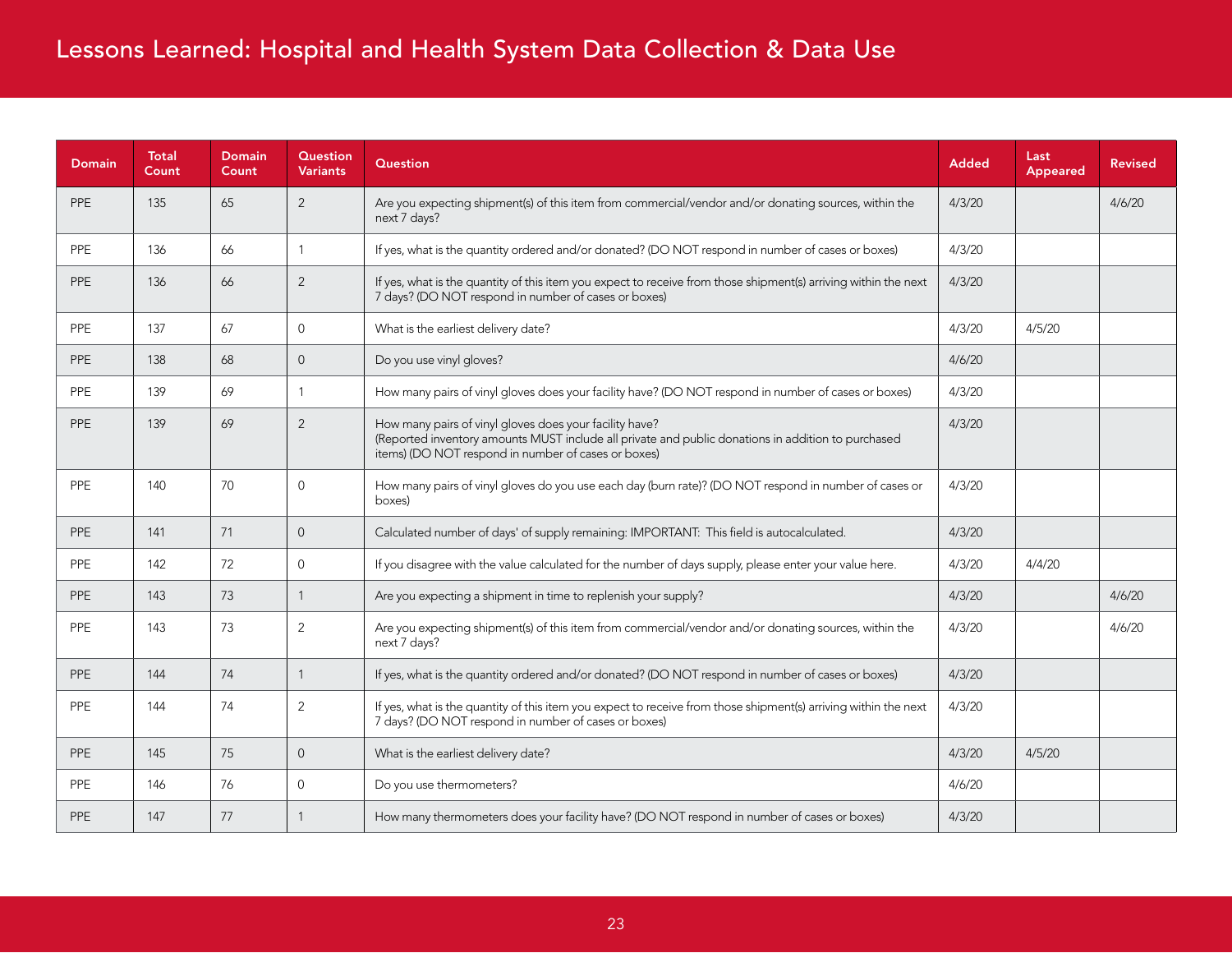| <b>Domain</b> | <b>Total</b><br>Count | <b>Domain</b><br>Count       | Question<br><b>Variants</b> | Question                                                                                                                                                                                                                                                                                                                                                                                                                                                                                                      | <b>Added</b> | Last<br>Appeared | <b>Revised</b> |
|---------------|-----------------------|------------------------------|-----------------------------|---------------------------------------------------------------------------------------------------------------------------------------------------------------------------------------------------------------------------------------------------------------------------------------------------------------------------------------------------------------------------------------------------------------------------------------------------------------------------------------------------------------|--------------|------------------|----------------|
| <b>PPE</b>    | 147                   | 77                           | $\overline{2}$              | "How many thermometers does your facility have?<br>(Reported inventory amounts MUST include all private and public donations in addition to purchased<br>items)<br>(DO NOT respond in number of cases or boxes)"                                                                                                                                                                                                                                                                                              | 4/3/20       |                  |                |
| <b>PPE</b>    | 148                   | 78                           | $\overline{0}$              | Approximately how many thermometers do you use each day (burn rate)? (DO NOT respond in number<br>of cases or boxes)                                                                                                                                                                                                                                                                                                                                                                                          | 4/3/20       |                  |                |
| PPE           | 149                   | 79                           | $\Omega$                    | Calculated number of days' of supply remaining: IMPORTANT: This field is autocalculated.                                                                                                                                                                                                                                                                                                                                                                                                                      | 4/3/20       |                  |                |
| <b>PPE</b>    | 150                   | 80                           | $\overline{0}$              | If you disagree with the value calculated for the number of days supply, please enter your value here.                                                                                                                                                                                                                                                                                                                                                                                                        | 4/3/20       | 4/4/20           |                |
| PPE           | 151                   | 81                           | $\mathbf{1}$                | Are you expecting a shipment in time to replenish your supply?                                                                                                                                                                                                                                                                                                                                                                                                                                                | 4/3/20       |                  | 4/6/20         |
| <b>PPE</b>    | 151                   | 81                           | $\overline{2}$              | Are you expecting shipment(s) of this item from commercial/vendor and/or donating sources, within the<br>next 7 days?                                                                                                                                                                                                                                                                                                                                                                                         | 4/3/20       |                  | 4/6/20         |
| <b>PPE</b>    | 152                   | 82                           | $\mathbf{1}$                | If yes, what is the quantity ordered and/or donated? (DO NOT respond in number of cases or boxes)                                                                                                                                                                                                                                                                                                                                                                                                             | 4/3/20       |                  |                |
| <b>PPE</b>    | 152                   | 82                           | $\overline{2}$              | "If yes, what is the quantity of this item you expect to receive from those shipment(s) arriving within the<br>next 7 days?<br>(DO NOT respond in number of cases or boxes)"                                                                                                                                                                                                                                                                                                                                  | 4/3/20       |                  |                |
| PPE           | 153                   | 83                           | $\mathbf{O}$                | What is the earliest delivery date?                                                                                                                                                                                                                                                                                                                                                                                                                                                                           | 4/3/20       | 4/5/20           |                |
| <b>PPE</b>    | 154                   | 84                           | $\overline{0}$              | Are you currently experiencing, or anticipate experiencing any other issues or PPE supply shortages that<br>may be connected to COVID-19 pandemic? (please describe here):                                                                                                                                                                                                                                                                                                                                    | 4/3/20       |                  |                |
| PPE           | 155                   | 85                           | $\Omega$                    | "Are you responding to the Suppllies of PPE questions of this survey?<br>Respond & Yes if: -- you are responding with combined data on behalf of all hospitals in your network<br>(network level data)<br>OR -- if you are responding with data just for your hospital<br>Respond & No if: -- you are not responding to these sections of the survey because you are part of a<br>network that has informed you that your data is included in the network level data, and is being entered<br>on your behalf" | 4/9/20       |                  |                |
| <b>RSCI</b>   |                       | Report Submit & Contact Info |                             |                                                                                                                                                                                                                                                                                                                                                                                                                                                                                                               |              |                  |                |
| <b>RSCI</b>   | 156                   | $\mathbf{1}$                 | $\overline{0}$              | Last Updated                                                                                                                                                                                                                                                                                                                                                                                                                                                                                                  | 3/17/20      |                  |                |
| <b>RSCI</b>   | 157                   | 2                            | $\Omega$                    | Time Period                                                                                                                                                                                                                                                                                                                                                                                                                                                                                                   | 3/17/20      |                  |                |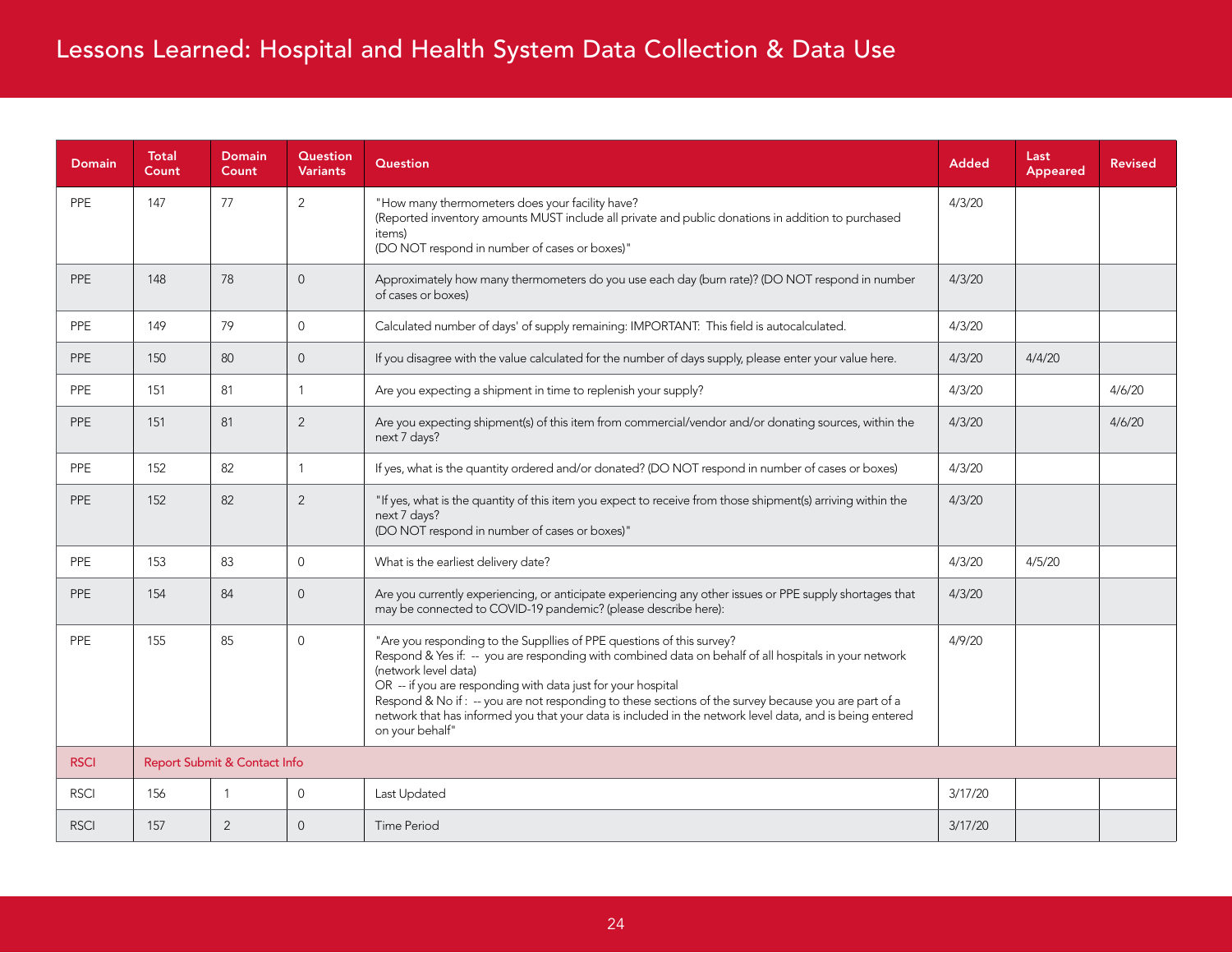| <b>Domain</b> | <b>Total</b><br>Count | Domain<br>Count                 | Question<br><b>Variants</b> | Question                                                                                                                                                                                                                                                                                                                                                                             | <b>Added</b> | Last<br>Appeared | <b>Revised</b> |
|---------------|-----------------------|---------------------------------|-----------------------------|--------------------------------------------------------------------------------------------------------------------------------------------------------------------------------------------------------------------------------------------------------------------------------------------------------------------------------------------------------------------------------------|--------------|------------------|----------------|
| <b>RSCI</b>   | 158                   | 3                               | $\mathbf{0}$                | Name of the person primarily responsible for completion of this survey                                                                                                                                                                                                                                                                                                               | 3/17/20      |                  |                |
| <b>RSCI</b>   | 159                   | $\overline{4}$                  | $\Omega$                    | Phone number (in xxx-xxx-xxxx format)                                                                                                                                                                                                                                                                                                                                                | 3/17/20      |                  |                |
| <b>RSCI</b>   | 160                   | 5                               | $\mathbf{0}$                | Email address                                                                                                                                                                                                                                                                                                                                                                        | 3/17/20      |                  |                |
| <b>RSCI</b>   | 161                   | 6                               | $\overline{0}$              | By Submitting this survey form, the organization attests that all of the information on the form has been<br>reviewed and updated (if necessary) to ensure its accuracy as of the Date provided.<br>Enter today's date or use the Calendar icon to select the date.                                                                                                                  | 3/17/20      |                  |                |
| <b>RSCI</b>   | 162                   | $\overline{7}$                  | $\mathbf{0}$                | Indicate whether this is your morning (AM) or late afternoon (PM) survey submission for today:                                                                                                                                                                                                                                                                                       | 3/17/20      |                  |                |
| <b>RSCI</b>   | 163                   | 8                               | $\mathbf{1}$                | Evening contact Name                                                                                                                                                                                                                                                                                                                                                                 | 3/23/20      | 4/24/20          | 4/25/20        |
| <b>RSCI</b>   | 163                   | 8                               | 2                           | Secondary Contact Name                                                                                                                                                                                                                                                                                                                                                               | 4/25/20      |                  | 4/25/20        |
| <b>RSCI</b>   | 164                   | 9                               | $\mathbf{1}$                | Evening contact Phone Number (in xxx-xxx-xxxx format)                                                                                                                                                                                                                                                                                                                                | 3/23/20      | 4/24/20          | 4/25/20        |
| <b>RSCI</b>   | 164                   | 9                               | 2                           | Secondary Contact Phone Number (in xxx-xxx-xxxx format)                                                                                                                                                                                                                                                                                                                              | 4/25/20      |                  | 4/25/20        |
| <b>RSCI</b>   | 165                   | 10 <sup>1</sup>                 | $\mathbf{1}$                | Evening contact Email Address                                                                                                                                                                                                                                                                                                                                                        | 3/23/20      | 4/24/20          | 4/25/20        |
| <b>RSCI</b>   | 165                   | 10 <sup>°</sup>                 | 2                           | Secondary Contact Email Address                                                                                                                                                                                                                                                                                                                                                      | 4/25/20      |                  | 4/25/20        |
| <b>RRT</b>    |                       | Renal Replacement Therapy (RRT) |                             |                                                                                                                                                                                                                                                                                                                                                                                      |              |                  |                |
| <b>RRT</b>    | 166                   | $\mathbf 1$                     | $\mathbf 0$                 | 1. Does your hospital provide Renal Replacement Therapy (RRT) for inpatients either by your own staff or<br>by a contract service? IMPORTANT: If your hospital does not provide for RRT treatments, either by your<br>own staff or by a contract service, please skip to the last section of this survey titled: Additional Informa-<br>tion and respond to questions 15, 16 and 17. | 4/20/20      | 4/20/20          |                |
| <b>RRT</b>    | 167                   | 2                               | $\overline{0}$              | If yes, your hospital DOES provide RRT treatments for inpatients, whose staff perform RRT treatments?                                                                                                                                                                                                                                                                                | 4/20/20      | 4/20/20          |                |
| <b>RRT</b>    | 168                   | $\mathbf{3}$                    | $\overline{0}$              | If you indicated that RRT is performed by a contract service, who provides/maintains the necessary fluids<br>and supplies for these treatments?                                                                                                                                                                                                                                      | 4/20/20      | 4/20/20          |                |
| <b>RRT</b>    | 169                   | $\overline{4}$                  | $\Omega$                    | If you use a contract service to perform RRT treatments for your hospital inpatients, are you experiencing<br>any difficulties in availability of these services due to your contractors have difficulty with staff shortages or<br>in obtaining their necessary supplies or fluids?                                                                                                 | 4/20/20      | 4/20/20          |                |
| <b>RRT</b>    | 170                   | 5                               | $\Omega$                    | If yes, please explain:                                                                                                                                                                                                                                                                                                                                                              | 4/20/20      | 4/20/20          |                |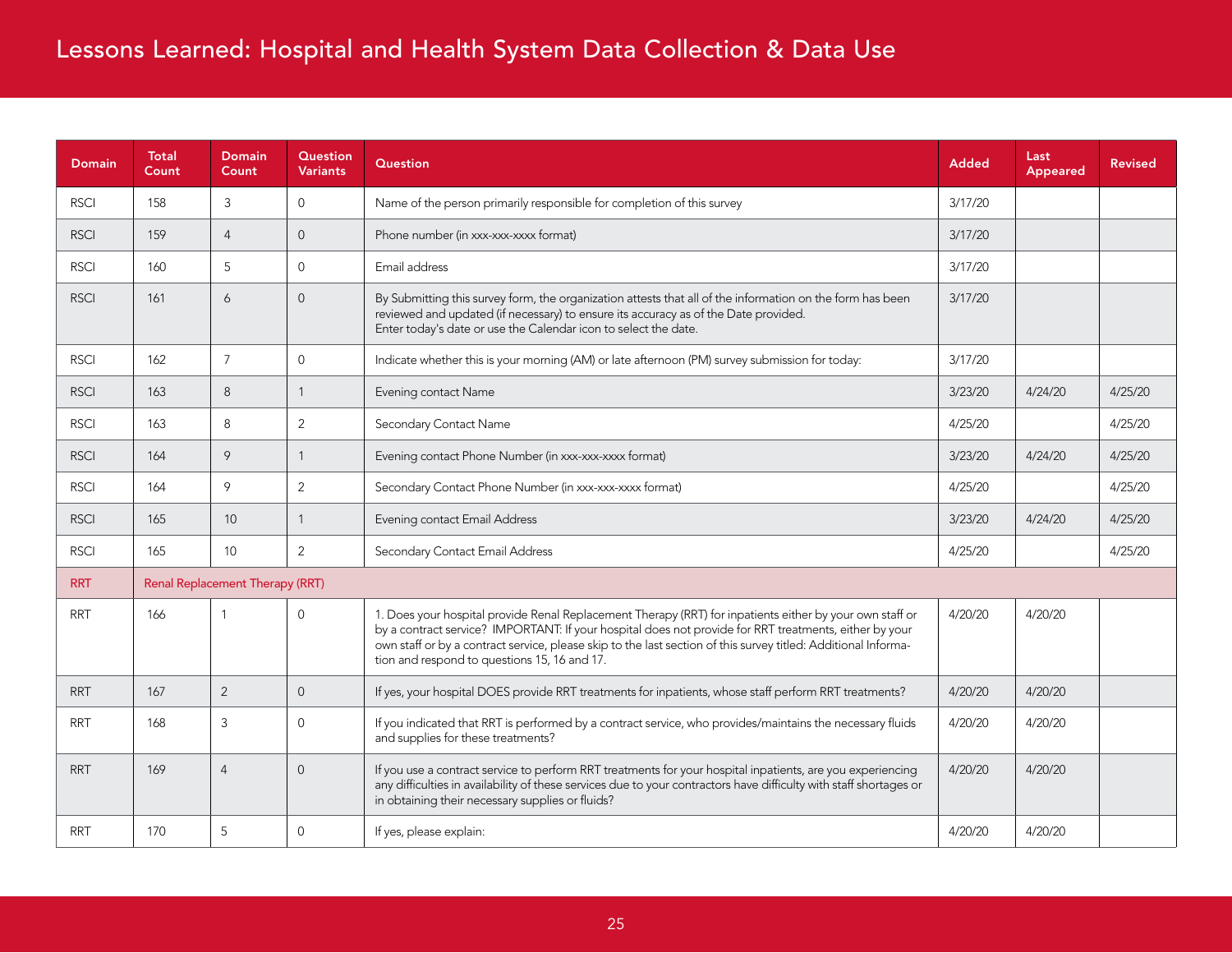| Domain     | <b>Total</b><br>Count | <b>Domain</b><br>Count | Question<br><b>Variants</b> | <b>Question</b>                                                                                                                                                                                                                                                                                         | <b>Added</b> | Last<br>Appeared | <b>Revised</b> |
|------------|-----------------------|------------------------|-----------------------------|---------------------------------------------------------------------------------------------------------------------------------------------------------------------------------------------------------------------------------------------------------------------------------------------------------|--------------|------------------|----------------|
| <b>RRT</b> | 171                   | 6                      | $\Omega$                    | 2. How many Acute Kidney Injury (AKI) inpatients, requiring some form of RRT, are currently at your facility?                                                                                                                                                                                           | 4/20/20      | 4/20/20          |                |
| RRT.       | 172                   | $\overline{7}$         | $\Omega$                    | 3. How many RRT treatments were performed at your hospital for AKI inpatients in the past 24 hours?                                                                                                                                                                                                     | 4/20/20      | 4/20/20          |                |
| RRT        | 173                   | 8                      | $\Omega$                    | 3. a Approximately what percent of increase over the typical number of RRT treatments performed at your<br>hospital in a 24-hour period for inpatients, does this number represent?                                                                                                                     | 4/20/20      | 4/20/20          |                |
| <b>RRT</b> | 174                   | 9                      | $\Omega$                    | 3. b Of these treatments, how many were Continuous Renal Replacement Therapy (CRRT)?                                                                                                                                                                                                                    | 4/20/20      | 4/20/20          |                |
| <b>RRT</b> | 175                   | 10                     | $\overline{0}$              | 4. Approximately what percent (%) of your ICU patients have been requiring CRRT?                                                                                                                                                                                                                        | 4/20/20      | 4/20/20          |                |
| <b>RRT</b> | 176                   | 11                     | $\Omega$                    | 5. Is your hospital experiencing any shortages of RRT machines, supplies or staff?                                                                                                                                                                                                                      | 4/20/20      | 4/20/20          |                |
| <b>RRT</b> | 177                   | 12                     | $\Omega$                    | 6. Based on current usage, what best describes your equipment shortages for each: a. CRRT Equipment:<br>[No shortage][Minor shortage][Moderate shortage][Severe shortage]                                                                                                                               | 4/20/20      | 4/20/20          |                |
| <b>RRT</b> | 178                   | 13                     | $\mathbf{0}$                | 6. Based on current usage, what best describes your equipment shortages for each: b. Peritoneal Dialysis<br>(PD) [No shortage][Minor shortage][Moderate shortage][Severe shortage]                                                                                                                      | 4/20/20      | 4/20/20          |                |
| <b>RRT</b> | 179                   | 14                     | $\Omega$                    | 6. Based on current usage, what best describes your equipment shortages for each: c. Hemodialysis (HD)<br>[No shortage][Minor shortage][Moderate shortage][Severe shortage]                                                                                                                             | 4/20/20      | 4/20/20          |                |
| <b>RRT</b> | 180                   | 15                     | $\Omega$                    | 7. If you indicated that you are experiencing a shortage of equipment, based on the current demand for<br>RRT treatment, approximately how many additional machines of each type do you anticipate needing? a.<br>CRRT machines:                                                                        | 4/20/20      | 4/20/20          |                |
| <b>RRT</b> | 181                   | 16                     | $\Omega$                    | 7. If you indicated that you are experiencing a shortage of equipment, based on the current demand for<br>RRT treatment, approximately how many additional machines of each type do you anticipate needing? b.<br>PD machines:                                                                          | 4/20/20      | 4/20/20          |                |
| <b>RRT</b> | 182                   | 17                     | $\overline{0}$              | 7. If you indicated that you are experiencing a shortage of equipment, based on the current demand for<br>RRT treatment, approximately how many additional machines of each type do you anticipate needing? c.<br>HD machines:                                                                          | 4/20/20      | 4/20/20          |                |
| <b>RRT</b> | 183                   | 18                     | $\Omega$                    | 8. Based on your current usage, what quantity of each of the following supplies are you currently using<br>daily (i.e. current daily burn rate)? a. Dialysis solution for HD, PD and CRRT: (respond in # of liters/day - this<br>should be a total # of liters used per day across all types of fluids) | 4/20/20      | 4/20/20          |                |
| <b>RRT</b> | 184                   | 19                     | $\Omega$                    | 8. Based on your current usage, what quantity of each of the following supplies are you currently using<br>daily (i.e. current daily burn rate)? b. Dialyzers (this includes CRRT cartridges and filters):                                                                                              | 4/20/20      | 4/20/20          |                |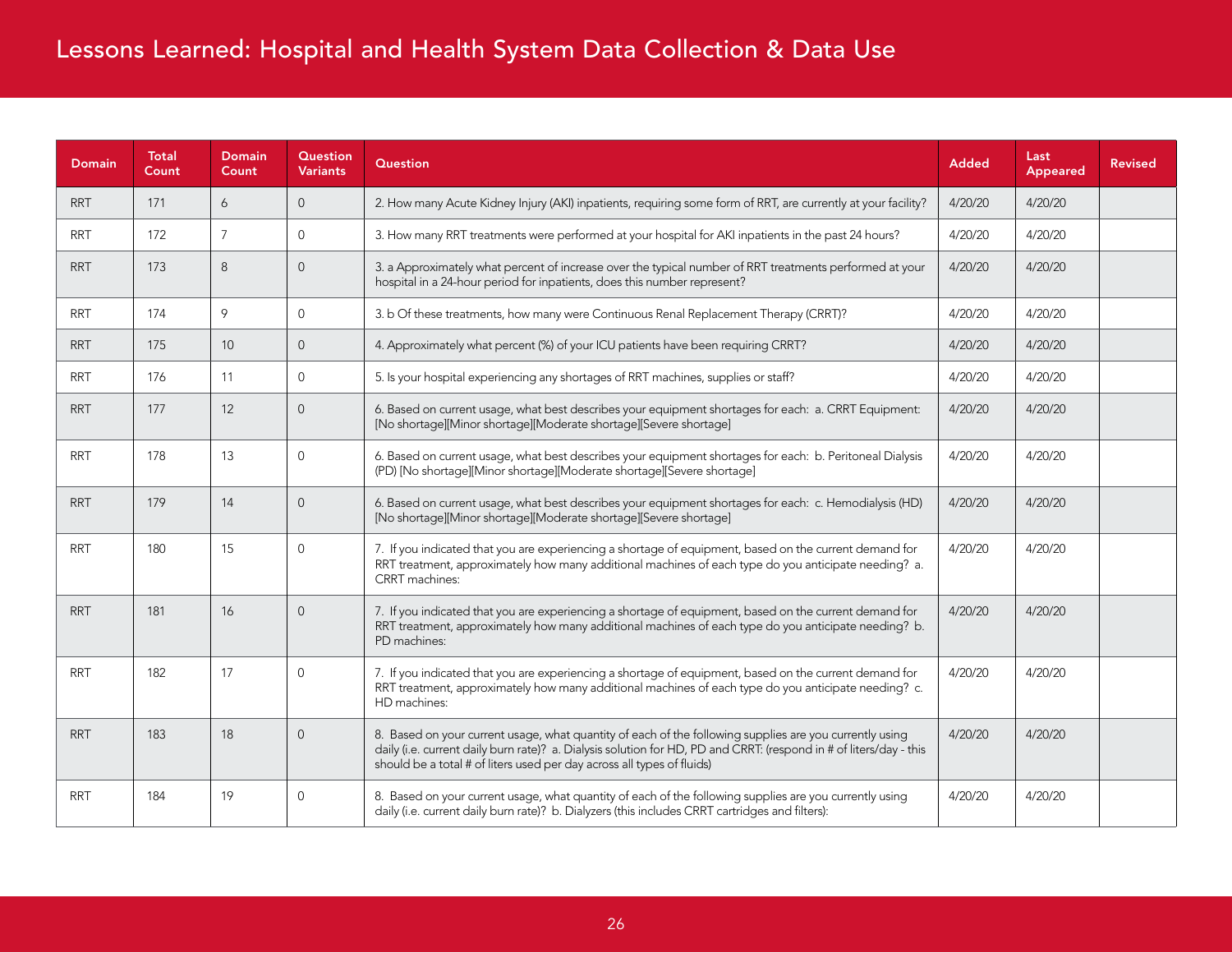| <b>Domain</b> | <b>Total</b><br>Count | <b>Domain</b><br>Count | Question<br><b>Variants</b> | <b>Question</b>                                                                                                                                                                                                                                                      | <b>Added</b> | Last<br><b>Appeared</b> | <b>Revised</b> |
|---------------|-----------------------|------------------------|-----------------------------|----------------------------------------------------------------------------------------------------------------------------------------------------------------------------------------------------------------------------------------------------------------------|--------------|-------------------------|----------------|
| <b>RRT</b>    | 185                   | 20                     | $\overline{0}$              | 8. Based on your current usage, what quantity of each of the following supplies are you currently using<br>daily (i.e. current daily burn rate)? c. HD needles and tubing.                                                                                           | 4/20/20      | 4/20/20                 |                |
| <b>RRT</b>    | 186                   | 21                     | $\Omega$                    | 9. Approximately what percent (%) increase over your normal daily usage (burn rate) of these supplies,<br>would you say your current usage represents?                                                                                                               | 4/20/20      | 4/20/20                 |                |
| <b>RRT</b>    | 187                   | 22                     | $\Omega$                    | 10. Based on current demand for RRT treatment, approximately how many days of supply do you have on<br>hand for each of these essential treatment supplies? a. Dialysis Solution for HD, PD and CRRT: [(0-3 days)]<br>[(4-7 days)][(8-14 days)][(more than 14 days)] | 4/20/20      | 4/20/20                 |                |
| <b>RRT</b>    | 188                   | 23                     | $\Omega$                    | 10. Based on current demand for RRT treatment, approximately how many days of supply do you have on<br>hand for each of these essential treatment supplies? b. Dialyzers: [(0-3 days)][(4-7 days)][(8-14 days)][(more<br>than 14 days)]                              | 4/20/20      | 4/20/20                 |                |
| <b>RRT</b>    | 189                   | 24                     | $\Omega$                    | 10. Based on current demand for RRT treatment, approximately how many days of supply do you have<br>on hand for each of these essential treatment supplies? c. HD needles and tubing: [(0-3 days)][(4-7 days)]<br>[(8-14 days)][(more than 14 days)]                 | 4/20/20      | 4/20/20                 |                |
| <b>RRT</b>    | 190                   | 25                     | $\Omega$                    | 11. If you are receiving only a % of your typical supply order from your distributor, approximately what per-<br>cent of the usual amount ordered are you receiving for each of the following supplies? a. Dialysis Fluids<br>for HD, PD and CRRT:                   | 4/20/20      | 4/20/20                 |                |
| <b>RRT</b>    | 191                   | 26                     | $\Omega$                    | 11. If you are receiving only a % of your typical supply order from your distributor, approximately what<br>percent of the usual amount ordered are you receiving for each of the following supplies? b. Dialyzers:                                                  | 4/20/20      | 4/20/20                 |                |
| <b>RRT</b>    | 192                   | 27                     | $\Omega$                    | 11. If you are receiving only a % of your typical supply order from your distributor, approximately what<br>percent of the usual amount ordered are you receiving for each of the following supplies? c. HD needles<br>and tubing:                                   | 4/20/20      | 4/20/20                 |                |
| <b>RRT</b>    | 193                   | 28                     | $\Omega$                    | 12. What distributors are you currently using for these supplies? (please check all that apply) Baxter:<br>Fresenius Medical Care: DaVita: NXstage:                                                                                                                  | 4/20/20      | 4/20/20                 |                |
| <b>RRT</b>    | 194                   | 29                     | $\Omega$                    | 13. Are you currently experiencing or anticipating a staffing shortage related to administering RRT<br>treatments? [Normal / No Shortages/Adequate Staffing][Minor or Anticipated Shortages ][Moderate<br>Shortages][Severe Shortages]                               | 4/20/20      | 4/20/20                 |                |
| <b>RRT</b>    | 195                   | 30                     | $\Omega$                    | 14. If you indicated you are experiencing a staffing shortage above, please enter the approximate<br>number of each type of staff for which you are most in need: Patient Care Technicians perform dialysis<br>treatment:                                            | 4/20/20      | 4/20/20                 |                |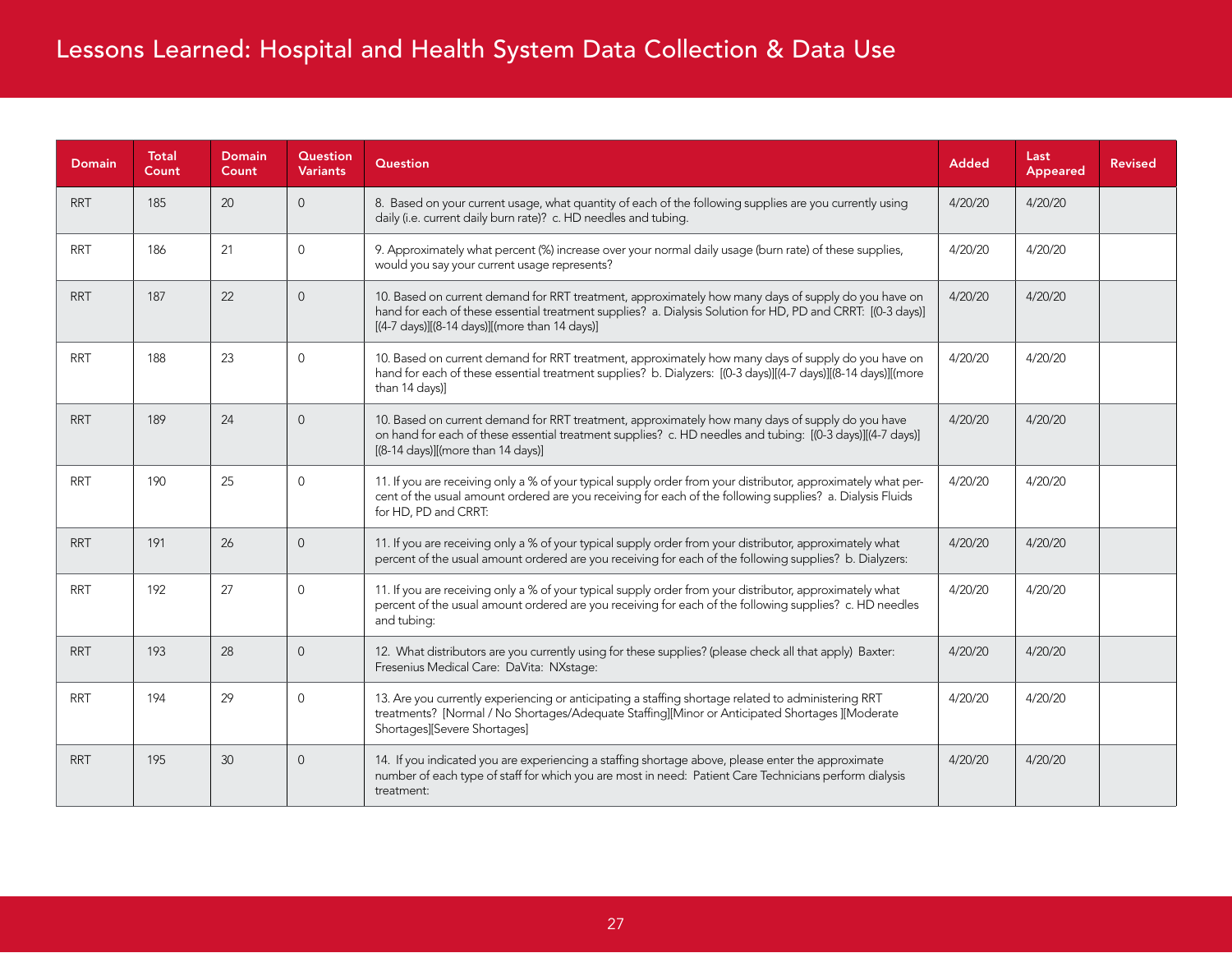| <b>Domain</b> | <b>Total</b><br>Count | <b>Domain</b><br>Count          | <b>Question</b><br><b>Variants</b> | Question                                                                                                                                                                                                                                                                       | <b>Added</b>                        | Last<br>Appeared | <b>Revised</b> |
|---------------|-----------------------|---------------------------------|------------------------------------|--------------------------------------------------------------------------------------------------------------------------------------------------------------------------------------------------------------------------------------------------------------------------------|-------------------------------------|------------------|----------------|
| <b>RRT</b>    | 196                   | 31                              | $\mathbf{0}$                       | 14. If you indicated you are experiencing a staffing shortage above, please enter the approximate<br>number of each type of staff for which you are most in need: Biomedical Technicians - maintain machines/<br>order supplies:                                               | 4/20/20                             | 4/20/20          |                |
| <b>RRT</b>    | 197                   | 32                              | $\overline{0}$                     | 14. If you indicated you are experiencing a staffing shortage above, please enter the approximate num-<br>ber of each type of staff for which you are most in need: Nephrology RNs/LPNs:                                                                                       | 4/20/20                             | 4/20/20          |                |
| <b>RRT</b>    | 198                   | 33                              | $\mathbf{0}$                       | 14. If you indicated you are experiencing a staffing shortage above, please enter the approximate num-<br>ber of each type of staff for which you are most in need: Dialysis and CRRT RNs:                                                                                     | 4/20/20                             | 4/20/20          |                |
| <b>RRT</b>    | 199                   | 34                              | $\overline{0}$                     | 14. If you indicated you are experiencing a staffing shortage above, please enter the approximate num-<br>ber of each type of staff for which you are most in need: Perfusionist:                                                                                              | 4/20/20                             | 4/20/20          |                |
| <b>RRT</b>    | 200                   | 35                              | $\mathbf{0}$                       | 14. If you indicated you are experiencing a staffing shortage above, please enter the approximate num-<br>ber of each type of staff for which you are most in need: Other type of Staff: Please describe and indicate<br>number needed for each & other type of staff you list | 4/20/20                             | 4/20/20          |                |
| <b>RRT</b>    | 201                   | 36                              | $\Omega$                           | 15. If you currently have no shortages or needs, are you able to assist / lend any supplies to other hospitals<br>as surge relief?                                                                                                                                             | 4/20/20                             | 4/20/20          |                |
| <b>RRT</b>    | 202                   | 37                              | $\Omega$                           | 16. Please enter any additional comments questions you may have:                                                                                                                                                                                                               | 4/20/20                             | 4/20/20          |                |
| <b>RRT</b>    | 203                   | 38                              | $\mathbf{0}$                       | Email address:                                                                                                                                                                                                                                                                 | 4/20/20                             | 4/20/20          |                |
| <b>RRT</b>    | 204                   | 39                              | $\Omega$                           | Name:                                                                                                                                                                                                                                                                          | 4/20/20                             | 4/20/20          |                |
| <b>RRT</b>    | 205                   | 40                              | $\Omega$                           | Phone: (format: 555-555-5555)                                                                                                                                                                                                                                                  | 4/20/20                             | 4/20/20          |                |
| <b>SCS</b>    |                       | <b>Specimen Collection Site</b> |                                    |                                                                                                                                                                                                                                                                                |                                     |                  |                |
| <b>SCS</b>    | 206                   | $\mathbf{1}$                    | $\Omega$                           | Does the facility have a specimen collection site?                                                                                                                                                                                                                             | 3/19/2020<br>3/22/2020<br>3/27/2020 |                  |                |
| SCS.          | 207                   | 2                               | $\Omega$                           | Briefly describe this collection site location: (e.g., drive up location, tent, specific area within the hospital,<br>other campus site, etc.)                                                                                                                                 | 3/27/20                             |                  |                |
| <b>SCS</b>    | 208                   | 3                               | $\Omega$                           | Street address                                                                                                                                                                                                                                                                 | 3/27/20                             |                  |                |
| <b>SCS</b>    | 209                   | $\overline{4}$                  | $\Omega$                           | Street address 2 (if nec)                                                                                                                                                                                                                                                      | 3/27/20                             |                  |                |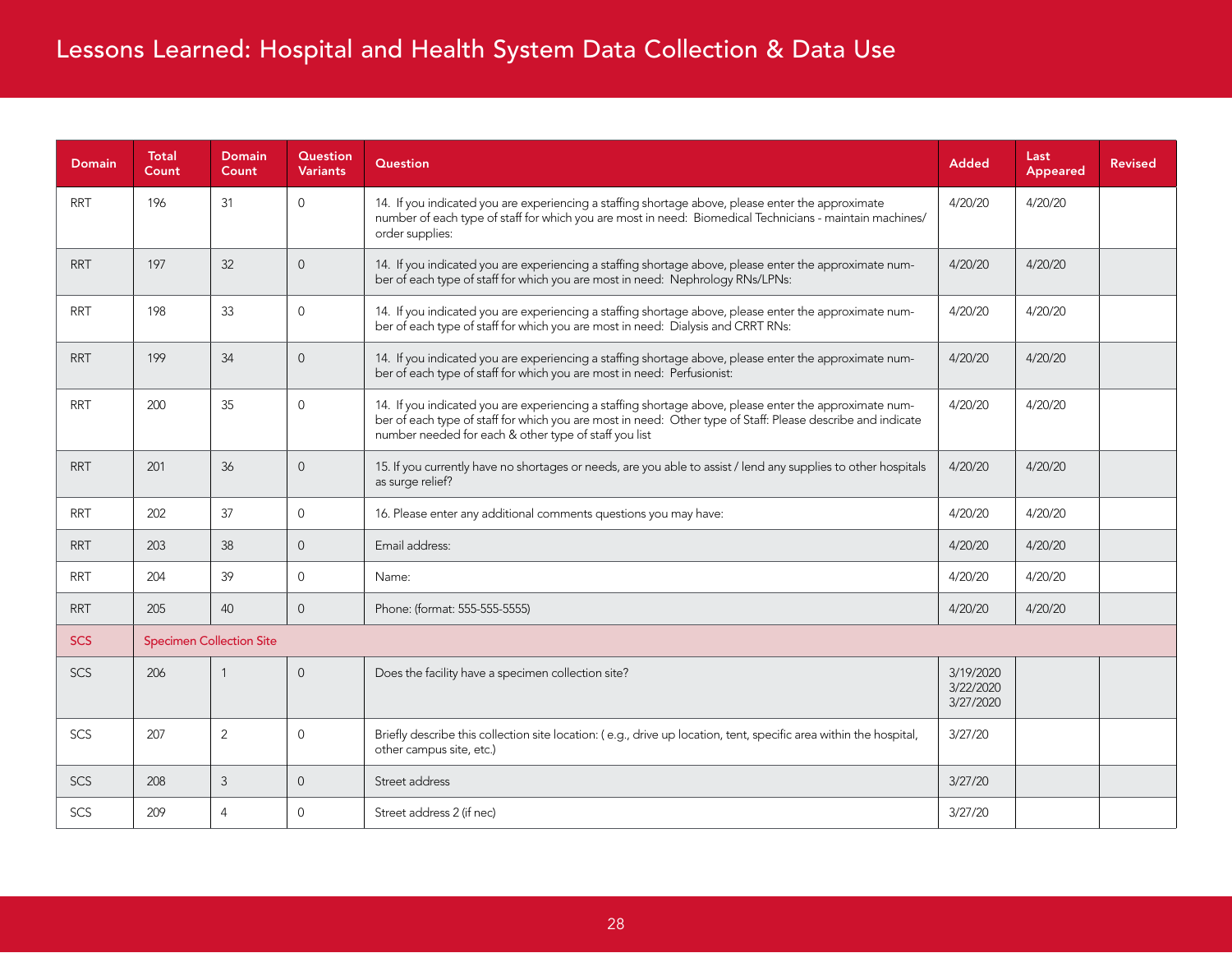| <b>Domain</b> | Total<br>Count     | Domain<br>Count | Question<br><b>Variants</b> | Question                                                                                                                                                                                            | <b>Added</b> | Last<br>Appeared | <b>Revised</b> |
|---------------|--------------------|-----------------|-----------------------------|-----------------------------------------------------------------------------------------------------------------------------------------------------------------------------------------------------|--------------|------------------|----------------|
| SCS           | 210                | 5               | $\overline{0}$              | City/town                                                                                                                                                                                           | 3/27/20      |                  |                |
| SCS           | 211                | 6               | $\Omega$                    | <b>ZIP</b>                                                                                                                                                                                          | 3/27/20      |                  |                |
| <b>SCS</b>    | 212                | $\overline{7}$  | $\overline{0}$              | Hours of Operation: Opening Time                                                                                                                                                                    | 3/27/20      |                  |                |
| SCS           | 213                | 8               | $\Omega$                    | Hours of Operation: Closing Time                                                                                                                                                                    | 3/27/20      |                  |                |
| <b>VENT</b>   | <b>Ventilators</b> |                 |                             |                                                                                                                                                                                                     |              |                  |                |
| <b>VENT</b>   | 214                | $\mathbf{1}$    | $\overline{1}$              | Enter the total number of Adult Bed-side Ventilators currently at the facility - regardless of whether Avail-<br>able or already in use                                                             | 3/18/20      |                  |                |
| <b>VENT</b>   | 214                | $\mathbf{1}$    | 2                           | Enter the Total number of Adult (only) bed-side (only) ventilators currently at the facility (regardless of<br>whether Available or already in use)                                                 | 3/18/20      |                  |                |
| <b>VENT</b>   | 215                | $\overline{c}$  | $\overline{1}$              | What is the total number of Adult Bed-side Ventilators currently available/NOT in use at your facility?<br>3/18/20                                                                                  |              |                  |                |
| <b>VENT</b>   | 215                | $\overline{2}$  | 2                           | Of the total above, enter the number of Adult (only) bed-side (only) ventilators currently available (NOT in<br>use) at the facility                                                                | 3/18/20      |                  |                |
| <b>VENT</b>   | 216                | 3               | $\mathbf{0}$                | How many days' supply of Adult (only) ventilator circuits (both available AND not in use) does the facility<br>currently have on hand? This is based on daily burn rate of adult vent circuits      | 3/18/20      | 4/8/20           |                |
| <b>VENT</b>   | 217                | $\overline{4}$  | $\overline{0}$              | How many days' supply of Adult (only) ventilator tubing does the facilitycurrently have on hand AND<br>available (NOT in use)?                                                                      | 3/18/20      | 4/8/20           |                |
| <b>VENT</b>   | 218                | 5               | $\overline{0}$              | Enter the total number of Adult (only) Transport ventilators currently at the facility (regardless of whether<br>Available or already in use)<br>**Do NOT include any Bedside vents counted above** | 3/18/20      |                  |                |
| <b>VENT</b>   | 219                | 6               | $\overline{0}$              | Of the total above, enter the number of Adult (only) Transport ventilators currently Available (NOT in use)<br>at the facility<br>**Do NOT include any Bedside vents counted above**                | 3/25/20      |                  |                |
| <b>VENT</b>   | 220                | $\overline{7}$  | $\mathbf{1}$                | What is the total number of Pediatric Bed-side Ventilators currently at the facility?(available and/or in use)?                                                                                     | 3/18/20      |                  |                |
| <b>VENT</b>   | 220                | $\overline{7}$  | 2                           | Enter the Total number of Pediatric (only) Bed-side (only) ventilators currently at the facility (regardless of<br>whether Available or already in use)                                             | 3/18/20      |                  |                |
| <b>VENT</b>   | 221                | 8               | $\overline{1}$              | What is the total number of Pediatric Bed-side Ventilators currently available/NOT in use at your facility?                                                                                         | 3/18/20      |                  |                |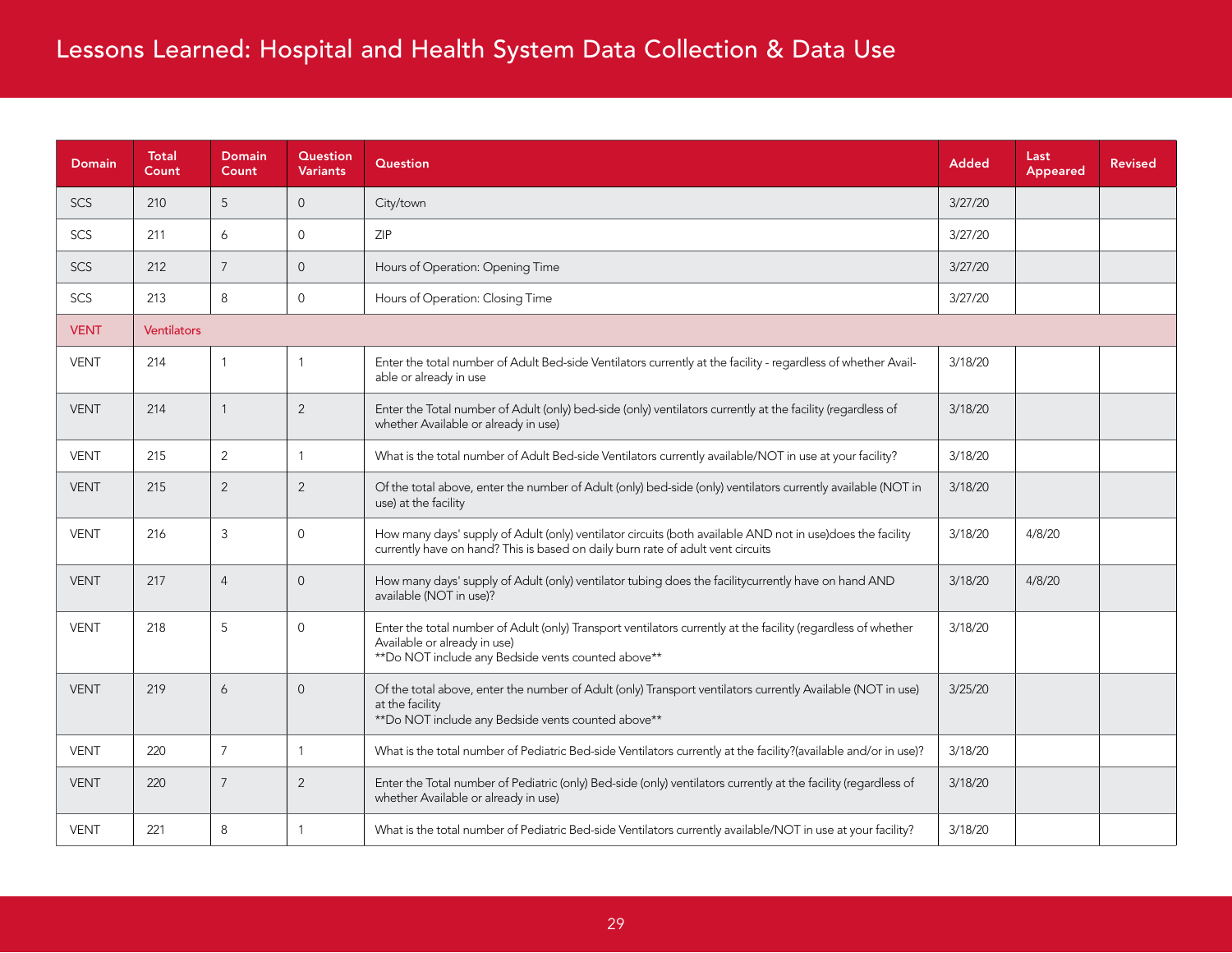| <b>Domain</b> | <b>Total</b><br>Count | <b>Domain</b><br>Count | <b>Question</b><br><b>Variants</b> | <b>Question</b>                                                                                                                                                                                                                                    | <b>Added</b> | Last<br>Appeared | <b>Revised</b> |
|---------------|-----------------------|------------------------|------------------------------------|----------------------------------------------------------------------------------------------------------------------------------------------------------------------------------------------------------------------------------------------------|--------------|------------------|----------------|
| <b>VENT</b>   | 221                   | 8                      | $\overline{2}$                     | Of the total above, enter the number of Pediatric (only) bed-side (only) ventilators currently available (NOT<br>in use) at the facility                                                                                                           | 3/18/20      |                  |                |
| <b>VENT</b>   | 222                   | 9                      | $\Omega$                           | How many days' supply of Pediatric ventilator circuits (both available AND not in use) does the facility<br>currently have on hand?<br>This is based on daily burn rate of pediatric vent circuits                                                 | 3/18/20      | 4/8/20           |                |
| <b>VENT</b>   | 223                   | 10                     | $\Omega$                           | How many days' supply of Pediatric ventilator tubing does the facility currently have on hand AND avail-<br>able (NOT in use)?                                                                                                                     | 3/18/20      | 4/8/20           |                |
| <b>VENT</b>   | 224                   | 11                     | $\Omega$                           | Enter the total number of Pediatric (only) Transport ventilators currently at the facility (regardless of wheth-<br>er Available or already in use)<br>**Do NOT include any Bedside vents counted above**                                          | 3/18/20      |                  |                |
| <b>VENT</b>   | 225                   | 12                     | $\overline{0}$                     | Of the total above, enter the number of Pediatric (only) Transport ventilators currently Available (NOT in<br>3/25/20<br>use) at the facility<br>**Do NOT include any Bedside vents counted above**                                                |              |                  |                |
| <b>VENT</b>   | 226                   | 13                     | $\mathbf{1}$                       | Enter the total number of dual-use Bed-side Ventilators - usable for BOTH Adults and Peds - currently at<br>the facility - regardless of whether Available or already in use<br>**Do NOT include any Adult/Ped vents counted above**               |              |                  |                |
| <b>VENT</b>   | 226                   | 13                     | $\overline{2}$                     | Enter the total number of dual-use (only) Bed-side (only) Ventilators - usable for BOTH Adults and Peds -<br>currently at the facility (regardless of whether Available or already in use)<br>**Do NOT include any Adult/Ped vents counted above** | 3/18/20      |                  |                |
| <b>VENT</b>   | 227                   | 14                     | $\Omega$                           | Of the number above, enter the total number of dual-use (only) Bed-side (only) Ventilators - usable for<br>BOTH Adults and Peds - currently Available (NOT in use) at the facility<br>**Do NOT include any Adult/Ped vents counted above**         | 3/25/20      |                  |                |
| <b>VENT</b>   | 228                   | 15                     | $\mathbf{1}$                       | Enter the total number of dual-use Transport Ventilators - usable for BOTH Adults and Peds - currently at<br>the facility - regardless of whether Available or already in use<br>**Do NOT include any Adult/Ped vents counted above**              | 3/18/20      |                  |                |
| <b>VENT</b>   | 228                   | 15                     | 2                                  | Enter the total number of dual-use (only) Transport Ventilators - usable for BOTH Adults and Peds - cur-<br>rently at the facility - regardless of whether Available or already in use<br>**Do NOT include any Adult/Ped vents counted above**     | 3/18/20      |                  |                |
| <b>VENT</b>   | 229                   | 16                     | $\overline{0}$                     | Of the number above, enter the total number of dual-use (only) Transport Ventilators - usable for BOTH<br>Adults and Peds - currently Available (NOT in use) at the facility<br>**Do NOT include any Adult/Ped vents counted above**               | 3/25/20      |                  |                |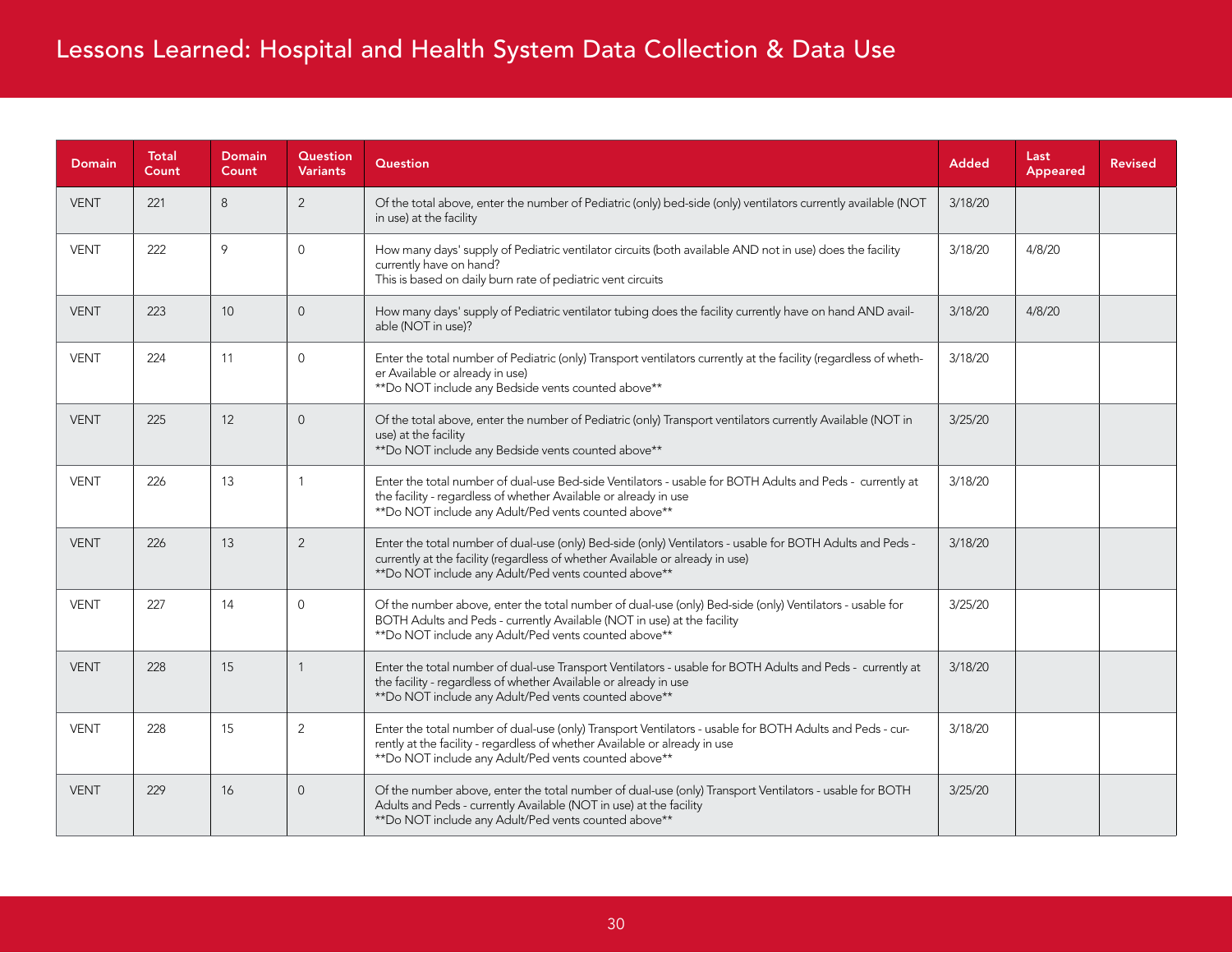| <b>Domain</b> | <b>Total</b><br>Count | <b>Domain</b><br>Count              | Question<br><b>Variants</b> | <b>Question</b>                                                                                                                                                                                                                                                                                                                                                                                                                                                                                                                                                                                                                      | <b>Added</b> | Last<br>Appeared | <b>Revised</b> |
|---------------|-----------------------|-------------------------------------|-----------------------------|--------------------------------------------------------------------------------------------------------------------------------------------------------------------------------------------------------------------------------------------------------------------------------------------------------------------------------------------------------------------------------------------------------------------------------------------------------------------------------------------------------------------------------------------------------------------------------------------------------------------------------------|--------------|------------------|----------------|
| <b>VENT</b>   | 230                   | 17                                  | $\Omega$                    | Enter the total number of Portable Cardiac Monitors - usable for BOTH Adults and Peds - currently on<br>hand at the facility - regardless of whether Available or already in use                                                                                                                                                                                                                                                                                                                                                                                                                                                     | 3/18/20      |                  |                |
| <b>VENT</b>   | 231                   | 18                                  | $\Omega$                    | Does the facility have any additional ventilators either on order or confirmed for delivery? (this would<br>include any that are purchased, leased or donated)                                                                                                                                                                                                                                                                                                                                                                                                                                                                       | 4/2/20       |                  |                |
| <b>VENT</b>   | 232                   | 19                                  | $\Omega$                    | If Yes, how many were ordered or are expected?                                                                                                                                                                                                                                                                                                                                                                                                                                                                                                                                                                                       | 4/2/20       |                  |                |
| <b>VENT</b>   | 233                   | 20                                  | $\Omega$                    | Enter (select) the expected Delivery Date                                                                                                                                                                                                                                                                                                                                                                                                                                                                                                                                                                                            | 4/2/20       |                  |                |
| <b>VENT</b>   | 234                   | 21                                  | $\mathbf 0$                 | How many BiPAP machines does your facility have?                                                                                                                                                                                                                                                                                                                                                                                                                                                                                                                                                                                     | 4/5/20       |                  |                |
| <b>VENT</b>   | 235                   | 22                                  | $\Omega$                    | How many of your BiPAP machines are currently available (NOT in use)?                                                                                                                                                                                                                                                                                                                                                                                                                                                                                                                                                                | 4/5/20       |                  |                |
| <b>VENT</b>   | 236                   | 23                                  | $\Omega$                    | Do you have ventilators [NOT included in the count of those reported in ANY of the ventilator sections<br>above] that are out of service and are in need of repair?                                                                                                                                                                                                                                                                                                                                                                                                                                                                  | 4/7/20       | 4/7/20           |                |
| <b>VENT</b>   | 237                   | 24                                  | $\Omega$                    | If yes, how many out-of-service ventilators do you have?                                                                                                                                                                                                                                                                                                                                                                                                                                                                                                                                                                             | 4/7/20       | 4/7/20           |                |
| VENT          | 238                   | 25                                  | $\Omega$                    | Have these out-of-service ventilators been decontaminated?                                                                                                                                                                                                                                                                                                                                                                                                                                                                                                                                                                           | 4/7/20       | 4/7/20           |                |
| <b>VENT</b>   | 239                   | 26                                  | $\Omega$                    | Are you responding to the Ventilator, BiPAP and Cardiac Monitors questions of this survey?<br>Respond Yes if: -- you are responding with combined data on behalf of all hospitals in your network<br>(network level data)<br>OR -- you are responding with data just for your hospital (not in a network, or your network has NOT<br>informed you it is responding on behalf of its hospitals)<br>Respond No if: -- you are not responding to these sections of the survey because you are part of a net-<br>work that has informed you that your data is included in the network level data, AND is being entered on<br>your behalf | 4/9/20       | 4/9/20           |                |
| <b>PLPD</b>   |                       | Patient-Level: Patient Demographics |                             |                                                                                                                                                                                                                                                                                                                                                                                                                                                                                                                                                                                                                                      |              |                  |                |
| <b>PLPD</b>   | 240                   | $\mathbf{1}$                        | $\Omega$                    | If patient is in the ICU, please select the type of respiratory support patient is currently on:                                                                                                                                                                                                                                                                                                                                                                                                                                                                                                                                     | 3/15/20      |                  |                |
| <b>PLPD</b>   | 241                   | 2                                   | $\Omega$                    | Is this positive COVID-19 patient a new patient, not included in your last report?                                                                                                                                                                                                                                                                                                                                                                                                                                                                                                                                                   | 3/15/20      |                  |                |
| <b>PLPD</b>   | 242                   | 3                                   | $\overline{0}$              | If this patient is not a newly added patient on todays report, has there been a Change of the Patient's<br>Status since your last daily report?                                                                                                                                                                                                                                                                                                                                                                                                                                                                                      | 3/15/20      |                  |                |
| <b>PLPD</b>   | 243                   | 4                                   | $\mathbf{0}$                | Date of Discharge:                                                                                                                                                                                                                                                                                                                                                                                                                                                                                                                                                                                                                   | 3/15/20      |                  |                |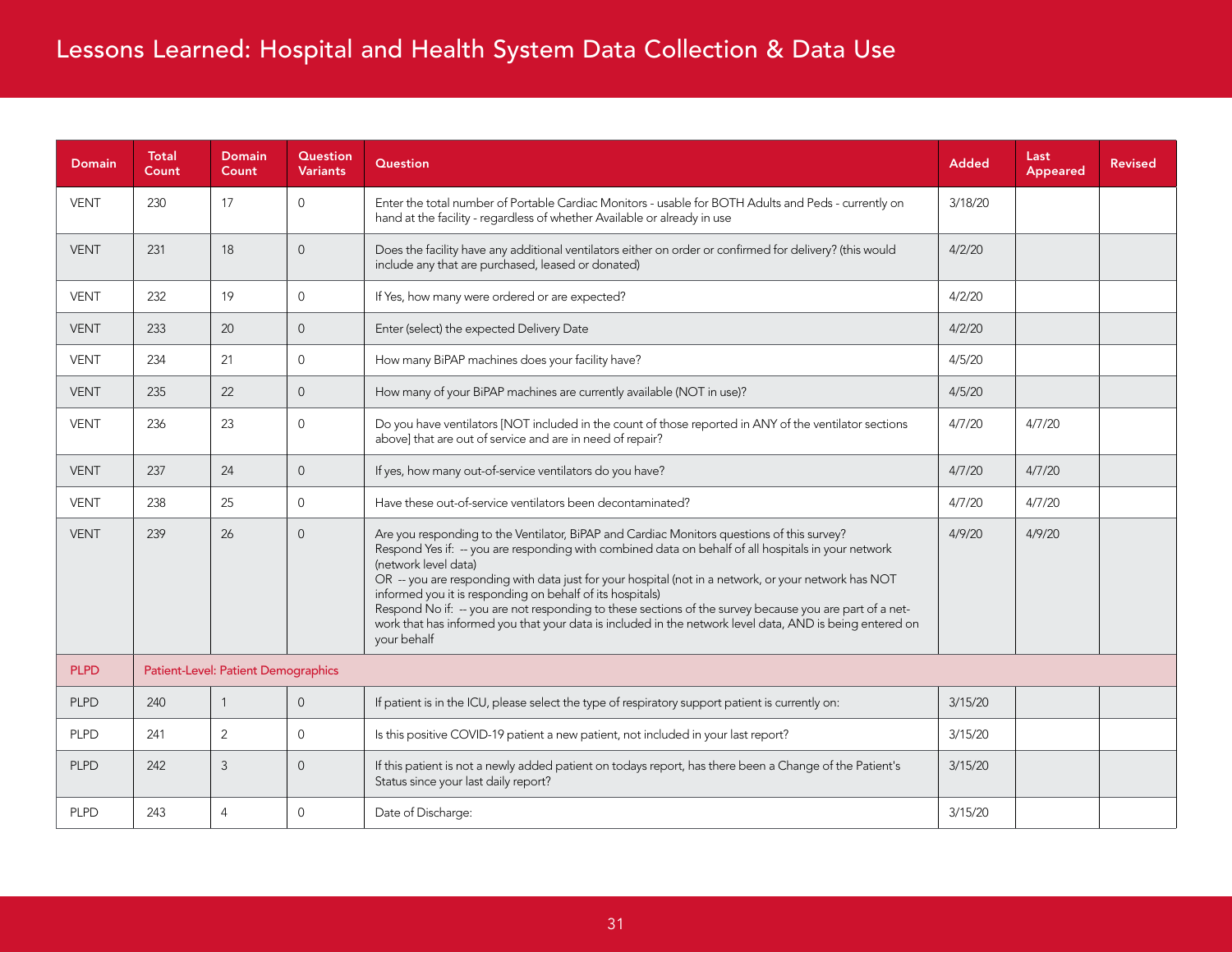| <b>Domain</b> | <b>Total</b><br>Count | <b>Domain</b><br>Count                                 | Question<br><b>Variants</b> | <b>Question</b>                                                                                                                                                                           | <b>Added</b> | Last<br>Appeared | <b>Revised</b> |
|---------------|-----------------------|--------------------------------------------------------|-----------------------------|-------------------------------------------------------------------------------------------------------------------------------------------------------------------------------------------|--------------|------------------|----------------|
| <b>PLPD</b>   | 244                   | 5                                                      | $\overline{0}$              | <b>Select Patient Status:</b>                                                                                                                                                             | 3/15/20      |                  |                |
| <b>PLPD</b>   | 245                   | 6                                                      | $\mathbf{0}$                | If yes, please select appropriate status:                                                                                                                                                 | 3/15/20      |                  |                |
| <b>PLAD</b>   |                       | <b>Patient-Level: Additional Questions - Decedents</b> |                             |                                                                                                                                                                                           |              |                  |                |
| <b>PLAD</b>   | 246                   | $\mathbf{1}$                                           | $\mathbf{0}$                | Have there been any confirmed positive COVID-19 patients that died in the facility SINCE the last report?<br>(positive patient deaths where details were NOT included in the last report) | 3/25/20      |                  |                |
| <b>PLAD</b>   | 247                   | $\overline{2}$                                         | $\overline{0}$              | Enter the patient's initials. Order of initials: First/Middle/Last                                                                                                                        | 3/25/20      |                  |                |
| <b>PLAD</b>   | 248                   | $\mathfrak{Z}$                                         | $\overline{0}$              | Patient's County of Residence(if NOT a NYS resident, select non-NYS)                                                                                                                      | 3/25/20      |                  |                |
| <b>PLAD</b>   | 249                   | $\overline{4}$                                         | $\overline{0}$              | Date Admitted(if NOT Admitted, enter Date of hospital visit)                                                                                                                              | 3/25/20      |                  |                |
| <b>PLAD</b>   | 250                   | 5                                                      | $\overline{0}$              | Race: [American Indian or Alaskan Native][Asian][Black or African American ][Hispanic or Latino][Native<br>Hawaiian or other Pacific Islander][Unknown][White][Other Race]                | 3/25/20      |                  |                |
| <b>PLAD</b>   | 251                   | 6                                                      | $\overline{0}$              | If Other race, describe here:                                                                                                                                                             | 3/25/20      |                  |                |
| <b>PLAD</b>   | 252                   | $\overline{7}$                                         | $\mathbf{0}$                | Gender: [Female][Male]                                                                                                                                                                    | 3/25/20      |                  |                |
| <b>PLAD</b>   | 253                   | 8                                                      | $\overline{0}$              | Age                                                                                                                                                                                       | 3/25/20      |                  |                |
| <b>PLAD</b>   | 254                   | 9                                                      | $\mathbf{0}$                | Date of Death                                                                                                                                                                             | 3/25/20      |                  |                |
| <b>PLAD</b>   | 255                   | 10 <sup>°</sup>                                        | $\Omega$                    | Were there any Co-morbidities for this patient? [Yes][No]                                                                                                                                 | 3/25/20      |                  |                |
| <b>PLAD</b>   | 256                   | 11                                                     | $\Omega$                    | If Yes, list any Co-morbidities(please do NOT use/include commas)                                                                                                                         | 3/25/20      |                  |                |
| <b>PLAH</b>   |                       | Patient-Level: Additional Questions - Hospitalized     |                             |                                                                                                                                                                                           |              |                  |                |
| PLAH          | 257                   | $\mathbf{1}$                                           | $\mathbf{0}$                | I have new COVID positive patients:                                                                                                                                                       | 5/3/20       |                  |                |
| <b>PLAH</b>   | 258                   | $\overline{2}$                                         | $\overline{0}$              | Patient initials (first, middle, last)                                                                                                                                                    | 5/3/20       |                  |                |
| PLAH          | 259                   | $\mathbf{3}$                                           | $\mathbf 0$                 | Electronic medical record number - enter five zeros if none exists.                                                                                                                       | 5/3/20       |                  |                |
| <b>PLAH</b>   | 260                   | $\overline{4}$                                         | $\overline{0}$              | Home address                                                                                                                                                                              | 5/3/20       |                  |                |
| <b>PLAH</b>   | 261                   | 5                                                      | $\mathbf{0}$                | Home zip code                                                                                                                                                                             | 5/3/20       |                  |                |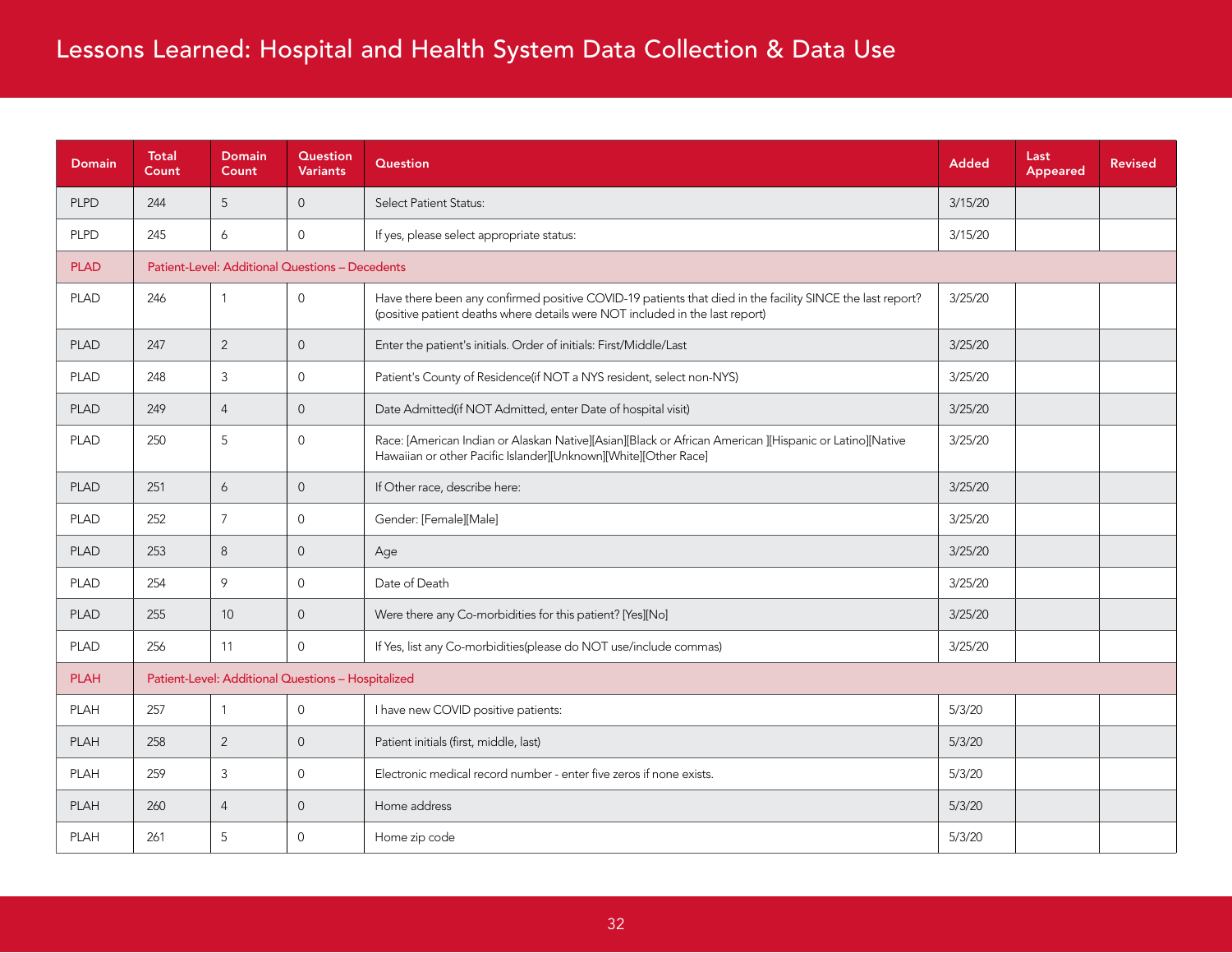| <b>Domain</b> | <b>Total</b><br>Count | Domain<br>Count | Question<br><b>Variants</b> | Question                                                                                                                                                                   | <b>Added</b> | Last<br>Appeared | <b>Revised</b> |
|---------------|-----------------------|-----------------|-----------------------------|----------------------------------------------------------------------------------------------------------------------------------------------------------------------------|--------------|------------------|----------------|
| <b>PLAH</b>   | 262                   | 6               | $\overline{0}$              | Gender: [Male][Female][Other]                                                                                                                                              | 5/3/20       |                  |                |
| <b>PLAH</b>   | 263                   | $\overline{7}$  | $\mathbf 0$                 | Date Of Birth                                                                                                                                                              | 5/3/20       |                  |                |
| <b>PLAH</b>   | 264                   | 8               | $\mathbf 0$                 | Race: [American Indian or Alaskan Native][Asian][Black or African American ][Hispanic or Latino][Native<br>Hawaiian or other Pacific Islander][Unknown][White][Other Race] | 5/3/20       |                  |                |
| <b>PLAH</b>   | 265                   | 9               | $\mathbf 0$                 | Co-morbidities                                                                                                                                                             | 5/3/20       |                  |                |
| <b>PLAH</b>   | 266                   | 10              | $\overline{0}$              | Location/type of setting admitted from: [Congregate][Jail/Prison][Nursing Home][Assisted Living<br>Facility][Home][Homeless][Other]                                        | 5/3/20       |                  |                |
| <b>PLAH</b>   | 267                   | 11              | $\mathbf 0$                 | If you selected Other location/type of setting, please describe here:                                                                                                      | 5/3/20       |                  |                |
| <b>PLAH</b>   | 268                   | 12              | $\overline{0}$              | Method of travel to work, if working outside the home: [Public Transportation][Personal Automobile][Car<br>Service][Walking][Biking][N/A Working From Home][Other]         | 5/3/20       |                  |                |
| <b>PLAH</b>   | 269                   | 13              | $\mathbf{0}$                | If you selected Other method of travel, please describe here:                                                                                                              | 5/3/20       |                  |                |
| <b>PLAH</b>   | 270                   | 14              | $\mathbf 0$                 | Occupation:                                                                                                                                                                | 5/3/20       |                  |                |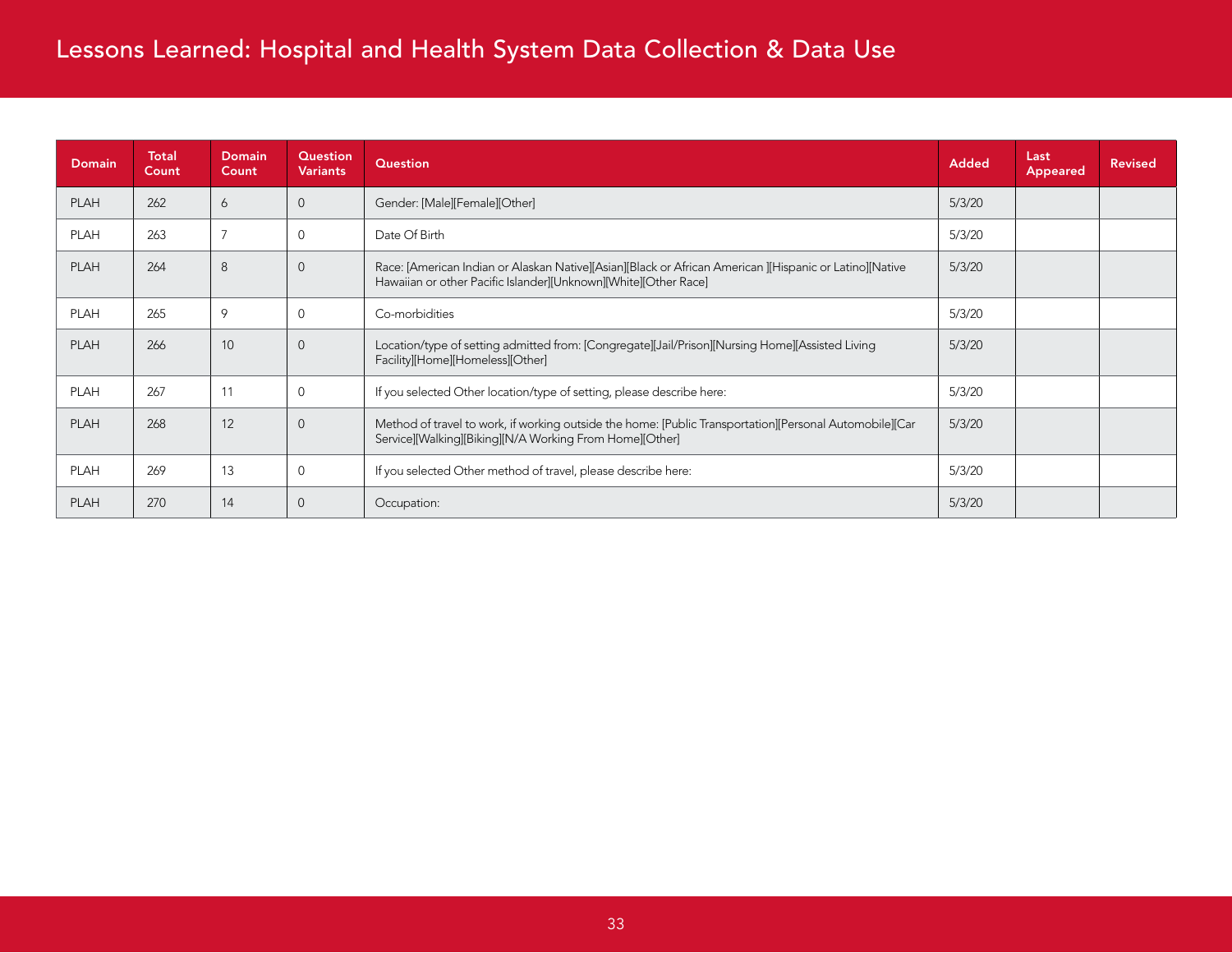#### <span id="page-33-0"></span>APPENDIX B: GNYHA SIT STAT 2.0 DAILY REPORT QUESTIONS

|                                   | <b>Data Collection</b>                                                                                                             |                                                                                                                                                                                                                                                                                                                                                                                                                                                                                                                                                                                                                                                                                      |                   |         |                    |
|-----------------------------------|------------------------------------------------------------------------------------------------------------------------------------|--------------------------------------------------------------------------------------------------------------------------------------------------------------------------------------------------------------------------------------------------------------------------------------------------------------------------------------------------------------------------------------------------------------------------------------------------------------------------------------------------------------------------------------------------------------------------------------------------------------------------------------------------------------------------------------|-------------------|---------|--------------------|
| <b>Status Name</b>                | <b>Description</b>                                                                                                                 | <b>Response Options</b>                                                                                                                                                                                                                                                                                                                                                                                                                                                                                                                                                                                                                                                              | <b>Start Date</b> |         | End Date Frequency |
| ED Volume                         | Compared to a regular day, this status best<br>describes your ED currently. This is a qualitative<br>measure.                      | Normal: ED is similar to a regular day. Please report any stressors in comments<br>below.<br>Less Busy: ED is less busy than a regular day. Please report any stressors in<br>comments below.<br>Busier - No Impact: ED is busier than a regular day - however no impacts to<br>operations. Please report any stressors in comments below.<br>Busier - Impact: ED is busier than a regular day - there are operational impacts.<br>Report impacts in the comment section below.<br>Closed: ED is temporarily closed due to emergency / disaster, damage, or<br>maintenance / repair. Please provide details in the comment section below.<br>Not Applicable: No emergency department | 3/9/20            | Ongoing | Daily              |
| <b>Inpatient Medical</b><br>Surge | Have you needed to surge beyond licensed<br>capacity? If yes, please provide additional details in<br>the comment section.         | Yes: Yes anticipated or currently in surge status<br>No: No Need For Surge                                                                                                                                                                                                                                                                                                                                                                                                                                                                                                                                                                                                           | 3/9/20            | Ongoing | Daily              |
| <b>Staffing Status</b>            | Are you currently experiencing or anticipating a<br>staffing shortage?                                                             | Normal / No Shortages: Adequate Staffing<br>Minor / Anticipated: There are minor or anticipated shortages. Please indicate<br>the types of staff that are needed. Select all that apply.<br>Moderate Shortages: There are moderate staffing shortages. Please indicate<br>the types of staff that are needed. Select all that apply.<br>Severe Shortages: There are severe staffing shortages. Please indicate the<br>types of staff that are needed. Select all that apply.                                                                                                                                                                                                         | 3/9/20            | Ongoing | Daily              |
| CoVID-19 Supply<br>Shortages      | Is your facility currently experiencing any supply<br>shortages related to and as a result of the current<br>CoVID-19 outbreak?    | Yes: Please select all that apply and provide details in the comment section<br>below as necessary.<br>No                                                                                                                                                                                                                                                                                                                                                                                                                                                                                                                                                                            | 3/9/20            | 3/15/20 | Daily              |
| Vent Capacity                     | How many operational ventilators do you currently<br>have in the hospital? Please include units that are in<br>use and not in use. | <b>Number</b>                                                                                                                                                                                                                                                                                                                                                                                                                                                                                                                                                                                                                                                                        | 3/12/20           | 3/12/20 | Collected<br>Once  |
| <b>EOC</b> Status                 | Please report the current status of your internal<br>Emergency Operations Center (EOC).                                            | Inactive: The EOC is currently inactive.<br>Active: The EOC is currently active.<br>Virtual: There is limited staffing in an EOC. Emergency operations are being<br>handled from various areas within the facility.<br>Backup Location: The EOC is activated, operating out of the backup (secondary)<br>location.                                                                                                                                                                                                                                                                                                                                                                   | 3/16/20           | 3/24/20 | Daily              |

| Curtailment of<br>Services     | Have you needed to curtail elective procedures or<br>other services to accommodate patient surge or<br>staffing shortage?             | Yes: Please list the curtailed procedures/services.<br>No                                                 | 3/16/20 | 3/24/20 | Daily |
|--------------------------------|---------------------------------------------------------------------------------------------------------------------------------------|-----------------------------------------------------------------------------------------------------------|---------|---------|-------|
| Use of Surge<br>Space          | Are you currently utilizing traditional and/or non-<br>traditional surge spaces to accommodate patient<br>surge?                      | Yes: Please specify spaces being used in the comments.<br>Nο                                              | 3/16/20 | Ongoing | Daily |
| <b>Urgent PPE</b><br>Shortages | Does your facility currently have TEN (10) or fewer<br>days of supply on hand of any types of personal<br>protective equipment (PPE)? | Yes: Please select all that apply and provide details in the comment section<br>below as necessary.<br>No | 3/16/20 | 3/24/20 | Daily |
| # ED Boarding                  | At this time, approximately how many patients in<br>the ED are awaiting admission to a floor bed?                                     | <b>Number</b>                                                                                             | 4/15/20 | Ongoing | Daily |
| # ED Boarding -<br>Intubated   | Of those boarding in the ED, how many are<br>intubated and waiting for an ICU bed?                                                    | <b>Number</b>                                                                                             | 4/15/20 | Ongoing | Daily |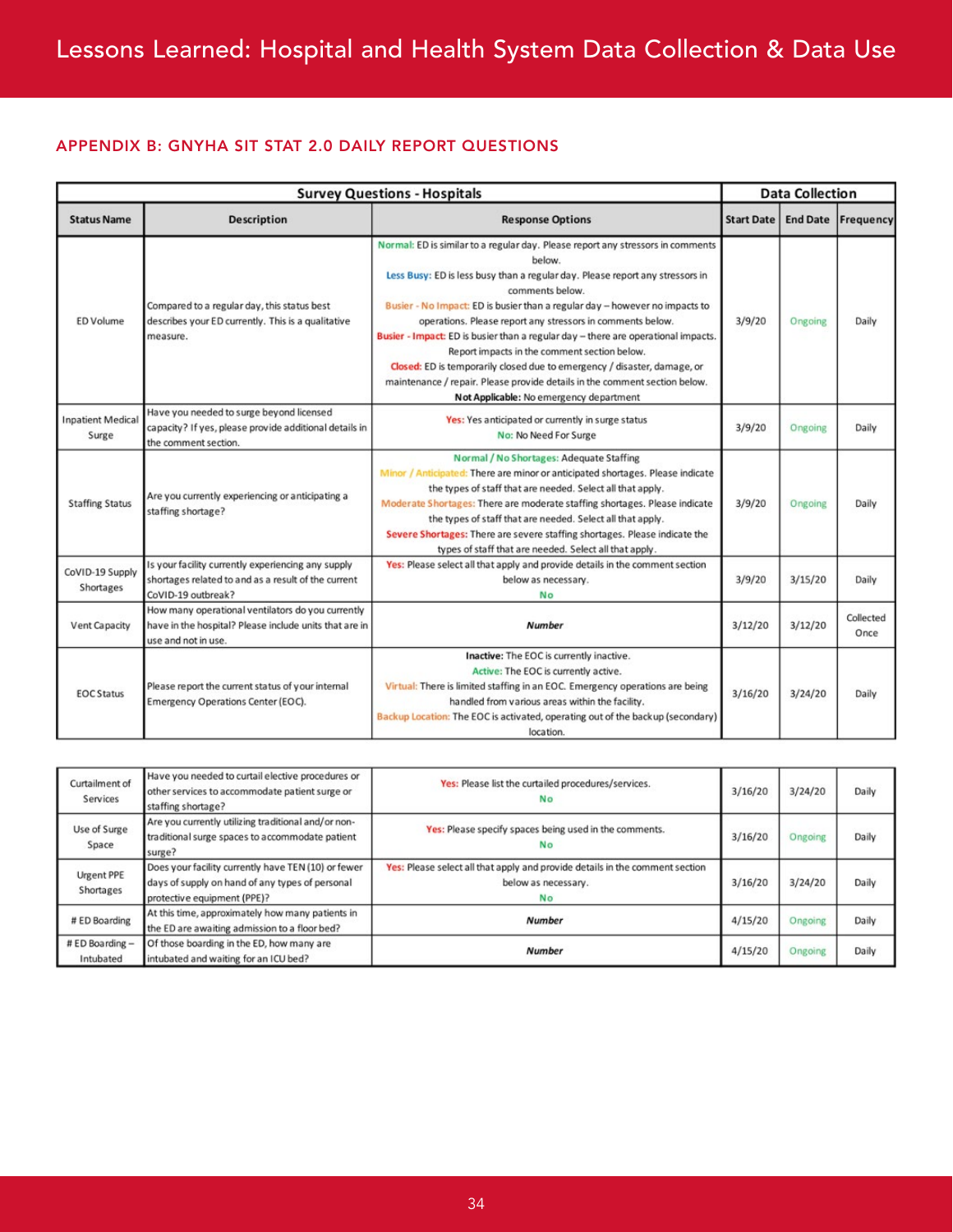#### <span id="page-34-0"></span>APPENDIX C: NEW HERDS QUESTIONS/DATA POINTS FOR HHS DAILY REPORTING ALIGNMENT

*Submitted by HANYS April 24, v.2*

- 1. Patients currently hospitalized in an inpatient bed who have suspected COVID-19.
- 2. Patients currently hospitalized in an inpatient bed with suspected COVID-19 and who are on a mechanical ventilator.
- 3. Hospital onset: Patients currently hospitalized in an inpatient bed with onset of suspected or confirmed COVID-19 14 or more days after hospital admission due to a condition other than COVID-19.
- 4. ED/overflow: Patients with suspected or confirmed COVID-19 who currently are in the Emergency Department (ED) or any overflow location awaiting an inpatient bed.
- 5. ED/overflow and ventilated: Patients with suspected or confirmed COVID-19 who currently are in the ED or any overflow location awaiting an inpatient bed and who are on a mechanical ventilator.
- 6. Deaths of patients with suspected COVID-19: Number of patients with suspected COVID-19 who died in the hospital, ED, or an overflow location on the date for which you are reporting.

| <b>Supply Item</b>                                   | Are you currently reusing<br>the item or implementing<br>extended use | Are you able to obtain<br>the item |
|------------------------------------------------------|-----------------------------------------------------------------------|------------------------------------|
| N95 Masks                                            | Yes/No                                                                | Yes/No                             |
| Surgical Masks                                       | Yes/No                                                                | Yes/No                             |
| Eye protection, including<br>face shields or goggles | Yes/No                                                                | Yes/No                             |
| Gowns (single use)                                   | Yes/No                                                                | Yes/No                             |
| Gloves                                               | Yes/No                                                                | Yes/No                             |

#### Questions 7–16:

#### Questions 16–21:

| <b>Supply Item</b>                             | On-hand supply                                     | Are you currently reusing<br>the item or implementing<br>extended use | Can you obtain the item |
|------------------------------------------------|----------------------------------------------------|-----------------------------------------------------------------------|-------------------------|
| Ventilator supplies (any,<br>including tubing) | Zero days; 1-3 days; 4-14<br>days; 15 or more days | Yes/No                                                                | Yes/No                  |
| Other respirators, including<br><b>PAPRs</b>   | Zero days; 1-3 days; 4-14<br>days; 15 or more days | Yes/No                                                                | Yes/No                  |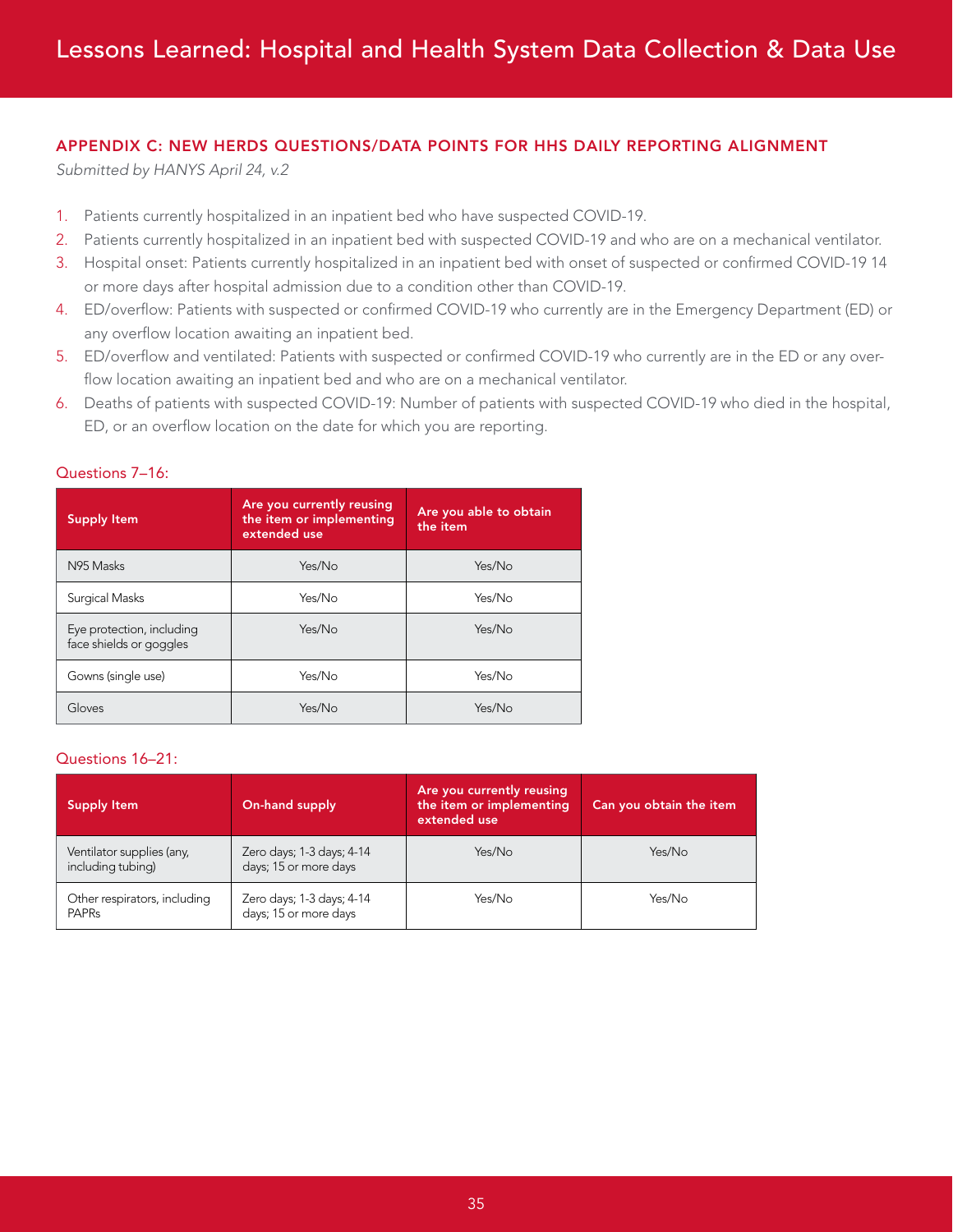#### Questions 21–36:

| <b>Health Care Worker Staff Groups</b>                                                                                                                                 | <b>Critical Staffing Shortage Today: Does</b><br>your organization believe it has a critical<br>staffing shortage in this group today:       | <b>Critical Staffing Shortage Within a Week:</b><br>Does your organization anticipate it will<br>have a critical staffing shortage in this<br>group within one week? |
|------------------------------------------------------------------------------------------------------------------------------------------------------------------------|----------------------------------------------------------------------------------------------------------------------------------------------|----------------------------------------------------------------------------------------------------------------------------------------------------------------------|
| Environmental services                                                                                                                                                 | Yes/No                                                                                                                                       | Yes/No                                                                                                                                                               |
| Nurses: registered nurses and licensed practical<br>nurses                                                                                                             | Yes/No                                                                                                                                       | Yes/No                                                                                                                                                               |
| Respiratory therapists                                                                                                                                                 | Yes/No                                                                                                                                       | Yes/No                                                                                                                                                               |
| Pharmacists and pharmacy techs                                                                                                                                         | Yes/No                                                                                                                                       | Yes/No                                                                                                                                                               |
| Physicians: attending physician, fellows                                                                                                                               | Yes/No                                                                                                                                       | Yes/No                                                                                                                                                               |
| Other licensed independent practitioners:<br>advanced practice nurses, physician assistants                                                                            | Yes/No                                                                                                                                       | Yes/No                                                                                                                                                               |
| Temporary physicians, nurses, respiratory<br>therapists, and pharmacists (per diems,<br>travelers, retired, or other seasonal or<br>intermittently contracted persons) | Yes/No                                                                                                                                       | Yes/No                                                                                                                                                               |
| Other health care personnel (persons who<br>work in the facility, regardless of clinical<br>responsibility or patient contact not included<br>in the categories above) | Yes/No: If yes, specify: What are the other<br>groups not included in the above for which<br>your facility has a critical staffing shortage. | Yes/No: If yes, specify: What are the other<br>groups not included in the above for which<br>your facility <b>anticipates</b> a critical staffing<br>shortage.       |

#### Additional questions needed if no electronic calculation:

- 37. Enter the total number of staffed beds (including ICU/Psych/etc.) at the facility that are CURRENTLY available.
- 38. Enter the total number of staffed ICU beds at your facility that are currently available.
- 39. Mechanical ventilators available. Need total from several questions: Enter total number of adult bedside; adult transport; pediatric bedside; pediatric transport; dual use vents; bilevel positive airway pressure (BiPap) machines.
- 40. Mechanical ventilators in use. Need total from several questions: enter total number available of adult bedside; adult transport; pediatric bedside; pediatric transport; dual use vents; BiPap machines.
- 41. How many suspected positive COVID-19 cases, only report patients admitted as inpatients. Do not report patients treated and released from ED.
- 42. Patients currently hospitalized in an inpatient bed with suspected COVID-19 and who are on a mechanical ventilator.
- 43. Number of patients with suspected COVID-19 who died in the hospital, ED, or any overflow location on the date for which you are reporting.